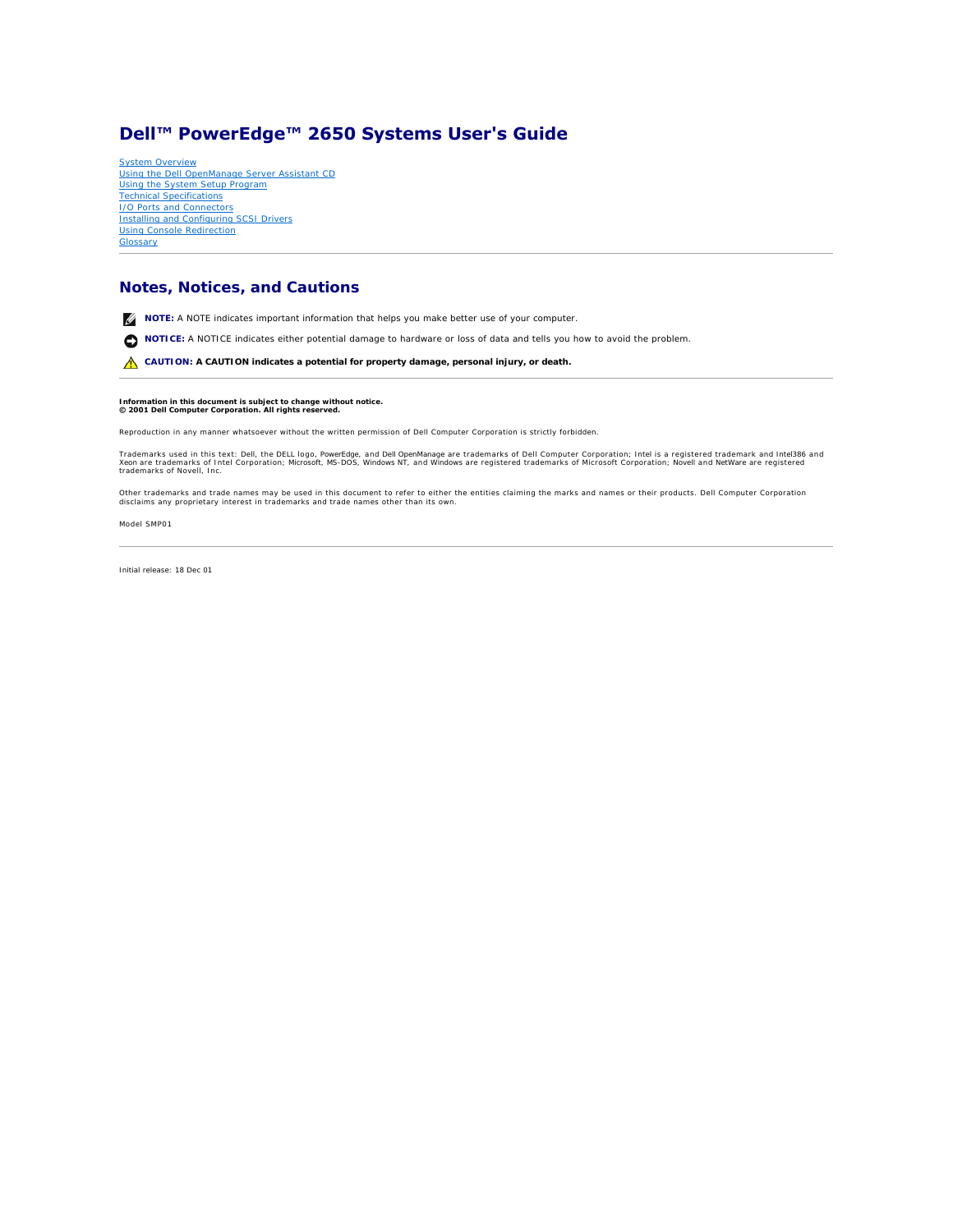# <span id="page-1-0"></span>**Technical Specifications Dell™ PowerEdge™ 2650 Systems User's Guide**

#### **[Microprocessor](#page-1-1)**

- [Expansion Bus](#page-1-2)
- **O** [Memory](#page-1-3)
- O [Drives](#page-1-4)
- <u>[Ports and Connectors](#page-1-5)</u>
- $\overline{\bullet}$  [Video](#page-2-0)

 $\blacksquare$ 

- **[Power](#page-2-1)**
- **[Physical](#page-2-2)**
- **O** [Environmental](#page-2-3)

<span id="page-1-1"></span>

| Microprocessor                  |                                                                                                              |  |
|---------------------------------|--------------------------------------------------------------------------------------------------------------|--|
| Microprocessor type             | up to two Intel® Xeon™ microprocessors with a<br>minimum internal operating frequency of at least 1.8<br>GHz |  |
| Front-side bus (external) speed | 400 MHz                                                                                                      |  |
| Internal cache                  | 512 KB cache                                                                                                 |  |
| Math coprocessor                | internal to microprocessor                                                                                   |  |

<span id="page-1-2"></span>

| <b>Expansion Bus</b> |                                                                                                            |
|----------------------|------------------------------------------------------------------------------------------------------------|
| Bus type             | <b>PCI/PCI-X</b>                                                                                           |
| Expansion slots      | 3 dedicated PCI/PCI-X (full-length, 64-bit,<br>33/66/100/133 MHz; 2 slots on bus 1, and 1 slot on<br>bus 2 |

<span id="page-1-3"></span>

| Memory                   |                                                                                        |
|--------------------------|----------------------------------------------------------------------------------------|
| Architecture             | 72-bit ECC PC-1600 DDR SDRAM DIMMs, with 2-way<br>interleaving                         |
| Memory module sockets    | six 72-bit wide 184-pin DIMM sockets                                                   |
| Memory module capacities | 128-, 256-, 512 MB, or 1-GB registered SDRAM DIMMs,<br>rated for 200-MHz DDR operation |
| Minimum RAM              | 256 MB                                                                                 |
| Maximum RAM              | 6 GB                                                                                   |

<span id="page-1-4"></span>

| <b>Drives</b>    |                                         |  |
|------------------|-----------------------------------------|--|
| Diskette drive   | 3.5-inch. 1.44-MB diskette drive        |  |
| SCSI hard drives | up to five 1-inch, internal Ultra3 SCSI |  |
| CD or DVD drive  | one IDE CD or DVD drive                 |  |

<span id="page-1-5"></span>

| Ports and Connectors            |                                                                                                                                 |  |
|---------------------------------|---------------------------------------------------------------------------------------------------------------------------------|--|
| Externally accessible:          |                                                                                                                                 |  |
| Rear:                           |                                                                                                                                 |  |
| Serial                          | two 9-pin connectors                                                                                                            |  |
| <b>USB</b>                      | two 4-pin connectors                                                                                                            |  |
| <b>NIC</b>                      | two RJ45 connectors for integrated 10/100/1000<br><b>NICs</b>                                                                   |  |
| Embedded remote access Ethernet | one RJ45 connector for integrated remote access card<br>(100 Mbit Ethernet controller) used for remote system<br>administration |  |
| Video                           | one 15-pin connector                                                                                                            |  |
| PS/2-style keyboard             | 6-pin mini-DIN connector                                                                                                        |  |
| PS/2-compatible mouse           | 6-pin mini-DIN connector                                                                                                        |  |
| Front:                          |                                                                                                                                 |  |
| Video                           | one 15-pin connector                                                                                                            |  |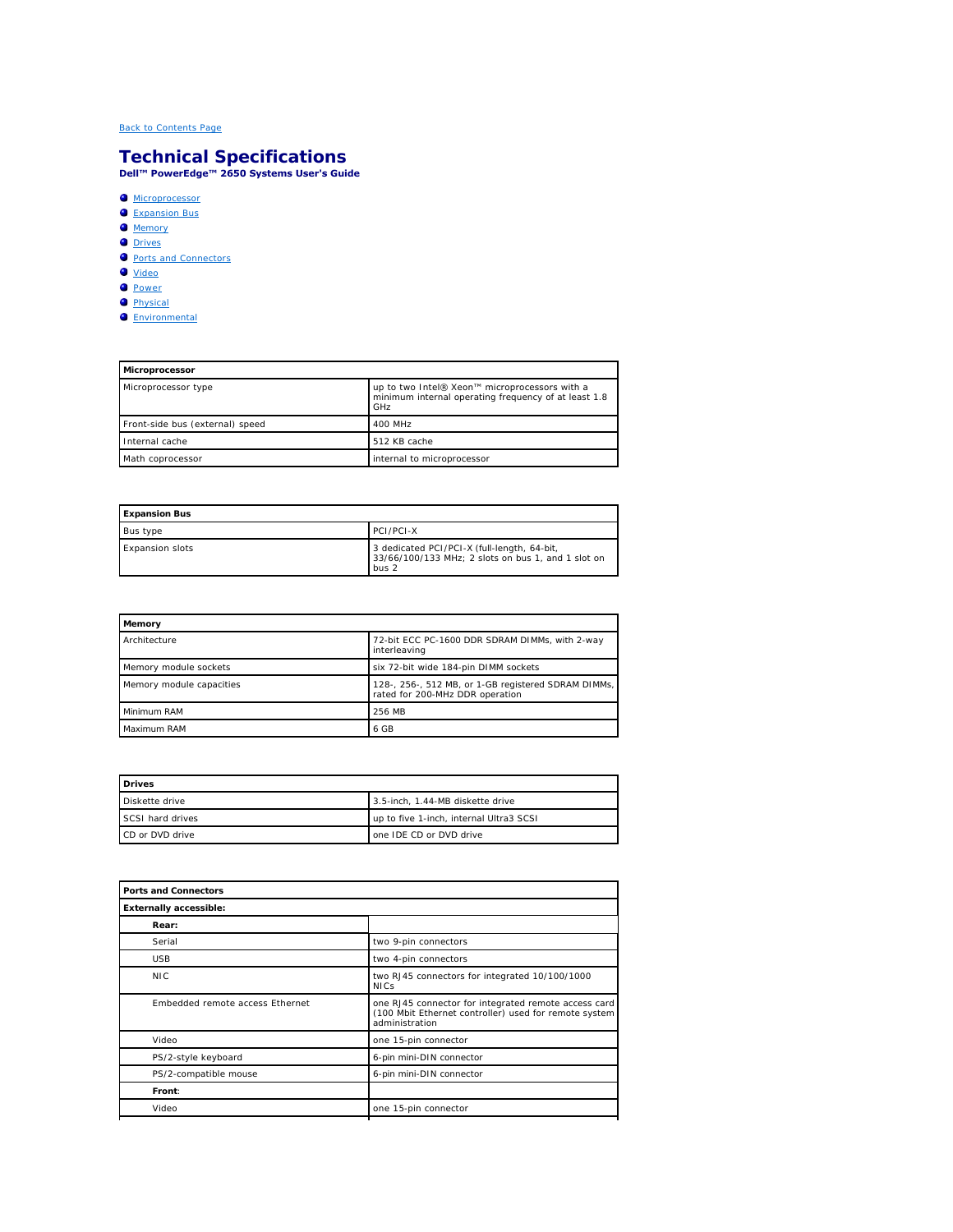| <b>JSB</b>                | one 4-pin connector                                                             |
|---------------------------|---------------------------------------------------------------------------------|
| PS/2-style keyboard/mouse | 6-pin mini-DIN, keyboard default (mouse optional<br>with combination Y adapter) |

<span id="page-2-0"></span>

| Video        |                                                 |
|--------------|-------------------------------------------------|
| Video type   | ATI Rage XL PCI video controller; VGA connector |
| Video memory | l 8 MB                                          |

<span id="page-2-1"></span>

| Power                  |                                                                                                                                                             |  |
|------------------------|-------------------------------------------------------------------------------------------------------------------------------------------------------------|--|
| Power supply:          |                                                                                                                                                             |  |
| Wattage                | 500 W (AC)                                                                                                                                                  |  |
| Voltage                | 100-240 VAC, 50/60 Hz, 5.0 A<br>200-240 VAC, 50/60 Hz, 5.0 A                                                                                                |  |
| Heat dissipation       | 180 W or 614.3 BTU/hr                                                                                                                                       |  |
| Maximum inrush current | under typical line conditions and over the entire<br>system ambient operating range, the inrush current<br>may reach 55 A per power supply for 10ms or less |  |
| System battery         | CR2032 3.0-V lithium coin cell                                                                                                                              |  |

<span id="page-2-2"></span>

| Physical |                        |
|----------|------------------------|
| Height   | 8.56 cm (3.375 inches) |
| Width    | 48.26 cm (19.0 inches) |
| Depth    | 69.85 cm (27.5 inches) |
| Weight   | maximum 25 kg (55 lbs) |

<span id="page-2-3"></span>

| Environmental                                                                                 |                                                                                                                                                           |  |
|-----------------------------------------------------------------------------------------------|-----------------------------------------------------------------------------------------------------------------------------------------------------------|--|
| Temperature:                                                                                  |                                                                                                                                                           |  |
| Operating                                                                                     | 10°C to 35°C (50°F to 95°F)                                                                                                                               |  |
| Storage                                                                                       | -40° to 65°C (-40°F to 149°F)                                                                                                                             |  |
| Relative humidity:                                                                            |                                                                                                                                                           |  |
| Operating                                                                                     | 20% to 80% (noncondensing) with a maximum<br>humidity gradation of 10% per hour                                                                           |  |
| Storage                                                                                       | 5% to 95% (noncondensing) with a maximum<br>humidity gradation of 10% per hour                                                                            |  |
| Maximum vibration:                                                                            |                                                                                                                                                           |  |
| Operating                                                                                     | 0.25 G at 3 to 200 Hz for 15 minutes                                                                                                                      |  |
| Storage                                                                                       | 0.5 G at 3 to 200 Hz for 15 minutes                                                                                                                       |  |
| Maximum shock:                                                                                |                                                                                                                                                           |  |
| Operating                                                                                     | one shock pulse in the positive and negative x, y, and<br>z axes (one pulse on each side of the system) of 41 G<br>for up to 2 ms                         |  |
| Storage (non-operational)                                                                     | six consecutively executed shock pulses in the<br>positive and negative x, y, and z axes (one pulse on<br>each side of the system) of 71 G for up to 2 ms |  |
| Altitude:                                                                                     |                                                                                                                                                           |  |
| Operating                                                                                     | -16 to 3,048 m (-50 to 10,000 ft.)                                                                                                                        |  |
| Storage                                                                                       | -16 to 10,600 m (-50 to 35,000 ft)                                                                                                                        |  |
| NOTE: For the full name of an abbreviation or acronym used in this table, see the "Glossary." |                                                                                                                                                           |  |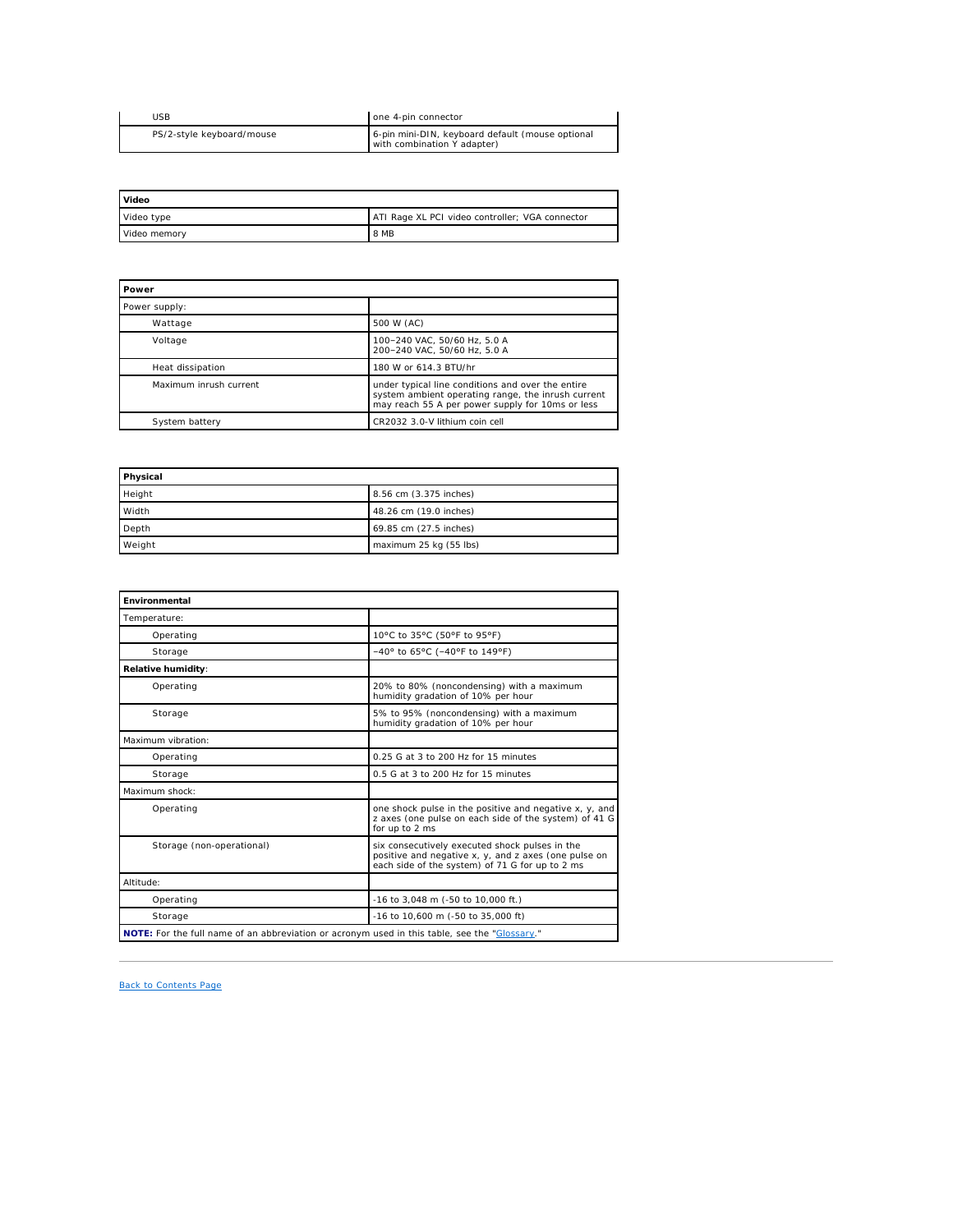# <span id="page-3-0"></span>**I/O Ports and Connectors Dell™ PowerEdge™ 2650 Systems User's Guide**

- **O** [Serial Ports](#page-3-1)
- **C** [Keyboard and Mouse Connectors](#page-4-0)
- [Video Connectors](#page-6-0)
- O [USB Connectors](#page-6-1)
- 
- **O** [Integrated NIC Connectors](#page-7-0)

The I/O ports and connectors on your system are the gateways through which the system communicates with external devices such as a keyboard, mouse,<br>and monitor. <u>[Figure B](#page-3-3)-1</u> identifies back-panel I/O ports and connectors.

# <span id="page-3-2"></span>**Figure B-1. Back-Panel I/O Ports and Connectors**



# <span id="page-3-3"></span>**Figure B-2. Front-Panel I/O Ports and Connectors**



# <span id="page-3-1"></span>**Serial Ports**

The integrated serial ports use 9-pin D-subminiature connectors on the back panel. These ports support devices such as external modems, printers, plotters,<br>and mice that require serial data transmission (the transmission o

Most software uses the term COM (for communications) plus a number to designate a serial port (for example, COM1 or COM2). The default designations of your system's integrated serial ports are COM1 and COM2.

## **Serial Port Connector**

If you reconfigure your hardware, you may need pin number and signal information for the serial port connector. [Figure B](#page-3-4)-3 illustrates the pin numbers for the serial port connector and [Table B](#page-4-1)-1 defines the pin assignments and interface signals for the serial port connector.

<span id="page-3-4"></span>**Figure B-3. Pin Numbers for the Serial Port**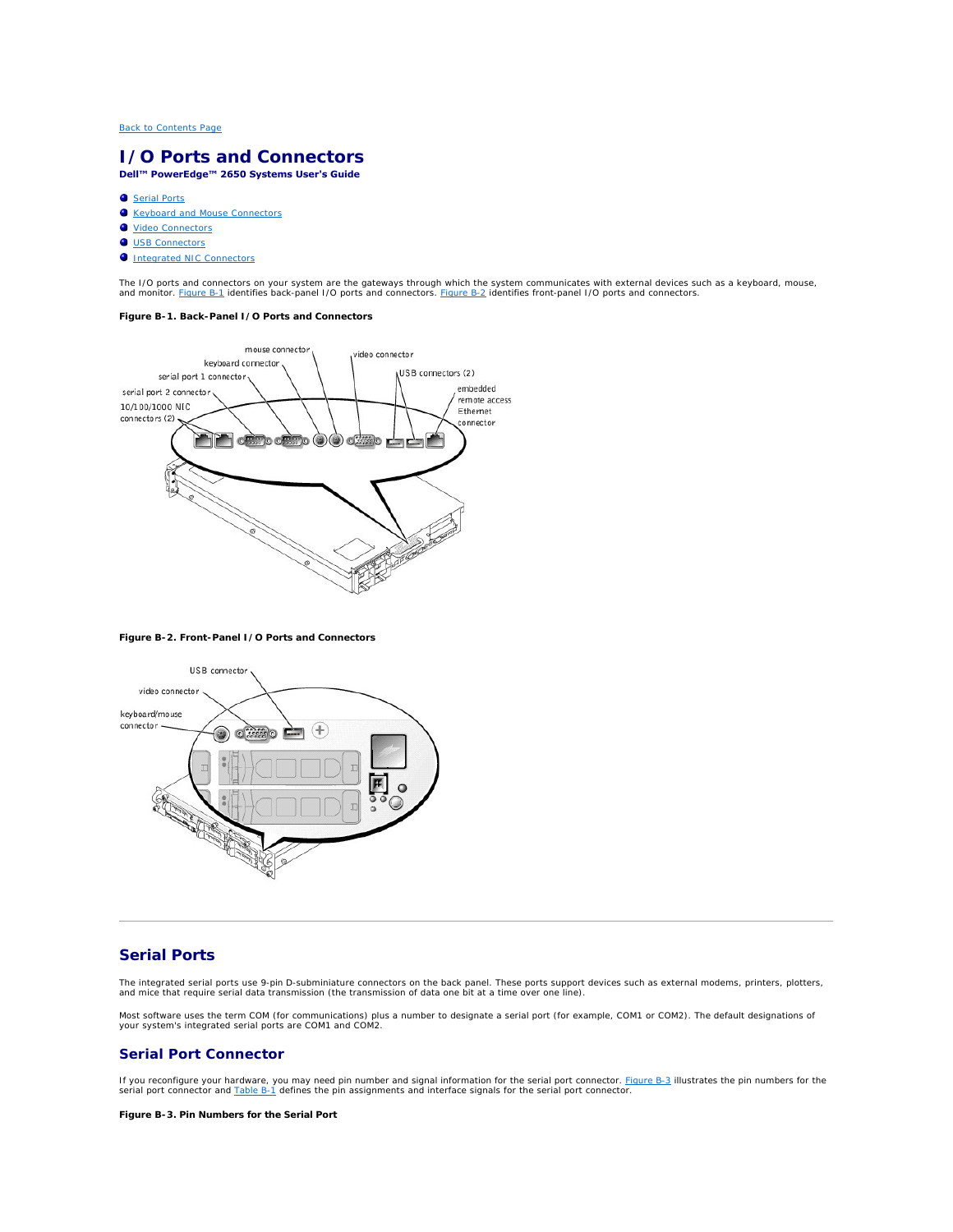<span id="page-4-2"></span>

#### <span id="page-4-1"></span>**Table B-1. Serial Port Pin Assignments**

| Pin                     | Signal     | 1/0      | Definition          |
|-------------------------|------------|----------|---------------------|
| 1                       | <b>DCD</b> |          | Data carrier detect |
| $\overline{2}$          | SIN        |          | Serial input        |
| 3                       | SOUT       | $\circ$  | Serial output       |
| $\overline{\mathbf{4}}$ | <b>DTR</b> | $\Omega$ | Data terminal ready |
| 5                       | <b>GND</b> | N/A      | Signal ground       |
| 6                       | <b>DSR</b> |          | Data set ready      |
| $\overline{7}$          | <b>RTS</b> | $\circ$  | Request to send     |
| 8                       | <b>CTS</b> |          | Clear to send       |
| 9                       | RI         |          | Ring indicator      |
| Shell                   | N/A        | N/A      | Chassis ground      |

# **Adding an Expansion Card Containing Serial or Parallel Ports**

The system has an autoconfiguration capability for the serial ports. This feature lets you add an expansion card containing a serial port that has the same<br>designation as one of the integrated ports, without having to reco remaps (reassigns) the integrated port to the next available port designation.

Both the new and the remapped COM ports share the same IRQ setting, as follows:

**COM1, COM3: IRQ4** (shared setting)

**COM2, COM4: IRQ3** (shared setting)

These COM ports have the following I/O address settings:

**COM1: 3F8h COM2: 2F8h COM3: 3E8h COM4: 2E8h**

For example, if you add an internal modem card with a port configured as COM1, the system then sees logical COM1 as the address on the modem card. It<br>automatically remaps the integrated serial port that was designated as C

Before adding a card that remaps the COM ports, check the documentation that accompanied your software to make sure that the software can be mapped to the new COM port designation.

To avoid autoconfiguration, you may be able to reset jumpers on the expansion card so that the card's port designation changes to the next available COM number, leaving the designation for the integrated port as is. Alternatively, you can disable the integrated ports through the System Setup program. The<br>documentation for your expansion card should provide the card's defau readdressing the port and changing the IRQ setting, if necessary.

For general information on how your operating system handles serial and parallel ports, and for more detailed command procedures, see your operating system documentation.

# <span id="page-4-0"></span>**Keyboard and Mouse Connectors**

The system uses a PS/2-style keyboard and supports a PS/2-compatible mouse. Cables from both devices attach to 6-pin, miniature DIN connectors on the front and back panels of your system.

**NOTE:** To enable the front-panel PS-2 connector, a monitor must be connected to the front-panel video connector. When a monitor is connected to the Ø front panel, the back-panel keyboard, mouse, and video are all disabled.

**NOTE:** To connect a keyboard and mouse to the front of the system, either use a PS/2 Y adapter to connect both a keyboard and mouse to the PS/2 connector, or use a PS/2 keyboard and a USB mouse.

Mouse driver software can give the mouse priority with the microprocessor by issuing IRQ12 whenever a new mouse movement is detected. The driver<br>software also passes along the mouse data to the application program that is

# **Keyboard Connector**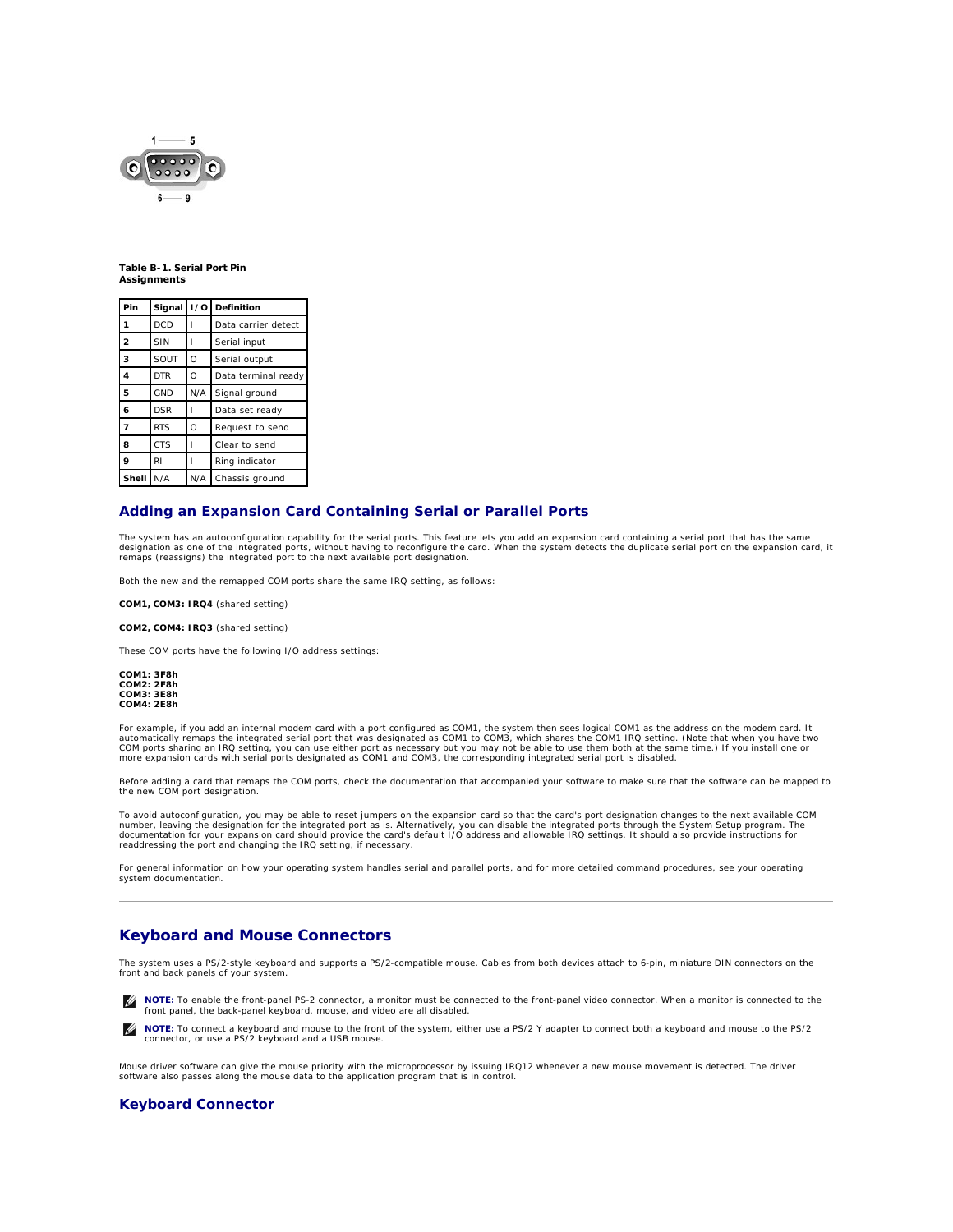<span id="page-5-5"></span>If you reconfigure your hardware, you may need pin number and signal information for the keyboard connector. <u>[Figure B](#page-5-0)-4</u> illustrates the pin numbers for the<br>keyboard connector. <u>[Table B](#page-5-2)-2</u> and <u>Table B-3</u> defines the pin

<span id="page-5-0"></span>**Figure B-4. Pin Numbers for the Keyboard Connector** 



<span id="page-5-1"></span>**Table B-2. Keyboard Connector Pin Assignments (Back Panel)**

| Pin            | Signal        |     | I/O Definition       |
|----------------|---------------|-----|----------------------|
|                | <b>KBDATA</b> | 1/O | Keyboard data        |
| $\overline{2}$ | <b>NC</b>     | N/A | No connection        |
| 3              | <b>GND</b>    | N/A | Signal ground        |
|                | <b>FVcc</b>   | N/A | Fused supply voltage |
| 5              | <b>KBCLK</b>  | 1/O | Keyboard clock       |
| 6              | <b>NC</b>     | N/A | No connection        |
| Shell          | N/A           | N/A | Chassis ground       |

<span id="page-5-2"></span>**Table B-3. Keyboard/Mouse Combination Connector Pin Assignments (Front Panel)**

| Pin            | Signal        |     | I/O Definition       |
|----------------|---------------|-----|----------------------|
|                | <b>KBDATA</b> | 1/O | Keyboard data        |
| $\overline{2}$ | <b>MSDATA</b> | 1/O | Mouse data           |
| 3              | <b>GND</b>    | N/A | Signal ground        |
| 4              | <b>FVcc</b>   | N/A | Fused supply voltage |
| 5              | <b>KBCLK</b>  | 1/O | Keyboard clock       |
| 6              | <b>MSCLK</b>  | 1/O | Mouse clock          |
| Shell          | N/A           | N/A | Chassis ground       |

# **Mouse Connector**

The following is pin information for the mouse connector. If you reconfigure your hardware, you may need pin number and signal information for the mouse<br>connector. <u>[Figure B](#page-5-3)-5</u> and illustrates the pin numbers for the mouse

### <span id="page-5-3"></span>**Figure B-5. Pin Numbers for the Mouse Connector**



<span id="page-5-4"></span> **Table B-4. Mouse Connector Pin Assignments (Back Panel)**

| Pin            | Signal        |     | I/O Definition       |
|----------------|---------------|-----|----------------------|
|                | <b>MSDATA</b> | 1/O | Mouse data           |
| $\mathfrak{p}$ | <b>NC</b>     | N/A | No connection        |
| 3              | <b>GND</b>    | N/A | Signal ground        |
| 4              | <b>FVcc</b>   | N/A | Fused supply voltage |
| 5              | <b>MSCLK</b>  | 1/O | Mouse clock          |
| 6              | <b>NC</b>     | N/A | No connection        |
| Shell          | N/A           | N/A | Chassis ground       |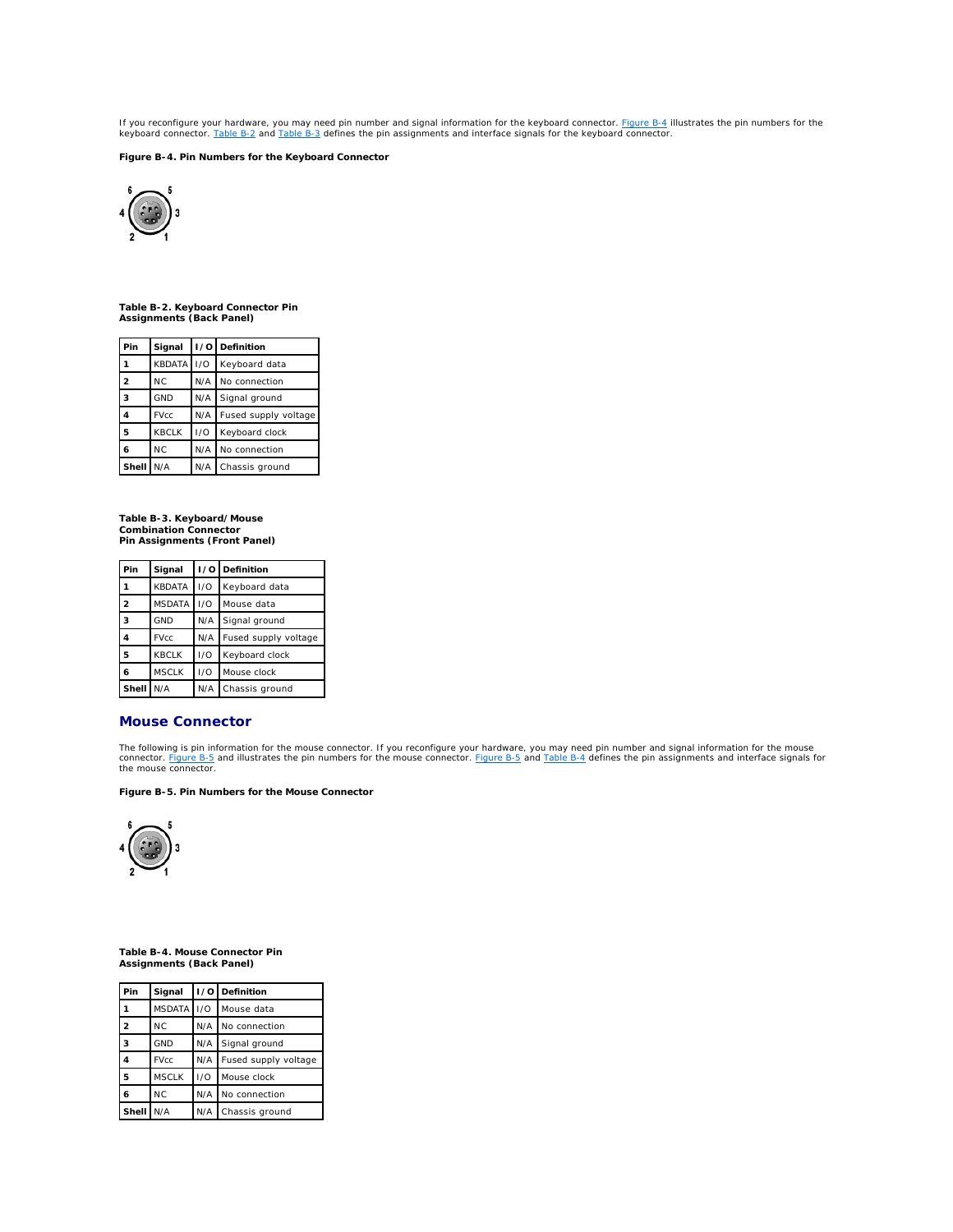# <span id="page-6-5"></span><span id="page-6-0"></span>**Video Connectors**

The system uses a 15-pin high-density D-subminiature connector on the front and back panels for attaching a VGA-compatible monitor to your system. The<br>video circuitry on the system board synchronizes the signals that drive

# **Guidelines**

**NOTE:** When a monitor is connected to the front panel, the back-panel keyboard, mouse, and video are all disabled.

- l This system provides two video connectors, one on the back panel, and one on the front panel. If the monitor is connected to the front-panel video connector, the back-panel video connector is disabled.
- The keyboard and mouse must be connected to the same panel as the monitor. For example, if the monitor is connected to the front-panel video<br>connector, the keyboard and mouse must also be connected to the keyboard/mouse fr

If you reconfigure your hardware, you may need pin number and signal information for the video connector. <u>Fiqure B-6</u> illustrates the pin numbers for the video<br>connector, and <u>[Table B](#page-6-3)-5</u> defines the pin assignments and in

### <span id="page-6-2"></span>**Figure B-6. Pin Numbers for the Video Connector**



<span id="page-6-3"></span>**Table B-5. Video Connector Pin Assignments**

| Pin            | Signal         | ı ⁄ol    | Definition                 |
|----------------|----------------|----------|----------------------------|
| 1              | <b>RED</b>     | O        | Red video                  |
| $\overline{2}$ | <b>GREEN</b>   | O        | Green video                |
| 3              | <b>BLUE</b>    | $\Omega$ | Blue video                 |
| 4              | N <sub>C</sub> | N/A      | No connection              |
| $5 - 8, 10$    | <b>GND</b>     | N/A      | Signal ground              |
| 9              | <b>VCC</b>     | N/A      | Vcc                        |
| 11             | <b>NC</b>      | N/A      | No connection              |
| 12             | DDC data out   | $\circ$  | Monitor detect data        |
| 13             | <b>HSYNC</b>   | O        | Horizontal synchronization |
| 14             | <b>VSYNC</b>   | O        | Vertical synchronization   |
| 15             | DDC clock out  | $\Omega$ | Monitor detect clock       |
| Shell          | N/A            | N/A      | Chassis ground             |

# <span id="page-6-1"></span>**USB Connectors**

Your system contains a single USB connector on the front control panel, and two USB connectors on the rear panel for attaching USB-compliant devices. USB devices are typically peripherals such as mice, keyboards, and system speakers.

0 **NOTICE:** Do not attach a USB device or a combination of USB devices that draw a maximum current over 500 mA per channel on +5 V. Attaching devices<br>that exceed this threshold may cause the USB ports to shut down. See the d ratings.

If you reconfigure your hardware, you may need pin number and signal information for the USB connectors. <u>Fiqure B-7</u> illustrates the USB connector and<br><u>[Table B](#page-7-1)-6</u> defines the pin assignments and interface signals for the

#### <span id="page-6-4"></span>**Figure B-7. Pin Numbers for the USB Connector**

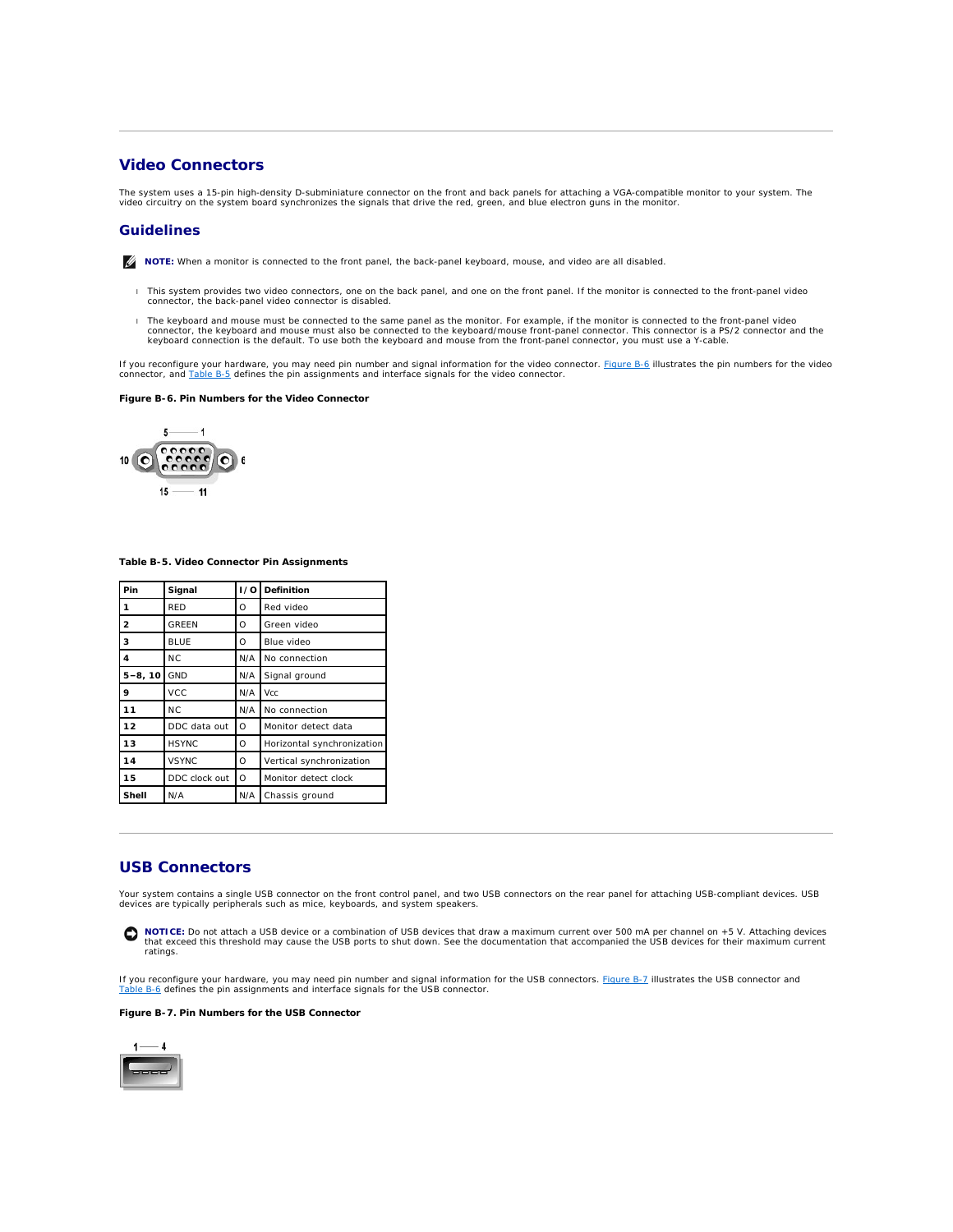<span id="page-7-2"></span><span id="page-7-1"></span>**Table B-6. USB Connector Pin Assignments**

|                |              | Pin   Signal   I/O   Definition |
|----------------|--------------|---------------------------------|
|                | <b>Vcc</b>   | N/A Supply voltage              |
| $\overline{a}$ | DATA- 1/0    | Data                            |
| 3              | $DATA + 1/O$ | Data                            |
| 4              | <b>GND</b>   | N/A Signal ground               |

# <span id="page-7-0"></span>**Integrated NIC Connectors**

Your system has two integrated 10/100/1000–Mbps NICs. The 10/100/1000-Mbps NICs provide faster communication between servers and workstations and<br>efficient utilization of host resources, freeing more of the system resource

Both NICs include a Wake On LAN feature that enables the system to be started by a special LAN signal from a systems management console. Wake On LAN provides remote system setup, software downloading and installation, file updates, and asset tracking after hours and on weekends when LAN traffic is typically at a minimum.

# **Network Cable Requirements**

Your system's RJ45 NIC connectors are designed for attaching a UTP Ethernet cable equipped with standard RJ45-compatible plugs. Press one end of the UTP cable into the NIC connector until the plug snaps securely into place. Connect the other end of the cable to an RJ45 jack wall plate or to an RJ45 port on a UTP<br>concentrator or hub, depending on your network configuration. networks.

**NOTICE:** To avoid line interference, voice, and data lines must be in separate sheaths.

- l Use Category 5 or greater wiring and connectors.
- l The maximum cable run length (from a system to a hub) is 328 ft (100 m).
- l You can find guidelines for operation of a network can be found in "Systems Considerations of Multi-Segment Networks" in the IEEE 802.3 standard.

# **Figure B-8. NIC LEDs**



[Back to Contents Page](file:///C:/data/systems/pe2650/en/ug/index.htm)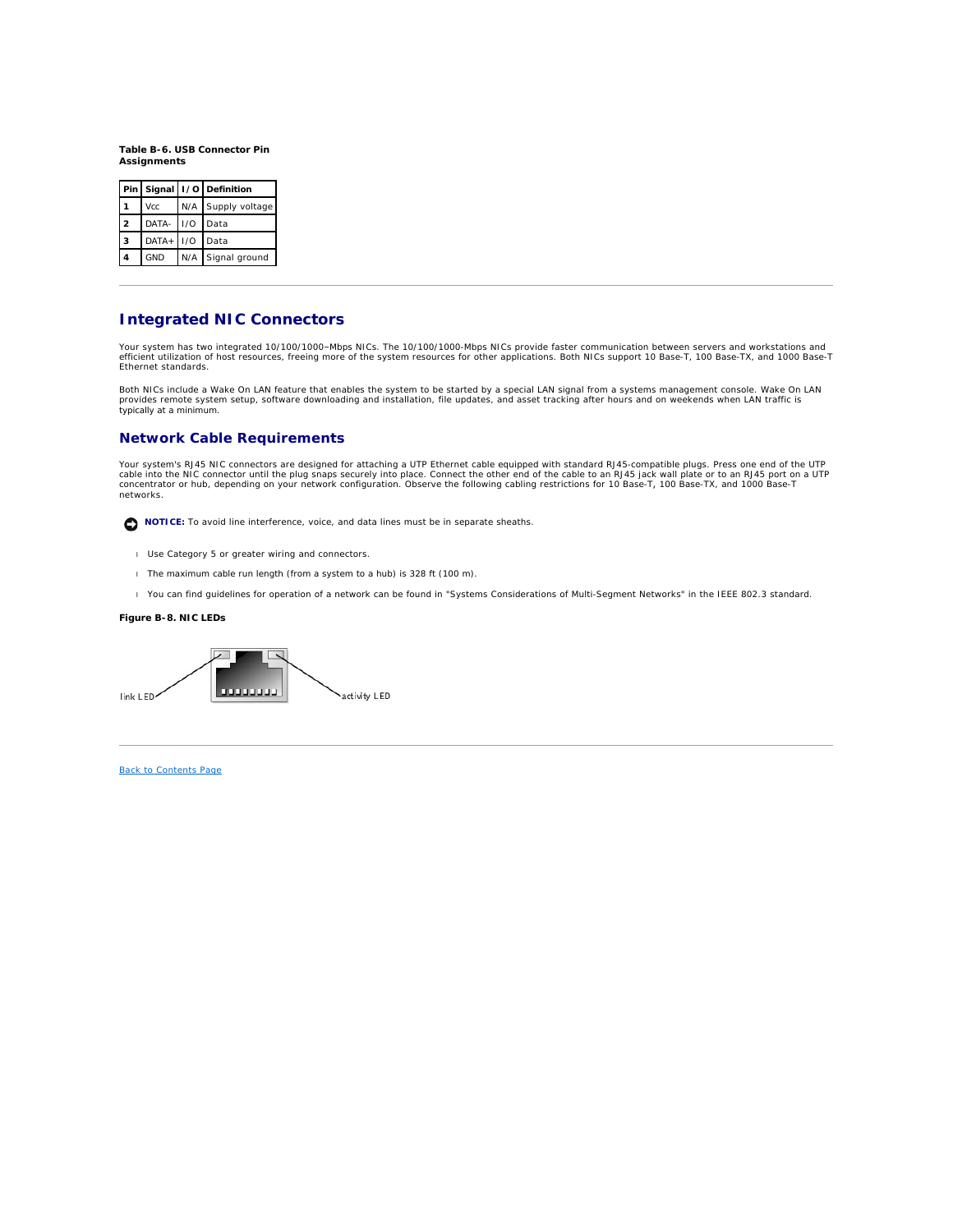# <span id="page-8-0"></span>**Installing and Configuring SCSI Drivers Dell™ PowerEdge™ 2650 Systems User's Guide**

#### **[The SCSISelect Utility](#page-8-1)**

This section describes how to install and configure the SCSI device drivers included with your system. These device drivers are designed to work with the AIC<br>7899W U160 SCSI controller on the system board. Both channels ar

If you are using an optional RAID controller, see your RAID controller documentation for information on installing your SCSI device drivers.

For instructions on installing hardware devices such as diskette drives, CD drives, and tape drives, see "Installing Drives" in the *Installation and Troubleshooting*<br>*Guide.* After the SCSI devices are installed, install

SCSI device drivers are provided for the following operating systems:

- l Microsoft® Windows® 2000 Server and Advanced Server
- l Windows NT® 4.0 Server, Server Enterprise Edition
- l Red Hat Linux 7.*x*

See "<u>Using the Dell OpenManage Server Assistant CD</u>" for instructions on creating a diskette of drivers for your operating system. For instructions on<br>configuring the SCSI device drivers, see the documentation that came w in this section.

# <span id="page-8-1"></span>**The SCSI***Select* **Utility**

The BIOS for your system's integrated SCSI controller includes the menu-driven SCSI*Select* configuration utility, which allows you to change SCSI controller settings without opening the system. SCSI*Select* also contains SCSI disk utilities that let you perform a low-level format or verify the disk media of your SCSI hard drives.

**NOTE:** The SCSI*Select* utility cannot be used to install and configure SCSI drivers for the optional ROMB card. For more information on installing and<br>configuring SCSI drivers with the optional ROMB card, see your RAID c

# **Starting the SCSI***Select* **Utility**

You can start the SCSI Select utility by pressing <Ctrl><a> when the following prompt appears briefly during start-up:

Press <CTRL><A> for SCSISelect™ Utility!

The first menu allows you to select channel A or channel B. The second menu contains **Configure/View Host Adapter Settings** and **SCSI Disk Utilities**  options.

# **Using SCSI***Select* **Menus**

SCSI*Select* uses menus to list options that you can select. To select an option, press the up- and down-arrow keys to move the cursor to the option; then press <Enter>.

In some cases, selecting an option displays another menu. You can return to the previous menu at any time by pressing <Esc>. To restore the original SCSI*Select* default values, press <F6>.

# **SCSI***Select* **Default Settings**

Default settings for the integrated SCSI controller are shown in <u>[Table C](#page-8-2)-1</u>. These default settings are appropriate for most PCI systems. Run SCSI*Select* only if<br>you need to change any of the default settings.

**NOTE:** To change the configuration settings, you must run the SCSI*Select* utility.

For situations in which you might want or need to change the settings, see the description of each setting in the following subsections. To change any of the default settings or to format or verify a disk, see "[Using the SCSI Disk Utilities](#page-10-0).

# <span id="page-8-2"></span>**Table C-1. AIC-7899 SCSI Controller Settings**

| Setting                                | Default |  |
|----------------------------------------|---------|--|
| <b>SCSI Bus Interface Definitions:</b> |         |  |
| Host Adapter SCSI ID                   |         |  |
| <b>SCSI Parity Checking</b>            | Enabled |  |
| Host Adapter SCSI Termination          | Enabled |  |
| <b>Boot Device Options:</b>            |         |  |
| Boot Channel                           | A First |  |
| Boot SCSI ID                           |         |  |
|                                        |         |  |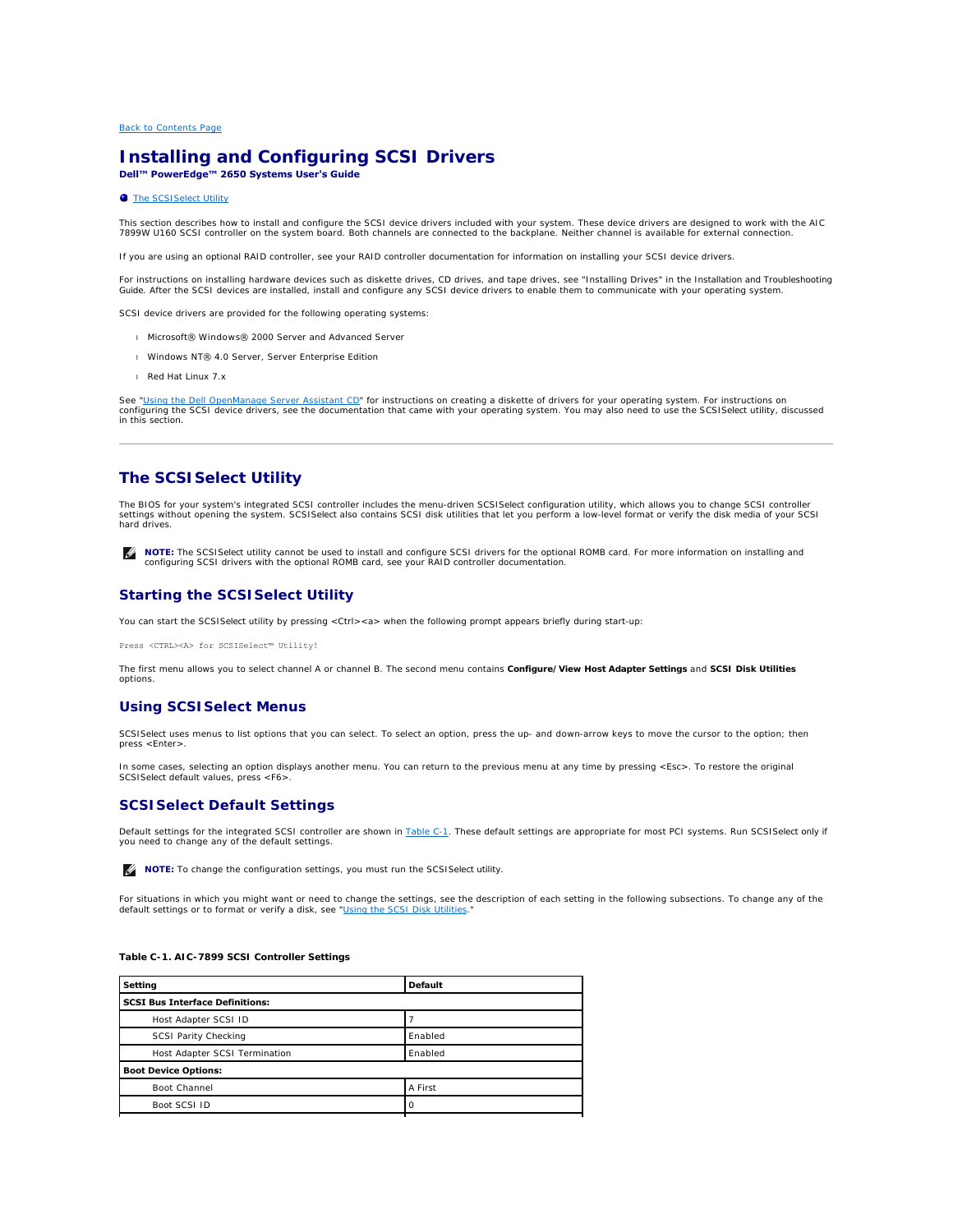<span id="page-9-1"></span>

| Boot LUN Number                                                                               | $\circ$                                |
|-----------------------------------------------------------------------------------------------|----------------------------------------|
| <b>SCSI Device Configuration:</b>                                                             |                                        |
| Sync Transfer Rate MB/Sec                                                                     | 160                                    |
| Initiate Wide Negotiation                                                                     | Yes (Enabled)                          |
| Enable Disconnection                                                                          | Yes (Enabled)                          |
| Send Start Unit Command                                                                       | Yes (Enabled)                          |
| <b>Fnable Write Back Cache</b>                                                                | Yes, No, or N/C                        |
| <b>BIOS Multiple LUN Support</b>                                                              | No (Enabled)                           |
| Include in BIOS Scan                                                                          | Yes (Enabled)                          |
| <b>Advanced Configuration:</b>                                                                |                                        |
| Reset SCSI Bus at IC Initialization                                                           | Fnabled                                |
| Display <ctrl><a> Message During BIOS Initialization</a></ctrl>                               | Fnabled                                |
| Extended BIOS Translation for MS-DOS® Drivers > 1 GB                                          | Enabled                                |
| Silent/Verbose Mode                                                                           | Verbose                                |
| <b>Host Adapter BIOS</b>                                                                      | Enabled                                |
| Domain Validation                                                                             | Enabled                                |
| Support Removable Disks Under BIOS as Fixed Disks                                             | Boot Only, Enabled, Disabled (default) |
| BIOS Support for Bootable CD                                                                  | Fnabled                                |
| BIOS Support for Int 13 Extensions                                                            | Enabled                                |
| NOTE: For the full name of an abbreviation or acronym used in this table, see the "Glossary." |                                        |

# **SCSI Bus Interface Definitions**

The basic host adapter settings are the SCSI*Select* settings most likely to require modification:

- 1 Host Adapter SCSI ID Sets the host adapter's SCSI ID. The default setting is SCSI ID 7, which allows the host adapter to support narrow SCSI<br>devices in addition to wide SCSI devices. Dell recommends that you leave the
- . SCSI Parity Checking Determines whether the host adapter verifies the accuracy of data transfer on the SCSI bus. The default setting is Enabled.<br>.You should disable SCSI Parity Checking if any SCSI device connected to Most SCSI devices support SCSI parity. If you are unsure whether a device supports SCSI parity, consult the documentation for the device.
- <sup>l</sup> **Host Adapter SCSI Termination** Sets termination on the host adapter. The default setting for the AIC-7899 host adapter is **Enabled or Automatic**. Dell recommends that you leave this option set to the default.

# **Boot Device Options**

The boot device options allow you to specify the device from which to boot your system:

- l **Boot Channel**  Specifies the boot channel (A or B) for the dual-channel Adaptec 7899 host adapter. The default is **A First**.
- l **Boot SCSI ID** Specifies the SCSI ID of the boot device on the selected Boot Channel.
- 1 Boot LUN Number Allows you to specify a particular logical unit number (LUN) from which to boot your boot device if your boot device has multiple<br>LUNs and BIOS Multiple LUN Support is enabled (see "<u>SCSI Device Configu</u>

# <span id="page-9-0"></span>**SCSI Device Configuration Settings**

The SCSI device Configuration settings allow you to configure certain parameters for each device on the SCSI bus. To configure a specific device, you must<br>know the SCSI ID assigned to that device. If you are not sure of th

l **Sync Transfer Rate MB/sec** — Sets the maximum synchronous data transfer rate that the host adapter supports.

The AIC-7899 host adapter supports rates up to 160 MB/sec. The default for the AIC-7899 host adapter is **160 MB/sec**.

If the host adapter is set to not negotiate for synchronous data transfer, the maximum synchronous transfer rate is the maximum rate that the host adapter accepts from the device during negotiation. (This setting is standard SCSI protocol.)

l **Initiate Wide Negotiation** — Determines whether the host adapter attempts 16-bit data transfer instead of 8-bit data transfer. The default is **Yes**.

**A NOTE:** Some 8-bit SCSI devices may have trouble handling wide negotiation, which may result in erratic behavior or a hang condition. For these devices, set **Initiate Wide Negotiation** to **No**.

When this option is set to **Yes**, the host adapter attempts 16-bit data transfer. When this option is set to **No**, 8-bit data transfer is used unless the SCSI device itself requests wide negotiation. The effective transfer rate is doubled when 16-bit data transfer is used because the data path for wide SCSI is twice the size of normal 8-bit SCSI.

**Enable Disconnection** (sometimes called disconnect/reconnect) — Determines whether the host adapter allows the SCSI device to disconnect from the SCSI bus. Enabling disconnect from the<br>SCSI bus. Enabling disconnection all disconnected. The default setting is **Yes**.

Leave **Enable Disconnection** set to **Yes** if two or more SCSI devices are connected to the host adapter. This optimizes SCSI bus performance. If only one SCSI device is connected to the host adapter, set **Enable Disconnection** to **No** to achieve slightly better performance.

l **Send Start Unit Command** — Determines whether the start unit command is sent to the SCSI device during the boot routine. The default is **Yes**.

Setting this option to **Yes** reduces the load on your system's power supply by allowing the host adapter to start SCSI devices one at a time when you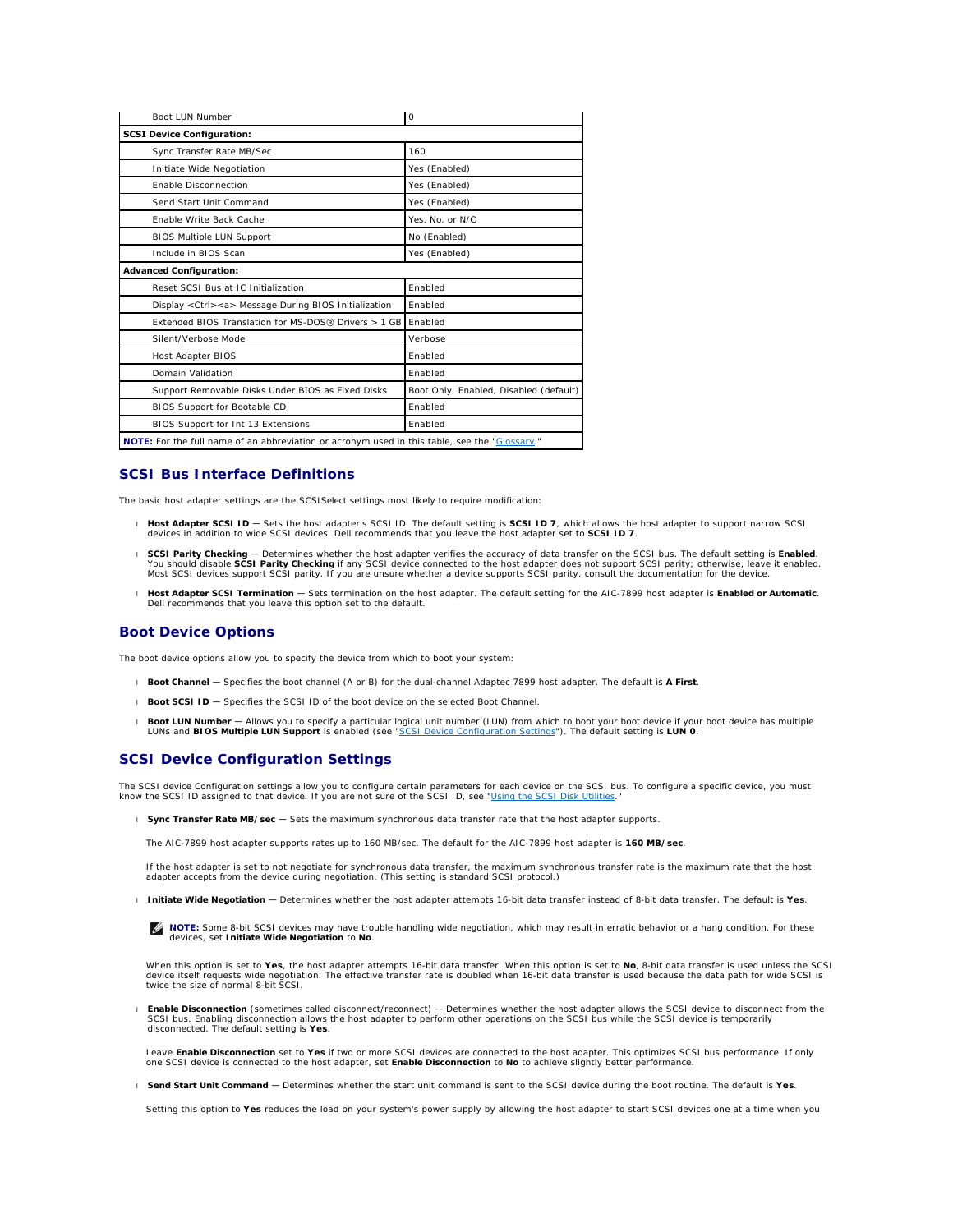<span id="page-10-1"></span>boot your system. When this option is set to **No**, the devices are allowed to start at the same time. Most devices require you to set a jumper before they can respond to this command.

**NOTE:** For many devices, if **Send Start Unit Command** is set to **Yes**, the boot routine time will vary depending on how long it takes each drive to start.

- l **Enable Write Back Cache** Signals the completion of a write request as soon as the data is in cache. Actual writing to the disk occurs at a later time. The default setting is **N/C or Yes**.
- l **BIOS Multiple LUN Support** Provides support for peripherals that contain multiple SCSI devices, such as autoloading tape drives and CD-ROM changers.

**NOTE:** The setting for **BIOS Multiple LUN Support** must be **No** or **Enabled** (default) if a tape autoloader is connected.

l **Include in BIOS Scan** — Enables you to set whether the system BIOS scans this device during system start-up. The default is **Yes**.

# **Advanced Configuration Settings**

The advanced host adapter settings should not be changed unless absolutely necessary. Values are set by Dell, and changing them may cause conflicts with the SCSI devices.

- l **Reset SCSI Bus at IC Initialization** Enables the SCSI bus to be reset when the controller is initialized. The default is **Enabled**.
- l **Display <Ctrl><a> Message During BIOS Initialization** Determines whether the Press <CTRL><A> for SCSISelect (TM) Utility! message appears on your screen during system start-up. The default setting is **Enabled**. If this setting is disabled, you can still run the SCSI*Select* utility by pressing<br><Ctrl><a> after the host adapter BIOS banner appears.
- l **Extended BIOS Translation For DOS Drives > 1 GB** Determines whether extended translation is available for SCSI hard drives with capacities greater than 1 GB. The default setting is **Enabled**.

NOTICE: Back up your hard drive before you change the translation scheme. All data is erased when you change from one translation scheme to another.

The standard translation scheme for SCSI host adapters provides a maximum accessible capacity of 1 GB. To support hard drives larger than 1 GB, the 78*xx* series host adapters include an extended translation scheme that supports hard drives as large as 8 GB, with a maximum partition size of 2 GB under the DOS operating system.

It is not necessary to enable the **Extended BIOS Translation** setting if you are using another operating system, such as Novell NetWare.

When you partition a hard drive larger than 1 GB, use the MS-DOS® **fdisk** utility as you normally would. Because the cylinder size increases to 8 MB<br>under extended translation, the partition size you choose must be a multi to the nearest whole multiple of 8 MB.

- l **Silent/Verbose Mode** Displays the host adapter information during system start-up. The default is **Verbose**.
- l **Host Adapter BIOS** Enables or disables the host adapter BIOS. The default setting is **Enabled**.

**NOTE:** Several SCSI Select options are not valid unless the host adapter BIOS is enabled.

If you are booting from a SCSI hard drive connected to the host adapter, the BIOS must be enabled. You should disable the host adapter BIOS if the peripherals on the SCSI bus (for example, CD drives) are all controlled by device drivers and do not need the BIOS.

- Domain Validation Instructs the host adapter not to accept a negotiated speed until a validation test is successfully performed. After determining the speed that a target device is capable of, the host adapter sends a Wr speed initially. The initiator reads and tests the data and identifies any parity or cyclic redundancy check (CRC) errors. If the test fails, the initiator<br>Iowers its speed and repeats the test. In this manner, a compatibl **Enabled**.
- l **Support Removable Disks Under BIOS As Fixed Disks** Controls which removable-media drives are supported by the host adapter BIOS. The default setting is **Boot Only**. The following choices are available.

**NOTICE:** If a removable-media SCSI device is controlled by the host adapter BIOS, do not remove the media while the drive is on or you may lose data.<br>If you want to be able to remove media while the drive is on, install y

- ¡ **Boot Only** Only the removable-media drive designated as the boot device is treated as a hard drive.
- o All Disks All removable-media drives supported by the BIOS are treated as hard drives.
- o Disabled No removable-media drives are treated as hard drives. In this situation, software drivers are needed because the drives are not controlled by the BIOS.
- l **BIOS Support For Bootable CD-ROM** Determines whether the host adapter BIOS provides support for booting from a CD drive. The default setting is **Enabled**.

l **BIOS Support For Int 13 Extensions** — Determines whether the host adapter BIOS supports disks with more than 1024 cylinders. The default setting is **Enabled**.

# <span id="page-10-0"></span>**Using the SCSI Disk Utilities**

To access the SCSI disk utilities, select **SCSI Disk Utilities** from the menu that appears when you start SCSI*Select*. When the option is selected, SCSI*Select*<br>immediately scans the SCSI bus (to determine the devices ins

When you select a specific ID and device, a menu appears, displaying the **Format Disk** and **Verify Disk Media** options.

**NOTICE:** The **Format Disk** option destroys all data on the hard drive.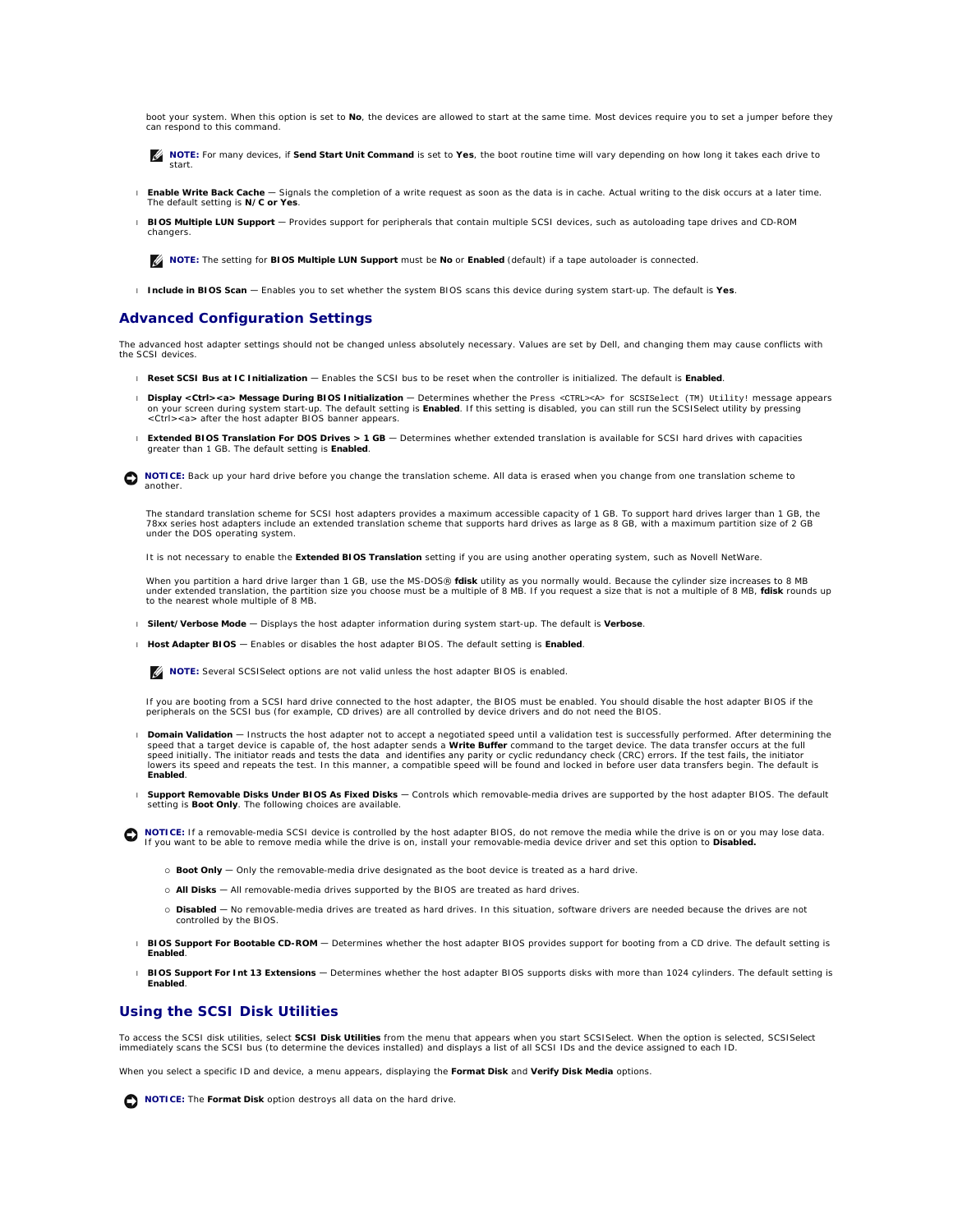- **Format Disk** Runs a utility that allows you to perform a low-level format on a hard drive. Most SCSI disk drives are formatted at the factory and do not need to be formatted again. The Adaptec Format Disk utility is com
- **Verify Disk Media -** Runs a utility that allows you to scan the media of a hard drive for defects. If the utility finds bad blocks on the media, it prompts (you to reassign them; if you select **Yes**, those blocks are no l

# **Exiting SCSI***Select*

To exit SCSI*Select*, press <Esc> until a message prompts you to exit. (If you changed any 78xx series host adapter settings, you are prompted to save the<br>changes before you exit.) At the prompt, select **Yes** to exit, and

[Back to Contents Page](file:///C:/data/systems/pe2650/en/ug/index.htm)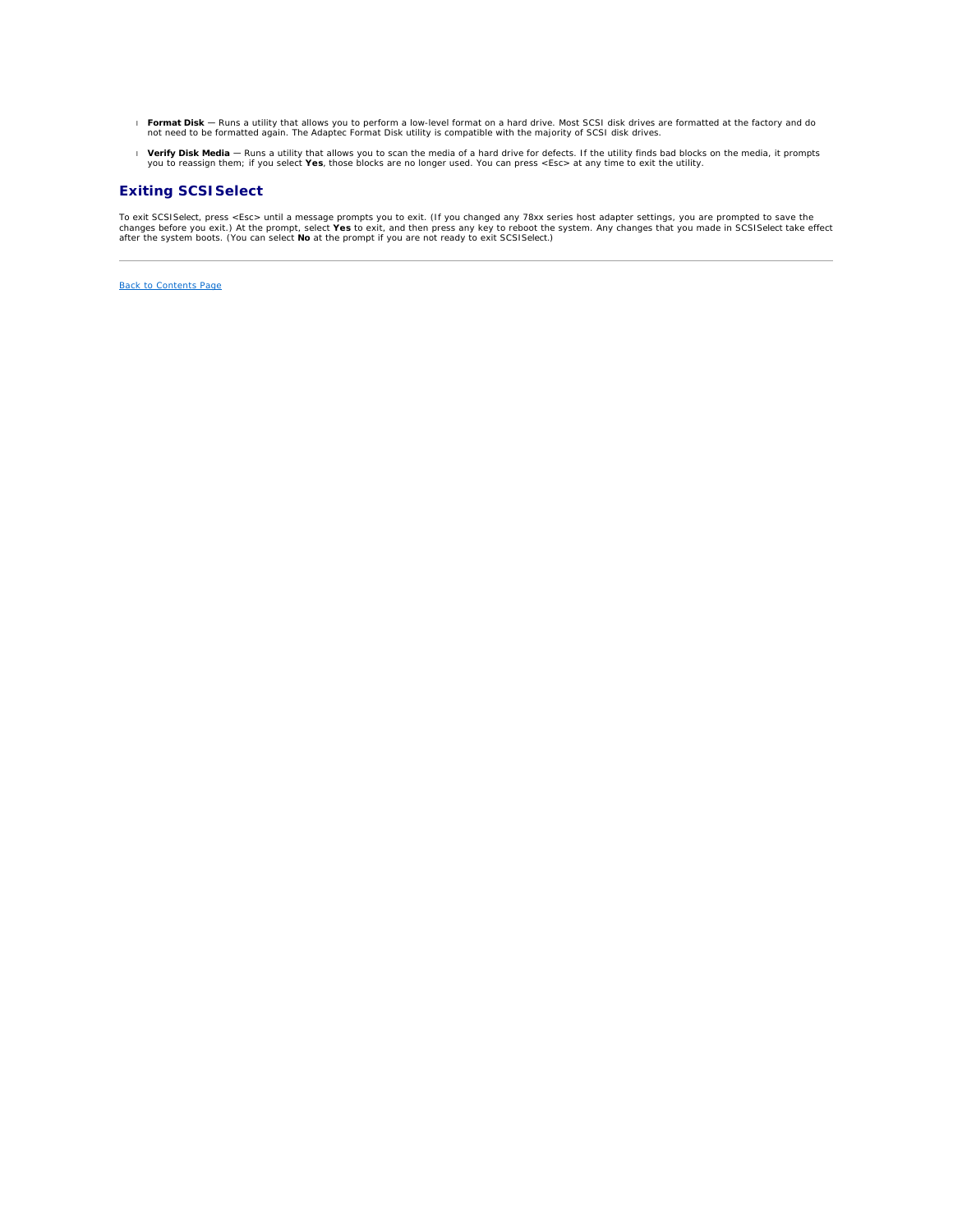# <span id="page-12-0"></span>**Using Console Redirection Dell™ PowerEdge™ 2650 Systems User's Guide**

 $\bullet$  [Minimum Hardware and Connection Requirements](#page-12-1)

- **O** [Software Requirements](#page-12-2)
- **O** [Configuring Console Redirection on the System](#page-12-3)
- **O** [Configuring Console Redirection on the Client System](#page-13-0)
- [Rebooting the System](#page-13-1)
- **[Configuring Special Keys](#page-13-2)**

Console redirection allows you to maintain a system from a remote location by re-directing keyboard input and text output through the serial port. Graphic<br>configuration. In a typical installation, the system is connected t

# <span id="page-12-1"></span>**Minimum Hardware and Connection Requirements**

To use console redirection, you must have the following:

l An available serial port (COM port) on a client system

This port must not conflict with any other ports on the system.

l Available serial port (COM) on the server

For systems with two available serial ports, you can use either the COM 1 or COM 2 port.

l A null modem cable to connect the server to the client system

# <span id="page-12-2"></span>**Software Requirements**

Your remote terminal emulation software should meet the following specifications:

- l ANSI or VT100/220 terminal emulation with a window size of 80 x 25 characters
- l 9600, 19.2 K, 57.6 K, or 115.2 Kbps using serial (COM) ports
- l Recommended: the ability to create keyboard command macros

All versions of the Microsoft® Windows® operating systems come with Hyper-Terminal terminal emulation software. However, the version of HyperTerminal included with most Windows operating systems does not provide the correct screen size, the arrow and function keys do not work, and there is no method of<br>creating macros. Dell recommends that you either upgrade your versio emulation software.

# <span id="page-12-3"></span>**Configuring Console Redirection on the System**

Console redirection is configured through the System Setup program (see "[Using the System Setup Program"](file:///C:/data/systems/pe2650/en/ug/5g387c30.htm#1039152) for instructions). The **Console Redirection** option displays a screen that allows you to configure console redirection. The submenu allows you to turn the feature on or off, select the remote terminal type, and<br>enable or disable redirection after booting. The options availa

### <span id="page-12-4"></span>**Table D-1. Terminal Emulation Types**

| Selection                        | Options                                                                 |
|----------------------------------|-------------------------------------------------------------------------|
| Console Redirection              | Systems with one serial port:<br>On<br>Off                              |
|                                  | Systems with two serial ports:<br>Serial Port 1<br>Serial Port 2<br>Off |
| Remote Terminal Type             | VT100/220<br>ANSI                                                       |
| Redirection after boot   Enabled | Disabled                                                                |

If you select **VT100/220** but not all the characters are visible on the screen, go back to the System Setup program and select **ANSI** as your terminal type. ANSI can display the full set of ASCII characters.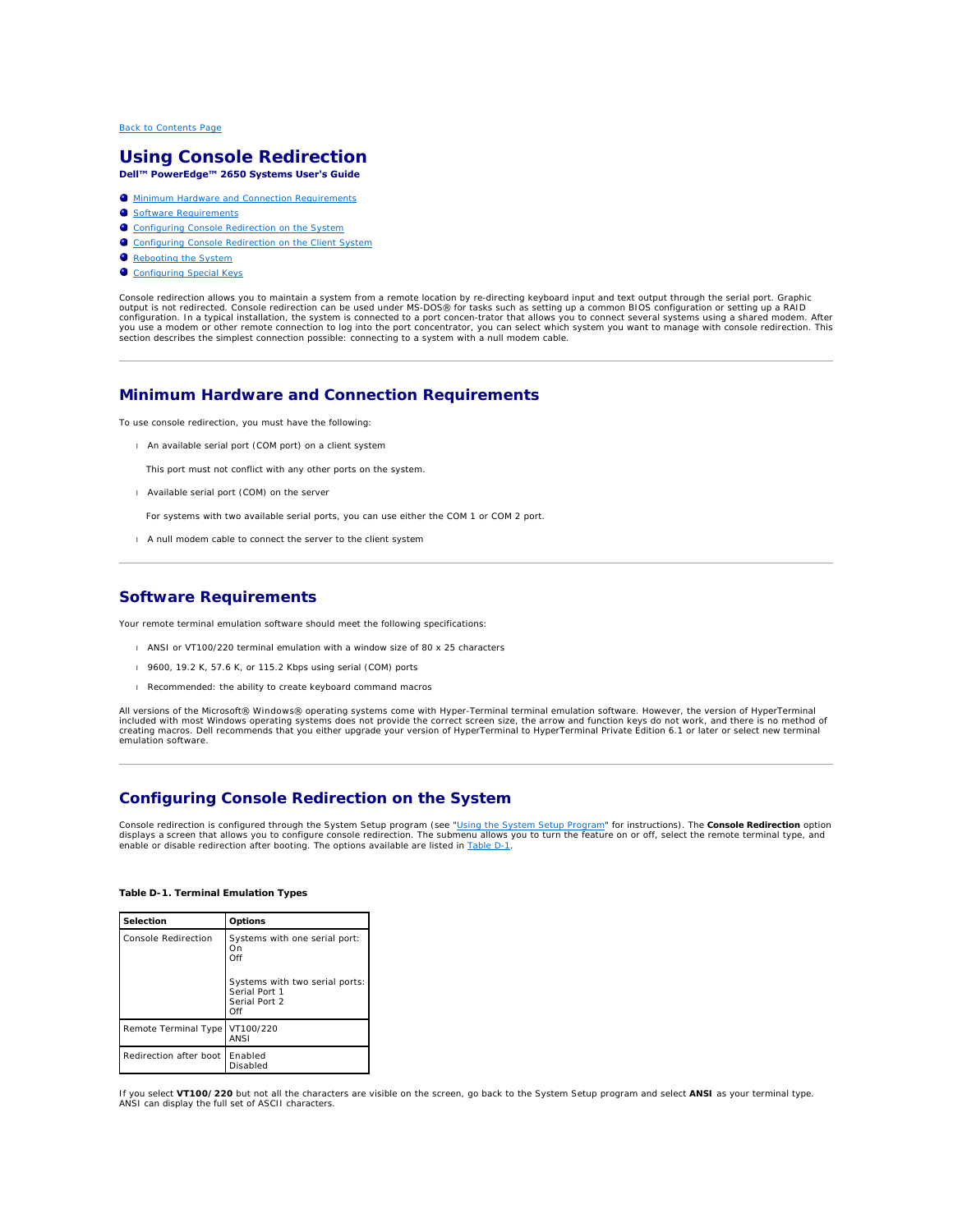# <span id="page-13-0"></span>**Configuring Console Redirection on the Client System**

**NOTE:** The examples in this document assume that you have upgraded to Hilgraeve's HyperTerminal Private Edition 6.1 or later. If you are using other terminal emulation software, see the help file for that software.

# **Configuring the Ports**

- 1. Click the **Start** button, point to **Programs—> Accessories—> Communications**, and click **HyperTerminal**.
- 2. Enter any name for the new connection and select any icon.
- 3. Click **OK**.
- 4. From the **Connect to** pull-down menu, select a COM port available on your client system and click **OK**.

If no COM port is available and you do not have a Dell system, you will need to contact technical support for your client system.

After you have selected an available COM port, the COM port properties window is displayed.

5. Select **Bits per second**.

Console redirection supports 9600, 19.2 K, 57.6 K, or 115.2 K bps.

- 6. Set **Data bits** to **8**.
- 7. Set **Parity** to **None**.
- 8. Set **Stop bits** to **1**.
- 9. Set **Flow control** to **Hardware**.
- 10. Click **OK**.

# **Configuring the Terminal Settings**

After you configure the ports, configure the terminal settings by performing the following steps:

- 1. In HyperTerminal, click **File**, click **Properties**, and select the **Settings** tab.
- 2. Ensure that the **Function, arrow, and ctrl keys act as** field is set to **Terminal Keys**.
- 3. Ensure that the **Backspace key sends** field is set to **Ctrl+H**.
- 4. Change the **Emulation** setting from **Auto detect** to **ANSI** or **VT100/220.**

This setting should be the same as the setting you selected for the **Console Redirection** option on the server.

When you click **Terminal Setup**, you should see a setting for the number of rows and columns.

5. Change the number of rows from 24 to 25 and leave the number of columns at 80. If you do not have these settings, this is an indication that you must upgrade your terminal emulation software.

# <span id="page-13-1"></span>**Rebooting the System**

Console redirection is designed to yield control of the serial ports to the operating system. This configuration allows serial debugging and redirection of the<br>operating system to function correctly without interference fr

To use console redirection to shut down a system and troubleshoot it or to change SCSI BIOS configurations, perform the following steps:

- 1. Reboot the system. See [Table D](#page-15-0)-4, for a recommendation on how to do this.
- 2. When the system begins to reboot, use console redirection to watch and interact with the system during the POST. While the system is booting, you can do the following:
	- l Enter the System Setup program.
	- l Enter the SCSI setup menus.
	- l Run utilities on the utility partition.
	- l Update firmware and BIOS (flash the system).

**⁄** NOTE: To use console redirection to run utilities on the utility partition, the utility partition must have been created using Dell OpenManage™ Server Assistant version 6.3.1 or later.

# <span id="page-13-2"></span>**Configuring Special Keys**

Console redirection uses ANSI or VT100/220 terminal emulation, which are limited to basic ASCII characters. There are no function keys, arrow keys, or control<br>keys in this character set. However, most BIOS software require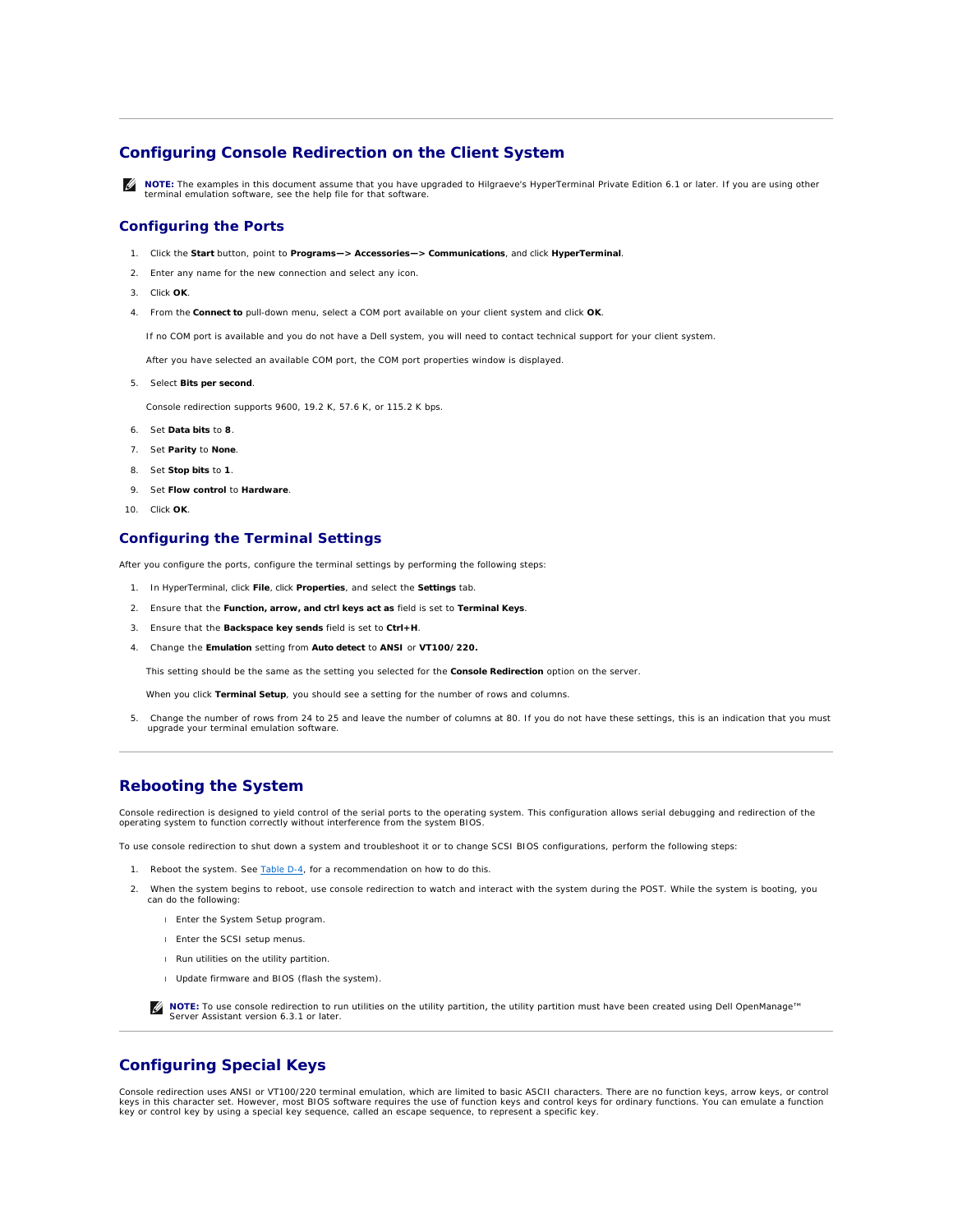<span id="page-14-2"></span>For console redirection, an escape sequence starts with an escape character. This character can be entered in a number of different ways, depending on the requirements of your terminal emulation software. For example, 0x1b, ^[, and <Esc> all refer to the same escape character. Some terminal software uses<br>predefined macros to send the proper escape sequences. In HyperTerminal

**NOTE:** When defining macros in HyperTerminal, you must press <Ins> before <Esc> to signify that you are sending an escape sequence rather than<br>escaping out of the dialog box. If you do not have these settings, this is an

## <span id="page-14-0"></span>**Table D-2. VT100/220 Supported Escape Sequences**

| Key             | Supported Sequences   Terminal Emulation                                                                              |                    |
|-----------------|-----------------------------------------------------------------------------------------------------------------------|--------------------|
| Up arrow        | <esc> [ <shift>a</shift></esc>                                                                                        | VT100/220          |
| Down arrow      | <esc> [ <shift>b</shift></esc>                                                                                        | VT100/220          |
| Right arrow     | $<$ Esc $>$ [ $<$ Shift $>$ c                                                                                         | VT100/220          |
| Left arrow      | <esc> [ <shift>d</shift></esc>                                                                                        | VT100/220          |
| F <sub>1</sub>  | <esc> <shift>op</shift></esc>                                                                                         | VT100/220          |
| F <sub>2</sub>  | <esc> <shift>oq</shift></esc>                                                                                         | VT100/220          |
| F <sub>3</sub>  | $<$ Esc $>$ $<$ Shift $>$ or                                                                                          | VT100/220          |
| F4              | $<$ Esc $>$ $<$ Shift $>$ os                                                                                          | VT100/220          |
| F <sub>5</sub>  | $<$ Esc $>$ $<$ Shift $>$ ot                                                                                          | VT100              |
| F6              | <esc> <shift>ou<br/><math>&lt;</math>Esc&gt; [17 ~</shift></esc>                                                      | VT100<br>VT100/220 |
| F7              | <esc> <shift>ov<br/><math>&lt;</math>Esc&gt; [ 1 8 ~</shift></esc>                                                    | VT100<br>VT100/220 |
| F <sub>8</sub>  | <esc> <shift>ow<br/><math>&lt;</math>Esc&gt; [19 ~</shift></esc>                                                      | VT100<br>VT100/220 |
| F9              | $<$ Esc $>$ $<$ Shift $>$ ox<br>$<$ Esc> [20 ~                                                                        | VT100<br>VT100/220 |
| F10             | <esc> <shift>oy<br/><math>&lt;</math>Esc&gt; [21 ~</shift></esc>                                                      | VT100<br>VT100/220 |
| F11             | $<$ Esc> $<$ Shift>oz<br>$<$ Esc> [23 ~                                                                               | VT100<br>VT100/220 |
| F <sub>12</sub> | <esc> <shift>oa<br/><math>&lt;</math>Esc&gt; [24 ~</shift></esc>                                                      | VT100<br>VT100/220 |
| Home            | $<$ Esc $>$ [1 $\sim$                                                                                                 | VT220              |
| <b>Fnd</b>      | $<$ ESC $>$ [4 $\sim$                                                                                                 | VT220              |
| Insert          | $<$ Esc> [2 $\sim$                                                                                                    | VT220              |
| Delete          | $<$ ESC $>$ [3 $\sim$                                                                                                 | VT220              |
| Page Up         | $<$ ESC $>$ [5 $\sim$                                                                                                 | VT220              |
| Page Down       | $<$ Esc> [6 $\sim$                                                                                                    | VT220              |
| Shift-Tab       | <esc> [ <shift>z<br/><math>&lt;</math>Esc<math>&gt;</math> [ 0 <math>&lt;</math>Shift<math>&gt;</math>z</shift></esc> | VT100<br>VT220     |

<span id="page-14-1"></span>**Table D-3. ANSI Supported Escape Sequences** 

| Key             | <b>Supported Sequences</b>     |
|-----------------|--------------------------------|
| Up arrow        | <esc> [ <shift>a</shift></esc> |
| Down arrow      | $<$ Esc $>$ [ $<$ Shift $>$ b  |
| Right arrow     | $<$ Esc $>$ [ $<$ Shift $>$ c  |
| Left arrow      | <esc> [ <shift>d</shift></esc> |
| F <sub>1</sub>  | $<$ Esc $>$ $<$ Shift $>$ op   |
| F <sub>2</sub>  | $<$ Esc $>$ $<$ Shift $>$ oq   |
| F <sub>3</sub>  | $<$ Esc $>$ $<$ Shift $>$ or   |
| F4              | $<$ Esc $>$ $<$ Shift $>$ os   |
| F <sub>5</sub>  | $<$ Esc $>$ $<$ Shift $>$ ot   |
| F6              | <esc> <shift>ou</shift></esc>  |
| F7              | <esc> <shift>ov</shift></esc>  |
| F <sub>8</sub>  | $<$ Esc $>$ $<$ Shift $>$ ow   |
| F9              | $<$ Esc $>$ $<$ Shift $>$ ox   |
| F <sub>10</sub> | $<$ Esc $>$ $<$ Shift $>$ oy   |
| F11             | $<$ Esc $>$ $<$ Shift $>$ oz   |
| F <sub>12</sub> | <esc> <shift>oa</shift></esc>  |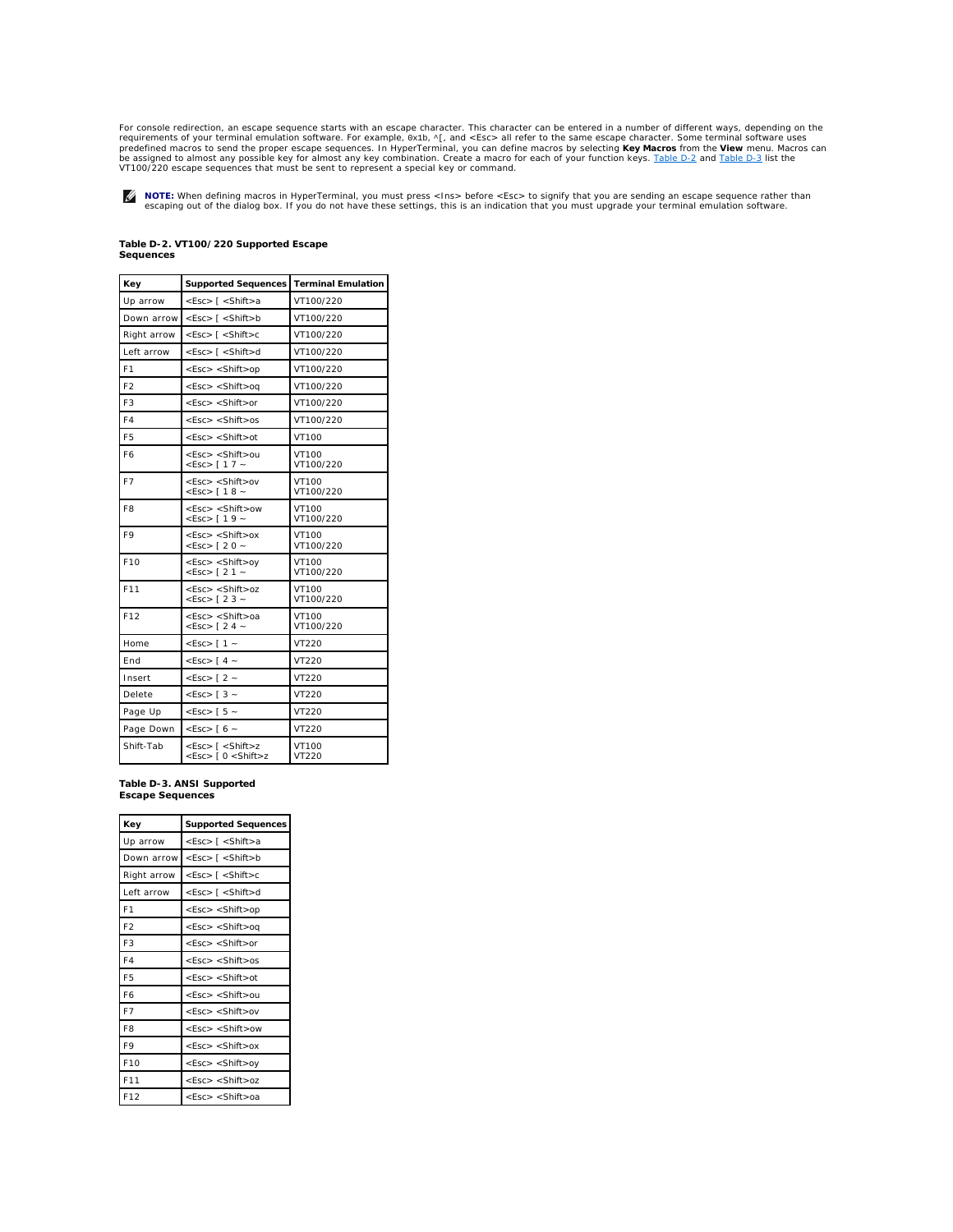<span id="page-15-1"></span>After you create these macros, pressing <F1> on the keyboard while running the terminal emulation software sends <Esc><Shift>op to the server. When<br>these three characters are transmitted, the server interprets them as <F1

In addition to macros for the function keys, Dell recommends that you set up macros for the additional escape sequences listed in [Table D](#page-15-0)-4.

# <span id="page-15-0"></span>. **Table D-4. Additional Escape Sequences**

| <b>Key Combination</b>                        | <b>Supported Sequence</b>                                                                                                                                             |
|-----------------------------------------------|-----------------------------------------------------------------------------------------------------------------------------------------------------------------------|
| $<$ Alt $>$ $<$ $x>$                          | <alt><x> is mapped to <esc> <shift> x <shift> x key sequences on the terminal, where x is a letter and X is the<br/>uppercase letter.</shift></shift></esc></x></alt> |
| $<$ Ctrl $>$ < Alt $>$ < Del $>$              | <esc> <shift>r <esc> r <esc> <shift>r</shift></esc></esc></shift></esc>                                                                                               |
| (This key combination reboots the<br>system.) |                                                                                                                                                                       |
| <ctrl><shift>i</shift></ctrl>                 | $<$ Esc $>$ $<$ Ctrl $>$ $<$ Shift $>$ i                                                                                                                              |
| $<$ Ctrl $>$ $<$ Shift $>$ j                  | $<$ Esc> $<$ Ctrl> $<$ Shift>j                                                                                                                                        |
| $<$ Ctrl $>$ $<$ Shift $>$ h                  | $<$ Esc $>$ $<$ Ctrl $>$ $<$ Shift $>$ h                                                                                                                              |
| $<$ Ctrl $>$ $<$ Shift $>$ m                  | $<$ Esc $>$ $<$ Ctrl $>$ $<$ Shift $>$ m                                                                                                                              |
| $<$ Ctrl $>$ 2                                | $<$ Esc $>$ $<$ Ctrl $>$ 2                                                                                                                                            |

[Back to Contents Page](file:///C:/data/systems/pe2650/en/ug/index.htm)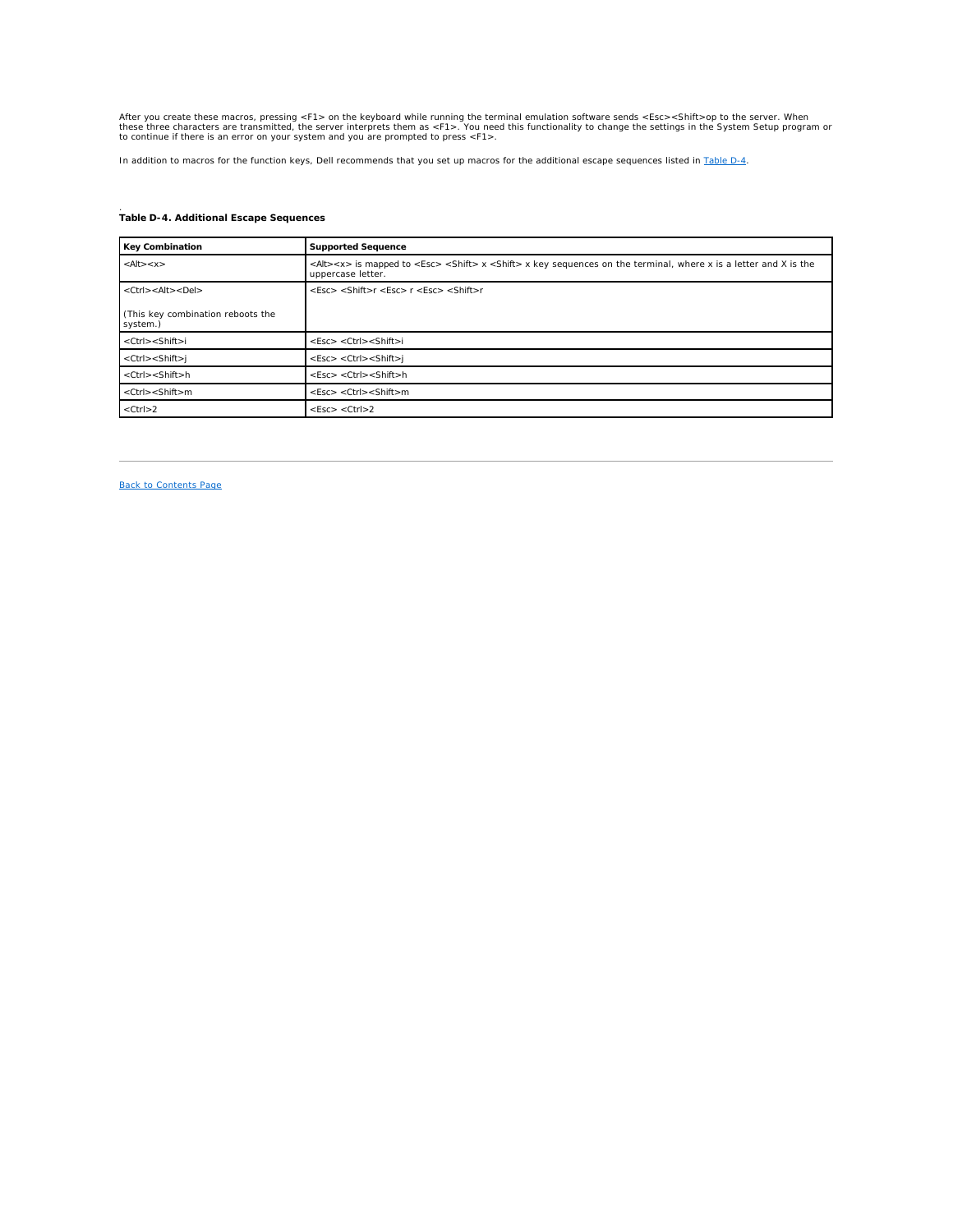# <span id="page-16-0"></span>**System Overview Dell™ PowerEdge™ 2650 Systems User's Guide**

#### **O** [System Status Indicators](#page-16-1)

- **O** System Identification Indic
- **O** [Front-Panel Features](#page-17-1)
- **[Back-Panel Features](#page-19-0)**
- [System Features](#page-20-0)
- **O** [Supported Operating Systems](#page-21-0)
- **[Power Protection Devices](#page-21-1)**
- O [Other Documents You May Need](#page-22-0)
- O [Obtaining Technical Assistance](#page-22-1)

Your system is a multipurpose, highly-available, rack-dense server with two Intel® Xeon™ microprocessors.

This section describes the major hardware and software features of your system and provides information about the system status indicators, and indicators<br>on the system's front and back panels. It also provides information technical assistance.

# <span id="page-16-1"></span>**System Status Indicators**

The system's bezel has an indictor that can represent system status when the bezel is installed (see <u>[Figure 1](#page-16-2)-1</u>). The indicator signifies when the system is operating properly, when the system is operating properly, when the system status indicator (see ["Status LCD](#page-18-0)").

[Table 1](#page-16-4)-1 and Table 1-2 list the system's status indicator codes.

# <span id="page-16-2"></span>**Figure 1-1. System Status Indicator**



**Table 1-1. Bezel System Status Indicator Codes**

<span id="page-16-3"></span>

| <b>Status</b> | Caution<br>Indicator   Indicator | <b>Indicator Code</b>                                                                                             |
|---------------|----------------------------------|-------------------------------------------------------------------------------------------------------------------|
| . Off         | Off                              | No power is available to the system, or the system is not powered on.                                             |
| On            | Off                              | The system is operating normally.                                                                                 |
| . Off         | Blinking                         | The system has detected an error and requires attention.                                                          |
| Blinking      | Off                              | The system is identifying itself.                                                                                 |
| Blinking      |                                  | Blinking or Off Systems management software causes the status indicator to blink to identify a particular system. |

#### <span id="page-16-4"></span>**Table 1-2. Back-Panel System Status Indicator Codes**

| Indicator  | <b>Indicator Code</b>                                                 |
|------------|-----------------------------------------------------------------------|
| <b>Off</b> | No power is available to the system, or the system is not powered on. |
| Blue       | The system is operating normally.                                     |
|            |                                                                       |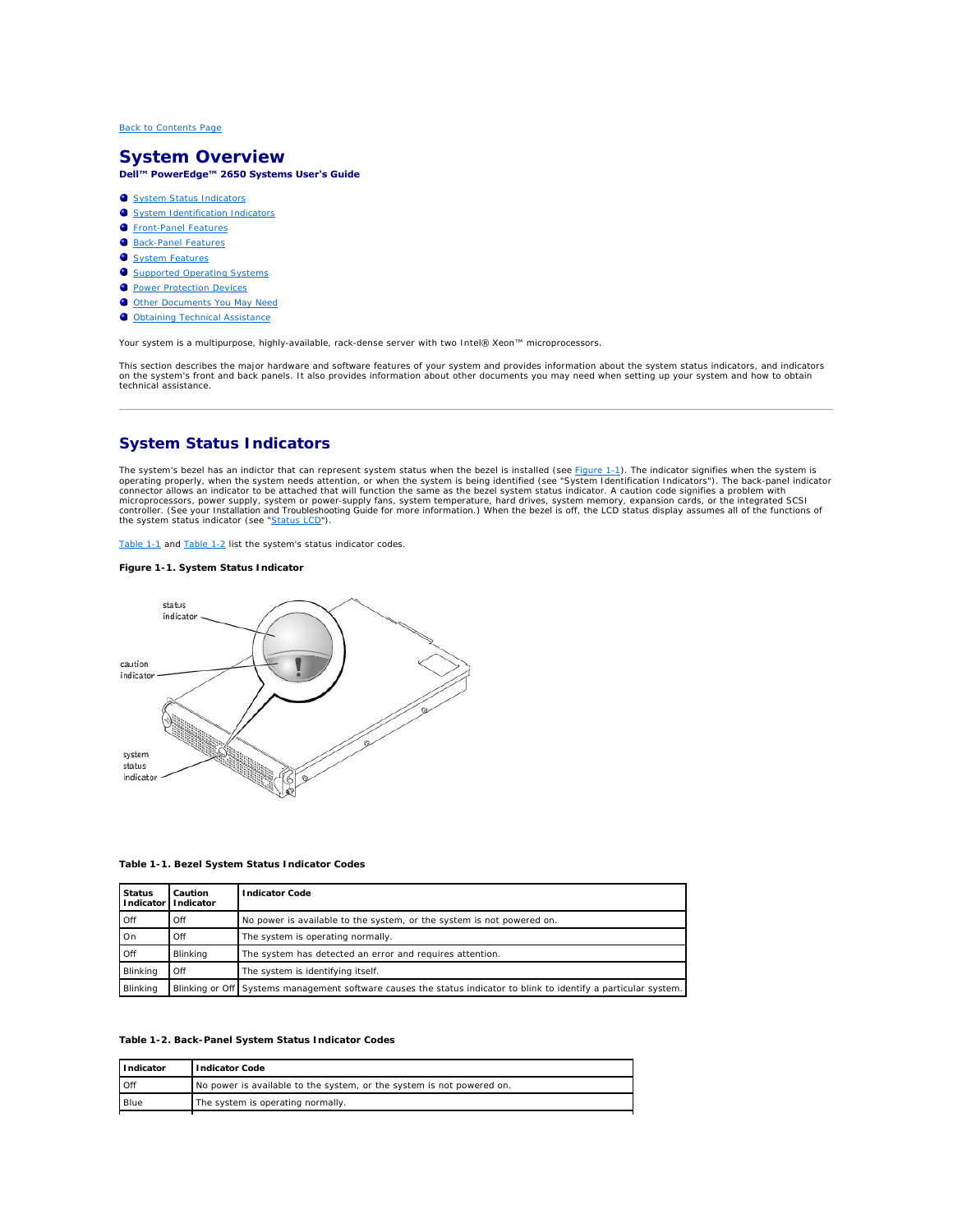<span id="page-17-4"></span>

| Amber blinking The system has detected an error and requires attention.                         |
|-------------------------------------------------------------------------------------------------|
| Blue blinking The system is identifying itself.                                                 |
| NOTE: Server management software causes the indicator to blink to identify a particular system. |

# <span id="page-17-0"></span>**System Identification Indicators**

You can use identification buttons on the front and back panels to locate a particular system within a rack. When you press either of these buttons, the identification indicator on the back and status indicator on the front bezel blink until you press one of the buttons again. If the bezel is removed, the LCD display blinks blue.

See <u>Fiqure 1-2</u> to locate the front-panel system identification button. See "<u>Back-Panel Features</u>" to locate the back-panel system identification button and<br>indicator.

# <span id="page-17-1"></span>**Front-Panel Features**

Additional indicators for system power and drives are located behind the bezel. The front-panel status LCD provides information by using an alphanumeric<br>character display (see "<u>Status LCD</u>").

[Figure 1](#page-17-2)-2 shows the front-panel features of the system. [Table 1](#page-17-3)-3 describes the front-panel features.

## <span id="page-17-2"></span>**Figure 1-2. Front-Panel Features**



## <span id="page-17-3"></span>**Table 1-3. Front-Panel Features**

| Component                           | Description                                                                                                                                                                                                                                                                                                                                                                                                                                                                                                             |  |
|-------------------------------------|-------------------------------------------------------------------------------------------------------------------------------------------------------------------------------------------------------------------------------------------------------------------------------------------------------------------------------------------------------------------------------------------------------------------------------------------------------------------------------------------------------------------------|--|
| Power button                        | Turns system power off and on.<br>If you turn off the system using the power button and the system is running an ACPI-compliant operating system (such as<br>Microsoft® Windows® 2000), the system can perform an orderly shutdown before power is turned off.<br>If the system is not running an ACPI-compliant operating system, power is turned off immediately after the power button is<br>pressed.<br>The button is enabled in the System Setup program. When disabled, the button can only turn system power on. |  |
| Power indicators                    | Provides information on power status (see "NIC Indicators").                                                                                                                                                                                                                                                                                                                                                                                                                                                            |  |
| CD and diskette drive<br>indicators | Indicate read or write access to the respective drive.                                                                                                                                                                                                                                                                                                                                                                                                                                                                  |  |
| hard drive indicators               | Provide information on the status of the respective hard drive (see "SCSI Hard-Drive Indicators").                                                                                                                                                                                                                                                                                                                                                                                                                      |  |
| NIC indicators                      | Indicate whether the NIC has a valid link to the network (see "NIC Indicator Codes").                                                                                                                                                                                                                                                                                                                                                                                                                                   |  |
| Status LCD                          | Signifies when the system is operating correctly or when the system needs attention (see "Status LCD").                                                                                                                                                                                                                                                                                                                                                                                                                 |  |
| System identification<br>button     | Used to identify a particular system (see "System Identification Indicators").                                                                                                                                                                                                                                                                                                                                                                                                                                          |  |
| NMI button                          | Can be used to troubleshoot software and device driver errors when using certain operating systems. This button is often referred<br>to as a "force dump switch" and can be pressed using the end of a paper clip.<br>When the option is enabled in the System Setup program and the button is pressed, an NMI alerts the system. Use this button only<br>if directed to do so by qualified support personnel or by the operating system's documentation.                                                               |  |

The front panel also features a USB connector, video connector, and PS/2 connector (see [Figure 1](#page-17-2)-2) for connecting a mouse and keyboard using a Y-cable.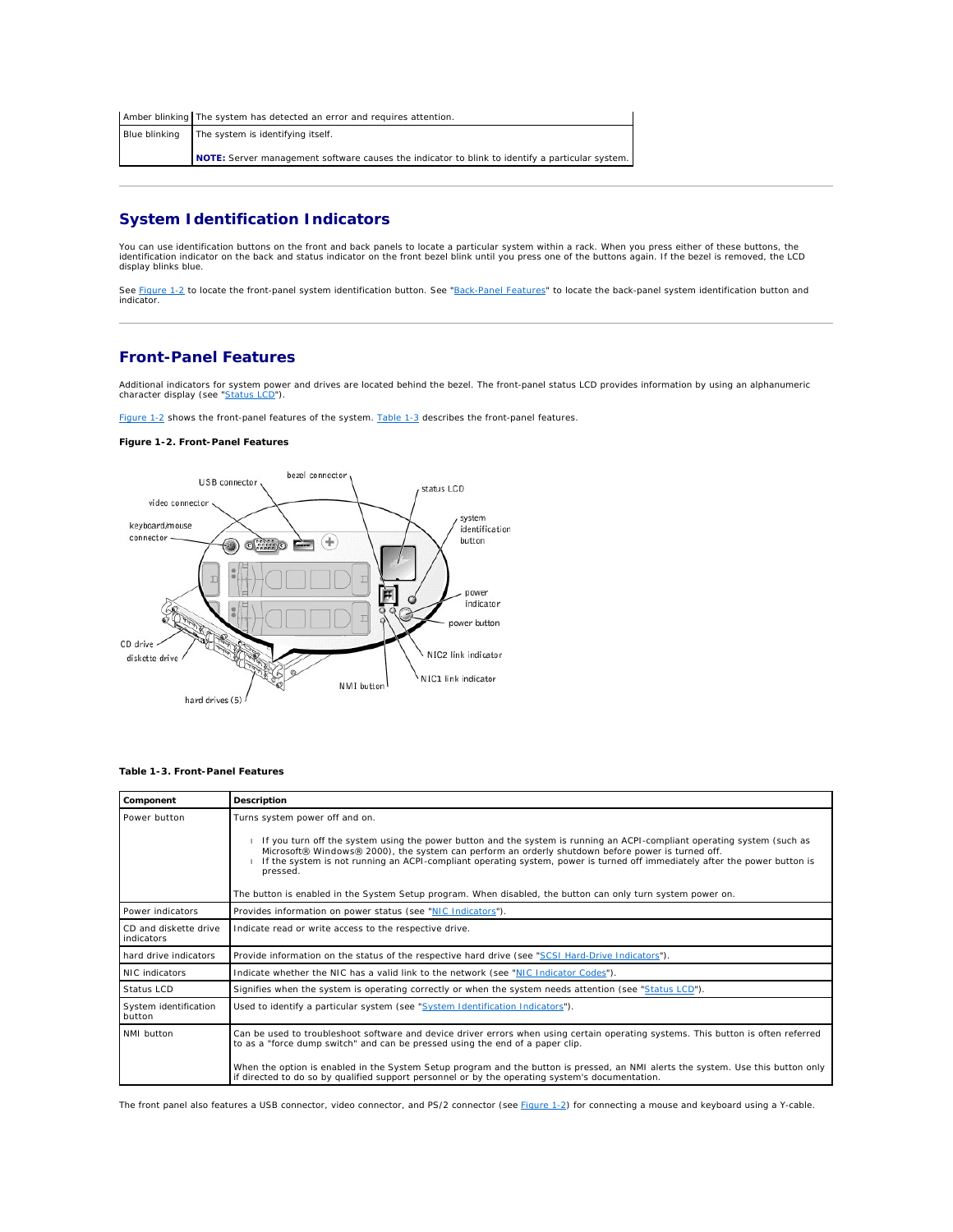# <span id="page-18-1"></span>**Power Indicator**

The system has indicators on the front panel and the power supplies that denote system power status (see [Figure 1](#page-17-2)-2).

# **Power Indicator Codes**

The power button controls the AC power input to the system's power supplies. The power button indicator can provide information on power status.

[Table 1](#page-18-3)-4 lists the power-button indicator codes.

# <span id="page-18-3"></span>**Table 1-4. Power Indicator Codes**

|          | l Indicator I Indicator Code                                                                                                                                              |  |
|----------|---------------------------------------------------------------------------------------------------------------------------------------------------------------------------|--|
| On       | Indicates that power is supplied to the system, and the system is operational.                                                                                            |  |
| Off      | Indicates that no power is supplied to the system.                                                                                                                        |  |
| Blinking | Indicates that power is supplied to the system, but the system is in a standby state. For more information on standby states, see your operating<br>system documentation. |  |

# <span id="page-18-2"></span>**SCSI Hard-Drive Indicators**

Each SCSI hard-drive carrier has two indicators: a busy indicator and a status indicator (see [Figure 1](#page-18-4)-3). The indicators provide information on the status of<br>the respective hard drive. <u>[Table 1](#page-18-5)-5</u> lists the drive indicato

# <span id="page-18-4"></span>**Figure 1-3. SCSI Hard-Drive Indicators**



<u>[Table 1](#page-18-5)-5</u> lists the drive indicator codes. Different codes display as drive events occur in the system. For example, in the event of a hard-drive failure, the "drive<br>fail" code appears. After the drive is selected for re operation, drive online" code appears.

| Indicator                                                                                                                                           | <b>Indicator Code</b>                                                             |  |
|-----------------------------------------------------------------------------------------------------------------------------------------------------|-----------------------------------------------------------------------------------|--|
| Drive bay empty, ready for insertion or removal                                                                                                     | Off                                                                               |  |
| Drive being prepared for operation, drive online                                                                                                    | Steady green                                                                      |  |
| Identify drive                                                                                                                                      | Blinks green four times per second                                                |  |
| Drive being prepared for removal                                                                                                                    | Blinks green twice per second at equal intervals                                  |  |
| Drive rebuilding                                                                                                                                    | Blinks green twice per second at unequal intervals                                |  |
| Drive failed                                                                                                                                        | Blinks amber four times per second                                                |  |
| Predicted failure for the drive                                                                                                                     | Blinks green, then amber, and then off, repeating this sequence every two seconds |  |
| Drive online                                                                                                                                        | Steady green                                                                      |  |
| <b>NOTE:</b> The "drive busy" indicator signifies whether the hard drive is active on the SCSI bus. This indicator is controlled by the hard drive. |                                                                                   |  |

# <span id="page-18-5"></span>**Table 1-5. SCSI Hard-Drive Indicator Codes**

# <span id="page-18-0"></span>**Status LCD**

The system's bezel indicator (see <u>[Figure 1](#page-17-2)-2</u>) shows when the system is operating correctly, when the system needs attention, or when the system is being<br>identified (see "<u>System Identification Indicators</u>"). When the bez identified (see "Syst

The LCD can display two lines of alphanumeric characters. The display codes are presented in two color combinations: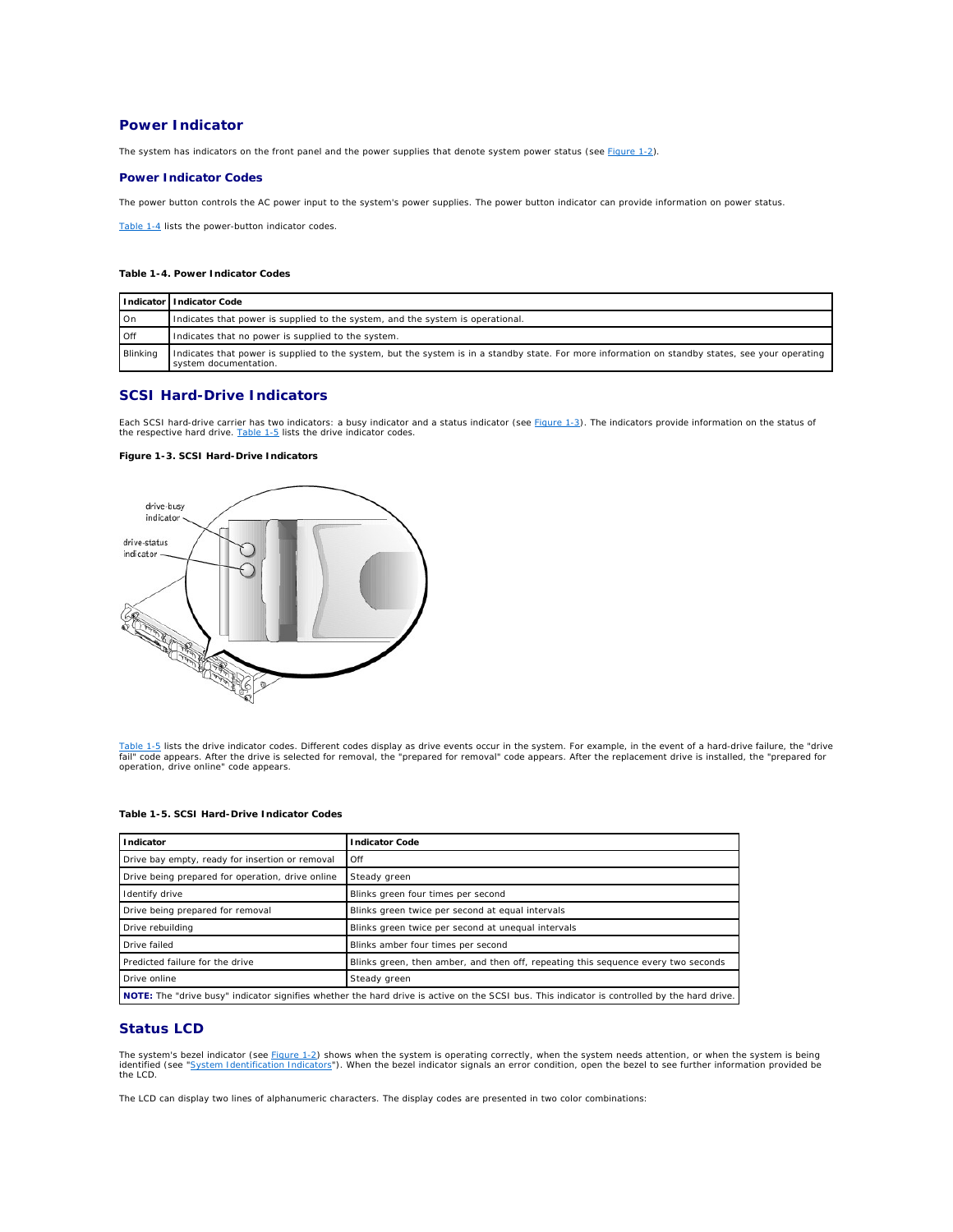- <span id="page-19-1"></span>l White characters on a blue background — Information only; no action is required.
- l Amber character on a black background The system needs attention.

For more information about LCD status messages, see your *Installation and Troubleshooting Guide*.

# <span id="page-19-0"></span>**Back-Panel Features**

[Figure 1](#page-19-2)-4 shows the back-panel features of the system. [Table 1](#page-19-3)-6 describes the back-panel features.

## <span id="page-19-2"></span>**Figure 1-4. Back-Panel Features**



## <span id="page-19-3"></span>**Table 1-6. Back-Panel Features**

| Component                            | Description                                                                                                                                                        |
|--------------------------------------|--------------------------------------------------------------------------------------------------------------------------------------------------------------------|
| Power supply indicators              | Provide information on power status (see "Power-Supply Indicator Codes").                                                                                          |
| NIC indicators                       | Provide information on NIC status (see "NIC Indicator Codes").                                                                                                     |
| System status indicator<br>connector | Connects to an indicator that can denote when the system is operating correctly or when the system needs attention (see<br>"Bezel System Status Indicator Codes"). |
|                                      | System identification button Is used to identify a particular system (see your Installation and Troubleshooting Guide for more information).                       |

# **Power-Supply Indicator**

Each hot-pluggable power supply has indicators that can provide information on power status, fault, and the presence of AC power (see [Figure 1](#page-19-4)-5). [Table 1](#page-20-4)-7 lists the power-supply indicator codes.

# <span id="page-19-4"></span>**Figure 1-5. Power-Supply Indicators**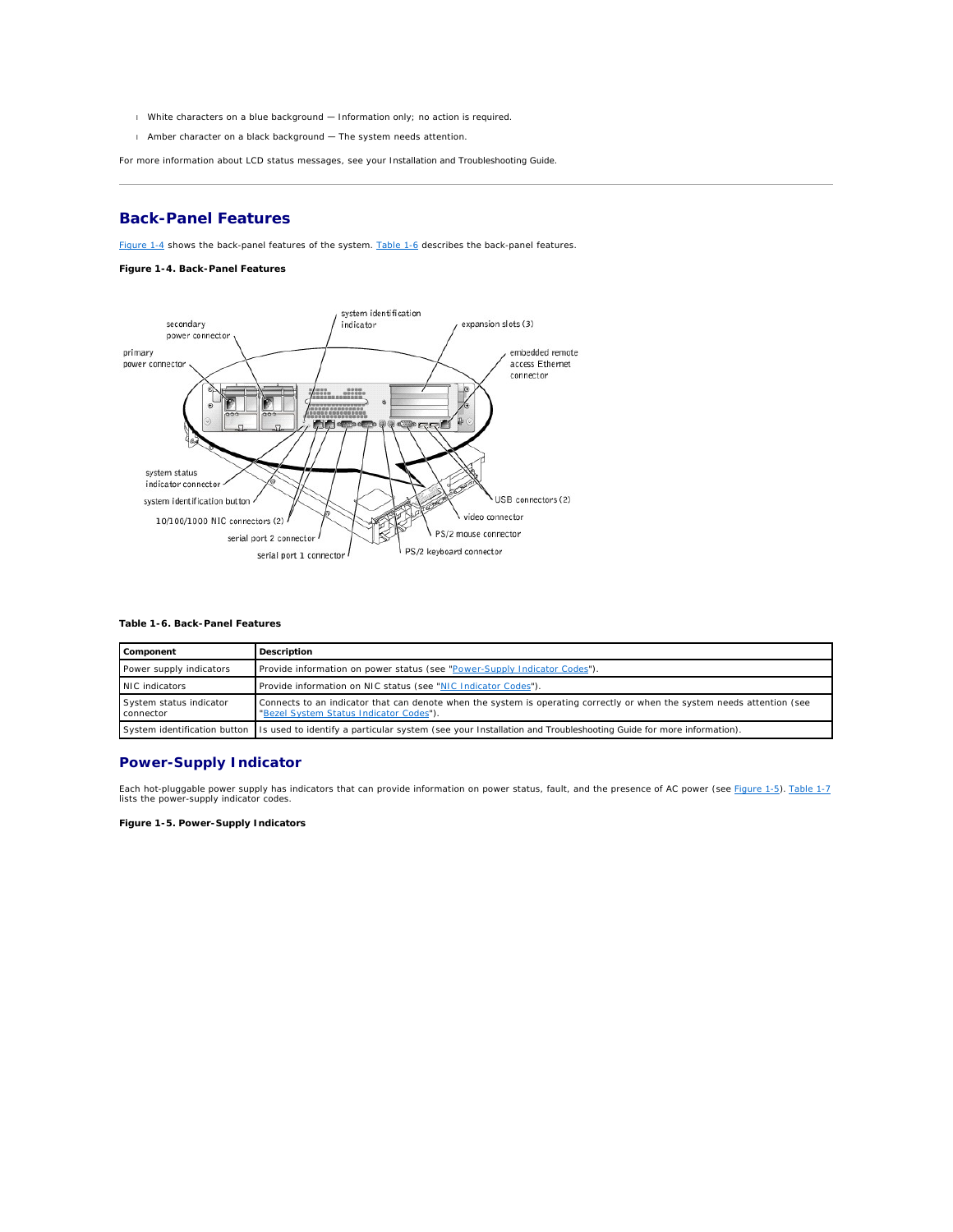<span id="page-20-3"></span>

<span id="page-20-4"></span>**Table 1-7. Power-Supply Indicator Codes**

| Indicator | Indicator Code                                                                                                                        |  |
|-----------|---------------------------------------------------------------------------------------------------------------------------------------|--|
| Power-on  | Green indicates that the power supply is operational.                                                                                 |  |
| Fault     | Red indicates a problem with the power supply (fan failure, voltage error, etc.).                                                     |  |
|           | AC power present Green indicates that AC power is present at the power supply and that the system is connected to an AC power source. |  |

# <span id="page-20-1"></span>**NIC Indicators**

Each NIC on the back panel has an indicator that provides information on network activity and link status (see <u>[Figure 1](#page-20-5)-6</u>). <u>[Table 1](#page-20-2)-8</u> lists the NIC indicator<br>codes on the back panel.

The front panel has a link indicator for each NIC (see <u>[Figure 1](#page-17-2)-2</u>). Each indicator signifies whether the corresponding NIC is connected to a valid link partner on<br>the network.

# <span id="page-20-5"></span>**Figure 1-6. NIC Indicators**

link indicator activity indicator  $\overline{\phantom{0}}$ 111111111

## <span id="page-20-2"></span>**Table 1-8. NIC Indicator Codes**

| Link<br>Indicator   Indicator | Activity | <b>Indicator Code</b>                                        |
|-------------------------------|----------|--------------------------------------------------------------|
| Off                           | Off      | The NIC is not connected to the network.                     |
| Green                         |          | The NIC is connected to a valid link partner on the network. |
|                               |          | Amber blinking Network data is being sent or received.       |

# <span id="page-20-0"></span>**System Features**

- l One or two Intel Xeon microprocessors with an internal operating speed of at least 1.8 GHz, a 512 KB cache, and a front-side (external) bus speed of 400 MHz.
- l SMP, which is available on systems with two Xeon microprocessors. SMP greatly improves overall system performance by dividing microprocessor<br>Operations between independent microprocessors. To take advantage of this featu
- l A minimum of 256 MB of system memory, upgradable to a maximum of 6 GB by installing identical pairs of DDR SDRAM memory modules in the six memory module sockets on the system board.
- l Support for up to five 1-inch, internal Ultra3 SCSI hard drives (with hot-plug capacity when using the optional ROMB card).
- l A single, 1.44-MB, 3.5-inch diskette drive.
- l An IDE CD or DVD drive.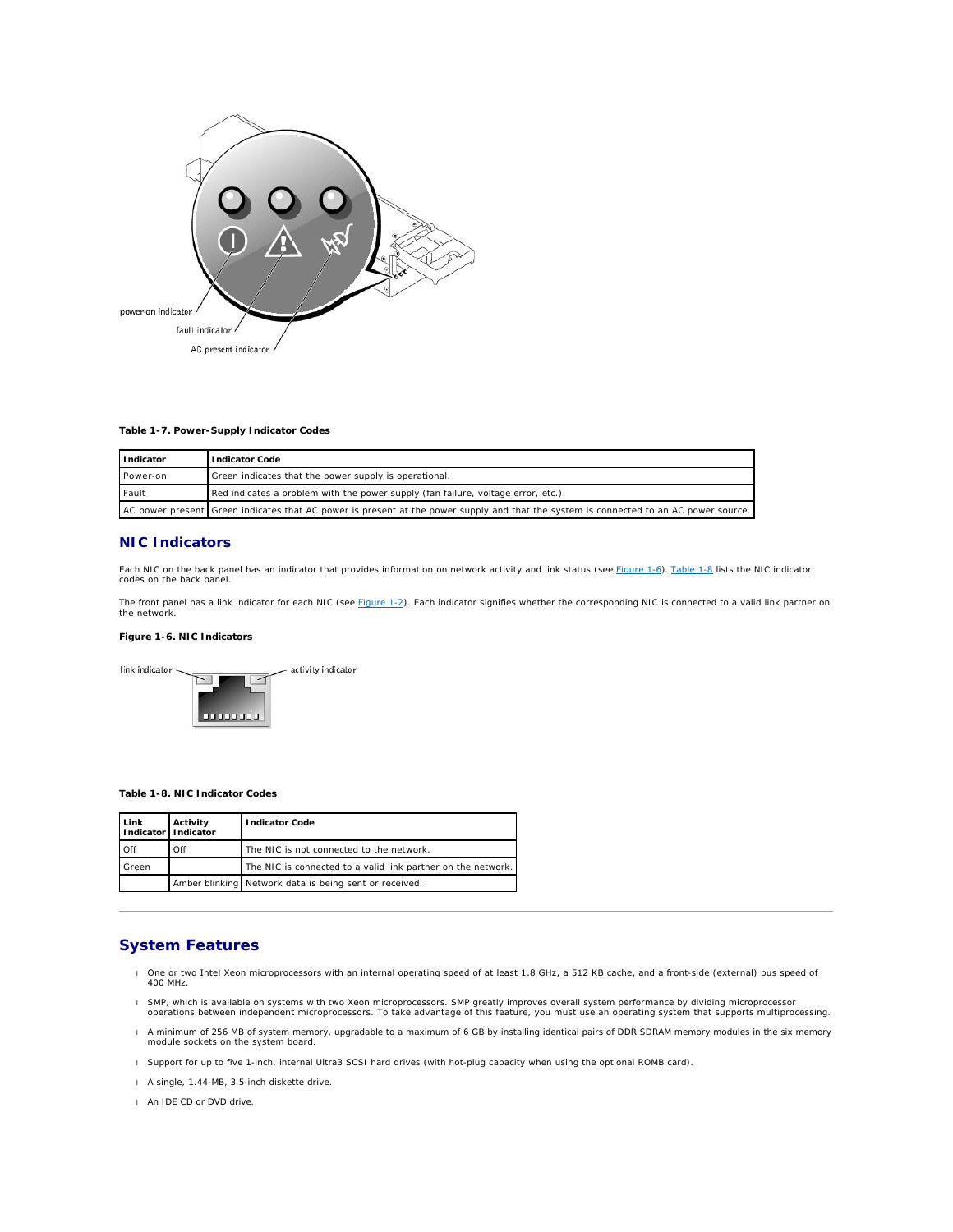- l Up to two hot-pluggable, 500-W power supplies in a 1 + 1 redundant configuration.
- l Hot-pluggable system cooling fans and two additional fans integrated in the power supplies.
- l An intrusion switch that signals the appropriate systems management software if the bezel is removed.

## **System Board Features**

- l Three 64-bit PCI/PCI-X slots located on the riser card (two slots on bus 1 and one slot on bus 2). Slots accept full-length cards designed for PCI-X 133 MHz, 100 MHz, 66 MHz, or 33 MHz.
- r An integrated VGA-compatible video subsystem with an ATI RAGE XL video controller. This video subsystem contains 8 MB of SDRAM video memory<br>(nonupgradable). Maximum resolution is 1600 x 1200 x 16.7 million colors (nonint
- 1 An integrated, dual-channel Ultra3 SCSI host adapter. The internal channel supports up to five SCSI hard drives on a 1 x 5 or 2 + 3 split SCSI backplane<br>and provides internal RAID support. The SCSI backplane automaticall
- l Memory spare row feature, which provides your system with failover to a previously reserved row of memory if one row of memory fails.
- l Optional ROMB through an integrated subsystem that incorporates a 128 MB cache memory module, a RAID battery, and a RAID key.
- 1 Two integrated 10/100/1000 NICs, which provide an Ethernet interface
- Embedded systems management circuitry that monitors operation of the system fans as well as critical system voltages and temperatures. The systems<br>management circuitry works in conjunction with your systems management soft
- l Back-panel connectors including video, keyboard, mouse, two serial, two USB, embedded remote access Ethernet, and two NICs.
- l Front-panel connectors including video, keyboard, mouse, and USB.

For more information about specific features, see ["Technical Specifications](file:///C:/data/systems/pe2650/en/ug/5g387aa0.htm#1039239)."

# **Software Features**

The following software is included with your system:

- 1 A System Setup program for quickly viewing and changing system configuration information. For more information on this program, see "Using the System Setup Program."
- l Enhanced security features, including a system password and a setup password, available through the System Setup program.
- l System diagnostics for evaluating system components and devices. For information on using the system diagnostics, see "Running System Diagnostics" in your *Installation and Troubleshooting Guide*.
- 1 Video drivers for displaying many application programs in high-resolution modes. For more information on drivers, see "Using the Dell OpenManage Server Assistant CD."
- l SCSI device drivers that allow the operating system to communicate with devices attached to the integrated SCSI subsystem. For more information on drivers, see "Installing and C
- l Systems management software and documentation.
- l Optional solutions software for web hosting, caching, or load balancing. See your solutions software documentation for more information.

# <span id="page-21-0"></span>**Supported Operating Systems**

- l Microsoft Windows 2000 Server and Advanced Server
- l Windows NT® 4.0 Server, Enterprise Edition
- l Red Hat Linux 7.*x*

# <span id="page-21-1"></span>**Power Protection Devices**

A number of devices are available to protect your system from the effects of power problems such as power surges, transients, and power failures. The following subsections describe some of these devices.

## **Surge Protectors**

Surge protectors are available in a variety of types and usually provide a level of protection commensurate with the cost of the device. Surge protectors<br>prevent overvoltage spikes, such as those that may occur during an e do not offer protection against brownouts, which occur when the voltage drops more than 20 percent below the normal AC line voltage level.

# **Line Conditioners**

Line conditioners go beyond the overvoltage protection of surge protectors. Line conditioners keep a system's AC power source voltage at a fairly constant<br>level and provide protection from brownouts of short duration. Beca several hundred dollars. However, these devices cannot protect against a complete loss of power.

# **Uninterruptible Power Supplies**

UPS systems offer the most complete protection against variations in power because they use battery power to keep the system running when AC power is<br>unavailable or unusable. The battery is charged by the AC power while it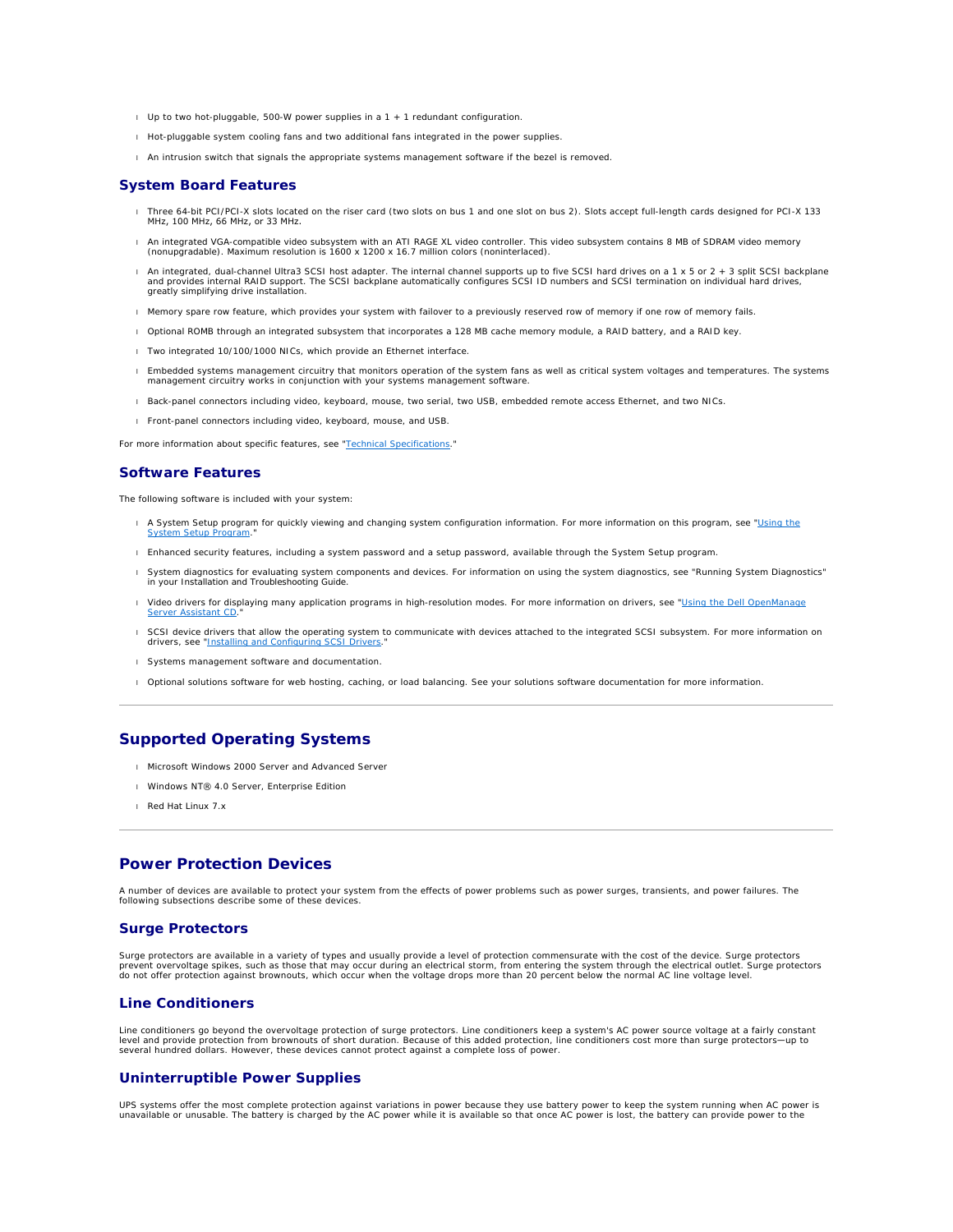system for a limited amount of time—from 15 minutes to an hour or so—depending on the UPS system.

UPS systems that provide only 5 minutes of battery power allow you to conduct shutdown of the system but are not intended to provide continued operation.<br>Use surge protectors with all UPS systems, and ensure that the UPS s

# <span id="page-22-0"></span>**Other Documents You May Need**

Besides this *User's Guide*, the following documentation is included with your system:

- l The *Setting Up Your System* document provides general instructions for setting up your system.
- l The *System Information* document provides important safety and regulatory information. Warranty information might be included within this document or as a separate document.
- l The *Rack Installation Guide* describes how to unpack, set up, and install your system in a rack.
- l The *Installation and Troubleshooting Guide* describes how to install, troubleshoot, and upgrade your system.
- l The systems management software documentation describes the features, requirements, installation, and basic operation of the system management software. See the software's online help for information about the alert messages issued by the software.
- l Operating system documentation describes how to install (if necessary), configure, and use the operating system software.
- l Documentation included with any options you purchased separately from the system, which provides information you need to configure and install these options in your system.

You may also have the following documents.

- l Documentation updates are sometimes included with the system to describe changes to the system or software.
	- **NOTE:** Always read these updates before consulting any other documentation because the updates often contain information that supersedes the information in the other documents.
- 1 Optional solutions software documentation for web hosting, caching, or load balancing information.
- Technical information files—sometimes called "readme" files—may be installed on the hard drive to provide last-minute updates about technical changes<br>to the system or advanced technical reference material intended for expe

# <span id="page-22-1"></span>**Obtaining Technical Assistance**

If at any time you do not understand a procedure described in this guide or if your system does not perform as expected, a number of tools are provided to<br>assist you. For more information on these help tools, see "Getting

[Back to Contents Page](file:///C:/data/systems/pe2650/en/ug/index.htm)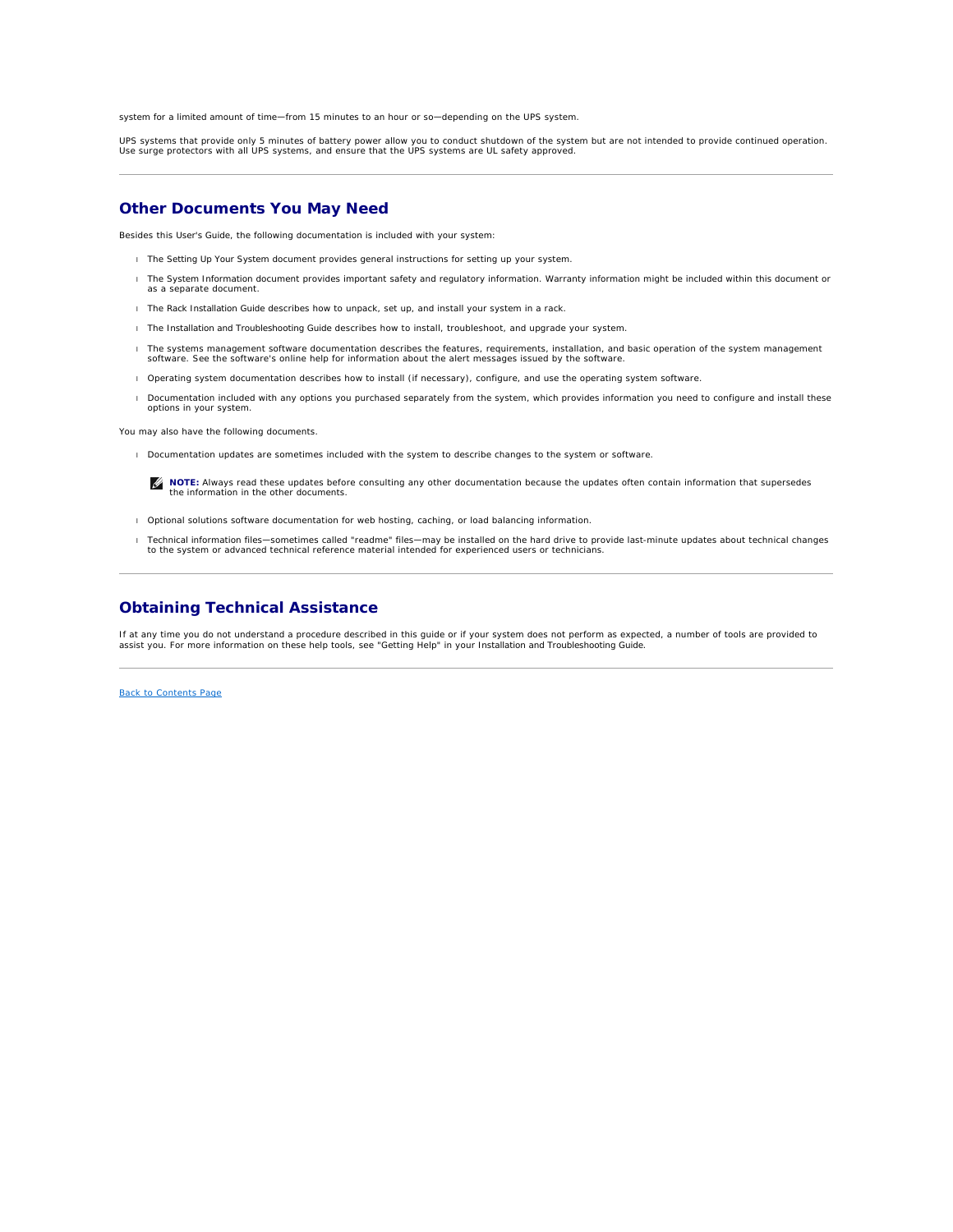# <span id="page-23-0"></span>**Using the Dell OpenManage Server Assistant CD Dell™ PowerEdge™ 2650 Systems User's Guide**

- **O** [Starting the Dell OpenManage Server Assistant CD](#page-23-1)
- $\bullet$  [Navigating the CD](#page-23-2)
- [Setting Up Your System](#page-23-3)
- **O** [Utility Partition](#page-24-0)
- **O** [Asset Tag Utility](#page-24-1)
- 

The *Dell OpenManage Server Assistant* CD contains utilities, diagnostics, and drivers that can help you configure your system to meet your needs. Some of the<br>functions available on the *Dell OpenManage Server Assistant* C the partition (if necessary).

# <span id="page-23-1"></span>**Starting the Dell OpenManage Server Assistant CD**

T**he Dell OpenManage™ Server Assistan**t application program has two modes of operation: a *setup mode* for setting up your system and installing your<br>operating system and a *service mode* for updating drivers and utilitie

# **Setup Mode**

To set up your system and install your operating system, insert the *Dell OpenManage Server Assistant* CD into your CD drive, and turn on or reboot the system.<br>The **Dell OpenManage Server Assistant** main page appears.

[If the CD does not boot, verify that the CD drive is specified first in the](file:///C:/data/systems/pe2650/en/ug/5g387c30.htm#1039152) **Boot Sequence** option in the System Setup program (see "Using the System Setup am")

# **Service Mode**

You can create update drivers and utilities on any system that has Microsoft® Internet Explorer 4.0 (or later). When you insert the CD in a system that uses<br>the Microsoft Windows NT® or Windows® 2000 Server operating syste **OpenManage Server Assistant** main page.

# <span id="page-23-2"></span>**Navigating the CD**

The *Server Assistant* CD utilizes a standard Web browser interface. Navigating the CD is accomplished by clicking the mouse on the various icons and text hyperlinks.

Click the **Exit** icon to exit the program. Exiting the program causes the system to reboot to the standard operating-system boot partition.

# <span id="page-23-3"></span>**Setting Up Your System**

If you purchase a system that does not have an operating system preinstalled or if you install an operating system at a later date, use the **Server Setup**<br>feature to configure your system or install your operating system.

# **Server Setup**

Use the Server Setup program for most situations, including installing and reinstalling an operating system. The *Dell OpenManage Server Assistant* CD guides<br>you through the operating system setup and configuration process

To start the Server Setup program, perform the following steps:

- 1. Click **Server Setup** on the Server Assistant main screen.
- 2. Follow the directions on the screen to complete the installation and configuration process.

The Server Setup program takes you through the following tasks:

- l Setting the system date and time
- l Configuring your RAID controller (if applicable)
- l Selecting your operating system
- l Configuring hard drives
- l Entering operating system information
- l Viewing an installation summary
- l Installing an operating system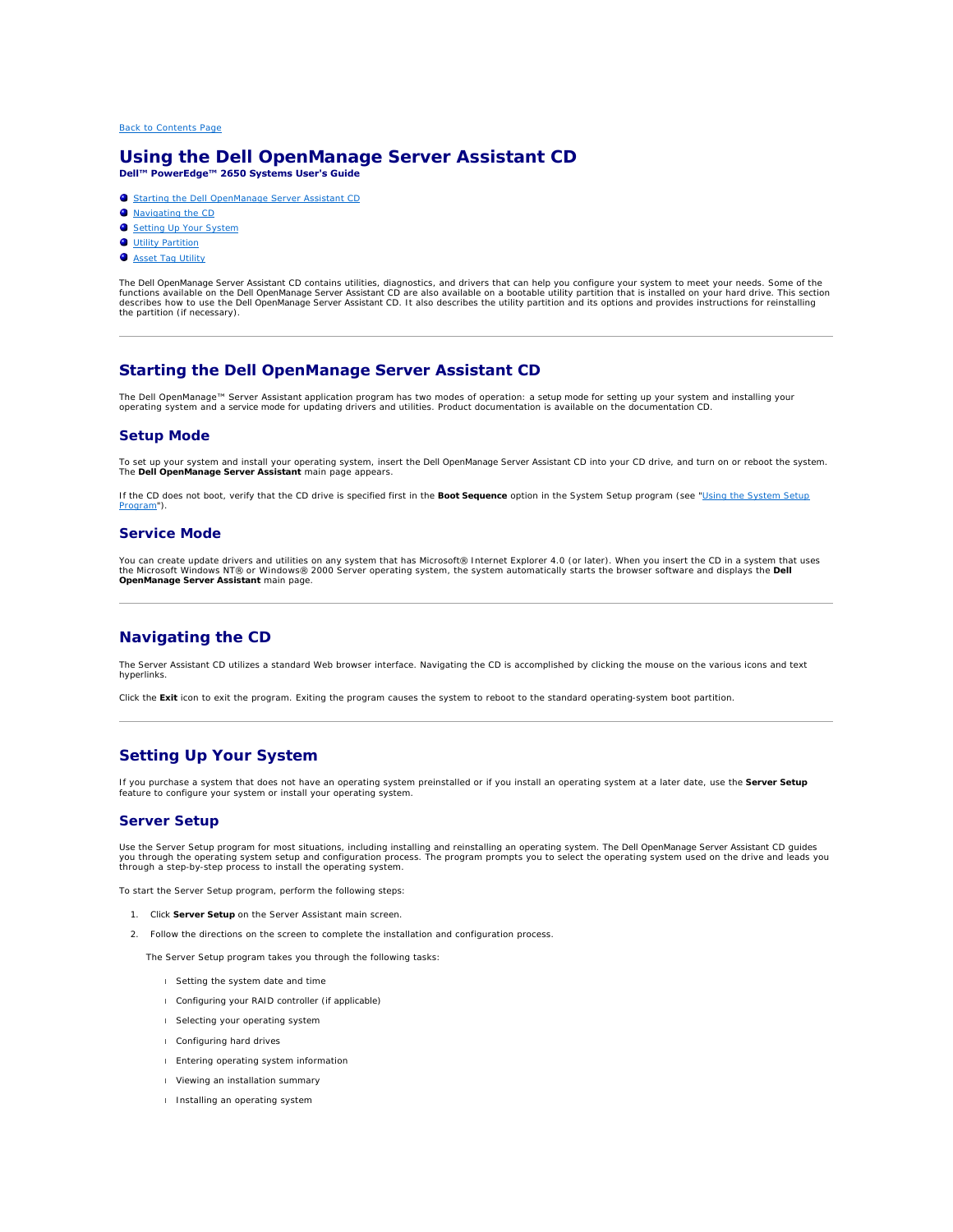# <span id="page-24-3"></span><span id="page-24-0"></span>**Utility Partition**

The utility partition is a bootable partition on the hard drive that contains system configuration and diagnostic utilities. When implemented, the partition boots<br>and provides an executable environment for the partition's

**A NOTE:** The utility partition provides only limited MS-DOS functionality and cannot be used as a general-purpose MS-DOS partition.

To start the utility partition, turn on or reboot the system. During POST, the following message appears:

<F10> = Utility Mode

The utility partition provides a text-based interface from which you can run the partition's utilities. To select a menu option, you can either use the arrow keys to highlight the option and press <Enter> or type the number of the menu option. To exit the utility partition, press <Esc> from the **Utility Partition** main menu.

<u>[Table 2](#page-24-2)-1</u> provides a sample list and explanation of the options that appear on the utility partition menu even when the *Dell OpenManage Server Assistant* CD is<br>not in the CD drive. The options displayed on your system m

### <span id="page-24-2"></span>**Table 2-1. Utility Partition Main Menu Options**

| Option                                                                                                                                                                                                                  | Description                                                                                        |
|-------------------------------------------------------------------------------------------------------------------------------------------------------------------------------------------------------------------------|----------------------------------------------------------------------------------------------------|
| Run system diagnostics                                                                                                                                                                                                  | Runs the system hardware diagnostics                                                               |
| Run RAID configuration utility                                                                                                                                                                                          | Runs the RAID configuration utility if the optional ROMB card or RAID controller card is installed |
| NOTE: The options displayed on your system depend on your system configuration and may not include all of those listed here. For the full name of an<br>abbreviation or acronym used in this table, see the "Glossary." |                                                                                                    |

# **Running the System Diagnostics**

From the **Utility Partition** main menu, select **Run System Diagnostics**.

The system hardware diagnostics are described in "Running the System Diagnostics" in your *Installation and Troubleshooting Guide*.

# **Running the RAID Configuration Utility**

From the **Utility Partition** main menu, select **Run RAID Configuration Utility**.

The system hardware diagnostics are described in "Running the RAID Configuration Utility" in your *Installation and Troubleshooting Guide*.

# <span id="page-24-1"></span>**Asset Tag Utility**

The Asset Tag utility allows you to enter an asset tag number for your system.

**NOTE:** The Asset Tag utility works only on systems running MS-DOS.

# **Using the Asset Tag Utility**

To create the Asset Tag utility diskette and boot the system, perform the following steps:

- 1. If you have not already done so, create a bootable *Asset Tag Utility* diskette from the *Dell OpenManage Server Assistant* CD by going to **System Tools—> Create CD Boot Diskette**.
- 2. Insert the diskette into the diskette drive and reboot the system.

**I** NOTE: The Asset Tag utility diskette contains CD drivers that provide access to the CD drive when you boot from the diskette.

# **Assigning and Deleting an Asset Tag Number**

An asset tag number can have up to 10 characters. Any combination of characters, excluding spaces, is valid.

To assign or change an asset tag number, perform the following steps:

- 1. Perform the steps in "Using the Asset Tag Utility."
- 2. Type asset and a space followed by the new string.

For example, type the following command:

asset 12345abcde

3. Press <Enter>.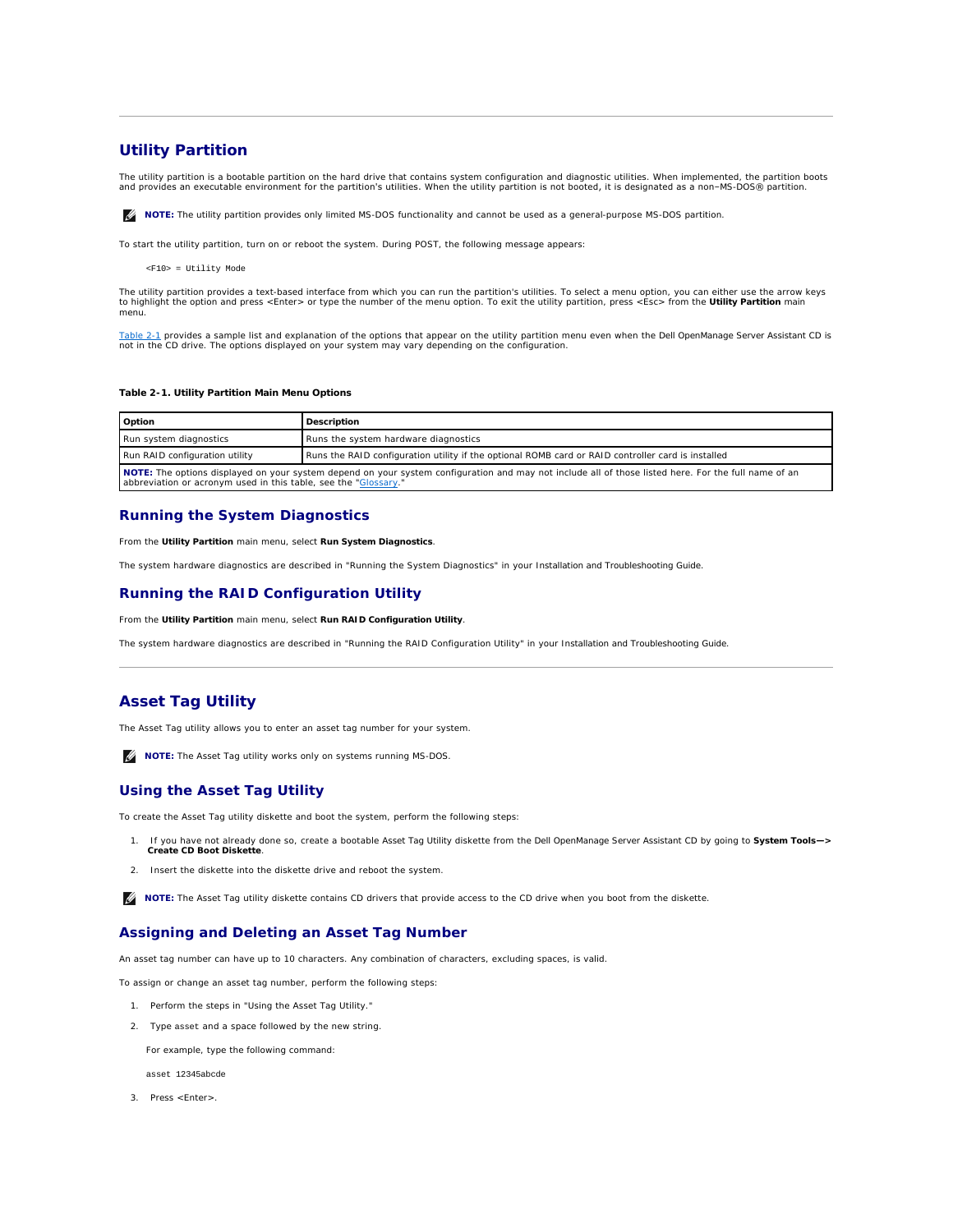<span id="page-25-1"></span>4. When you are prompted to verify the asset tag number, type y and press <Enter>.

The system then displays the new or modified asset tag number and the service tag number.

To delete the asset tag number without assigning a new one, type asset /d and press <Enter>.

<u>[Table 2](#page-25-0)-2</u> lists the command-line options that you can use with the Asset Tag utility. To use one of these options, type asset and a space followed by the<br>option.

# <span id="page-25-0"></span>**Table 2-2. Asset Tag Command-Line Options**

| Asset Tag Option   Description |                                             |
|--------------------------------|---------------------------------------------|
| 1/d                            | Deletes the asset tag number.               |
| $\frac{1}{2}$                  | Displays the Asset Tag utility help screen. |

# [Back to Contents Page](file:///C:/data/systems/pe2650/en/ug/index.htm)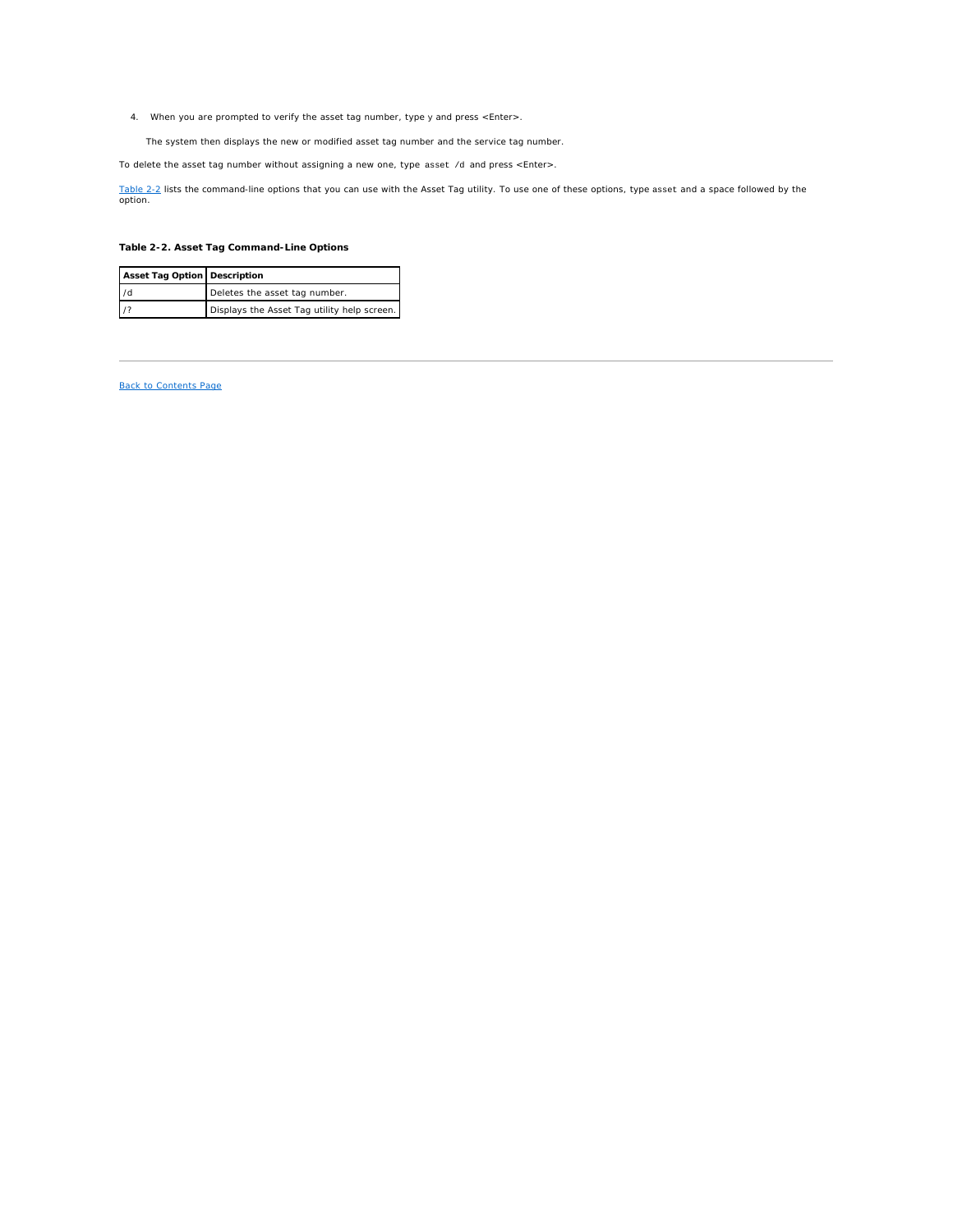# <span id="page-26-0"></span>**Using the System Setup Program Dell™ PowerEdge™ 2650 Systems User's Guide**

- **C** [Entering the System Setup Program](#page-26-1)
- **O** [System Setup Options](#page-27-0)
- **O** [Using the System Password Feature](#page-29-0)
- [Using the Setup Password Feature](#page-30-0)
- [Disabling a Forgotten Password](#page-31-0)

Each time you turn on your system, the system compares the configuration of the hardware installed in the system to the hardware listed in the system<br>configuration information stored in NVRAM on the system board. If the sy

You can use the System Setup program as follows:

- l To change the system configuration information after you add, change, or remove any hardware in your system
- 1 To set or change user-selectable options-for example, the time or date on your system
- l To enable or disable any integrated device in your system

After you set up your system, run the System Setup program to familiarize yourself with your system configuration information and optional settings. Print the<br>System Setup screens (by pressing <Print Screen>) or record the

# <span id="page-26-1"></span>**Entering the System Setup Program**

1. Turn on your system.

If your system is already on, shut it down, and then turn it on again.

- 2. Press <F2> immediately after you see the following message in the upper-right corner of the screen:
	- <F2> = System Setup

You can also press <F10> to enter Utility Mode or <F12> for PXE Boot. PXE Boot forces a system boot from the network.

If you wait too long and your operating system begins to load into memory, let the system complete the load operation, and then shut down the system and try again.

**A NOTE:** To ensure an orderly system shutdown, consult the documentation that accompanied your operating system.

You can also enter the System Setup program by responding to certain error messages. See "[Responding to Error Messages](#page-26-2)."

**NOTE:** For help using the System Setup program, press <F1> while in the program.

# <span id="page-26-2"></span>**Responding to Error Messages**

If an error message appears on your monitor screen while the system is starting up, make a note of the message. Before entering the System Setup program,<br>see "System Beep Codes" and "System Messages" in your *Installation* 

**NOTE:** After installing a memory upgrade, it is normal for your system to send a message the first time you start your system. In that situation, do not<br>refer to "System Beep Codes" and "System Messages." Instead, see "Ad

If you are given an option of pressing either <F1> to continue or <F2> to run the System Setup program, press <F2>.

# **Using the System Setup Program**

[Table 3](#page-26-3)-1 lists the keys that you use to view or change information on the System Setup screens and to exit the program.

### <span id="page-26-3"></span>**Table 3-1. System Setup Navigation Keys**

| Keys                                   | Action                                                                                                                               |
|----------------------------------------|--------------------------------------------------------------------------------------------------------------------------------------|
| Down arrow or <tab></tab>              | Moves to the next field.                                                                                                             |
| Up arrow or <shift><tab></tab></shift> | Moves to the previous field.                                                                                                         |
|                                        | Left and right arrows or Spacebar   Cycles through the settings in a field. In many fields, you can also type the appropriate value. |
| $<$ Esc $>$                            | Exits the System Setup program and restarts the system if any changes were made.                                                     |

For most of the options, any changes you make are recorded but do not take effect until the next time you start the system. For a few options (as noted in the help area), the changes take effect immediately.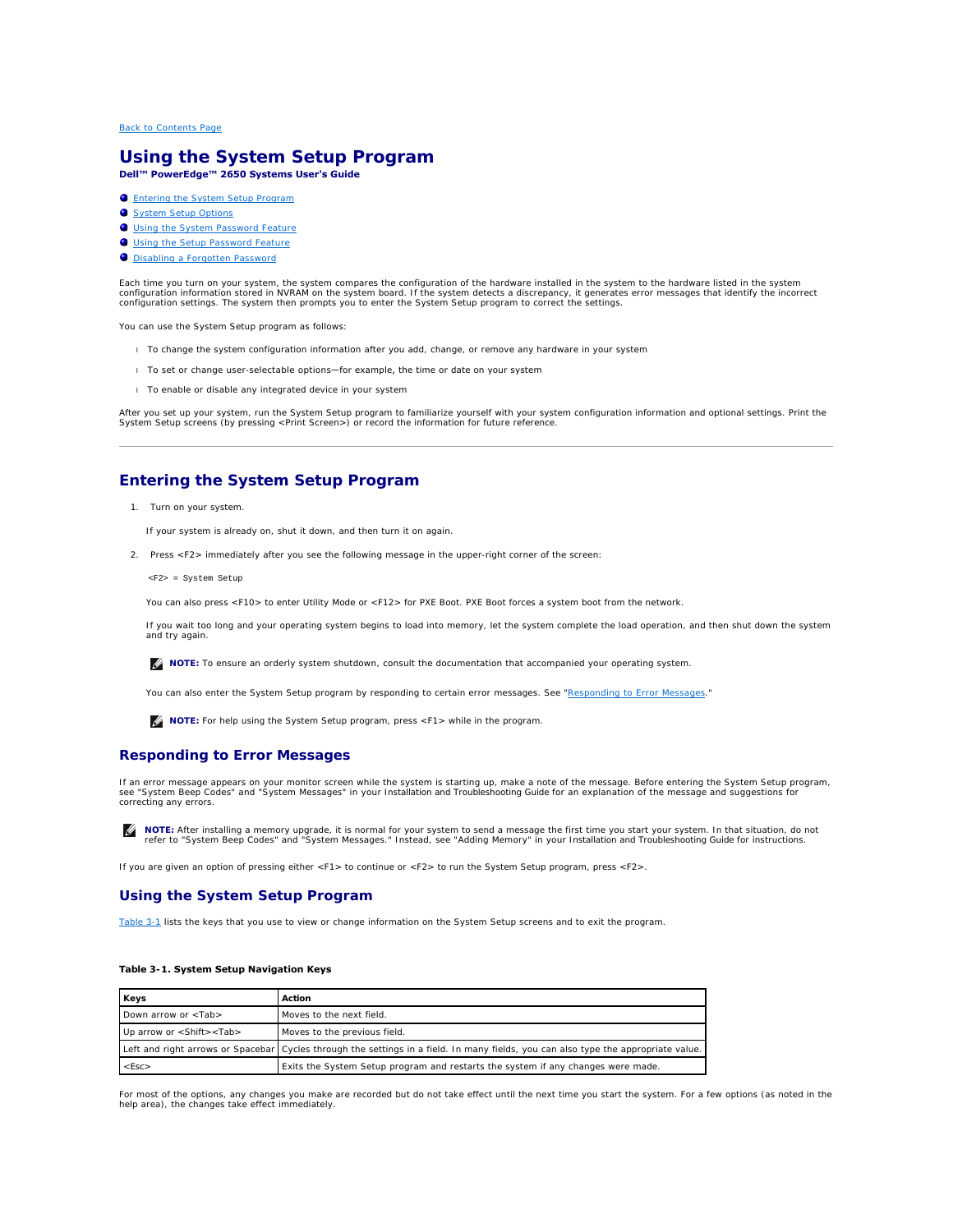# <span id="page-27-0"></span>**System Setup Options**

The following subsections outline the options on the System Setup screens.

# **Main Screen**

When the System Setup program runs, the main program screen appears (see [Figure 3](#page-27-1)-1).

<span id="page-27-1"></span>**Figure 3-1. Main System Setup Screen** 

| Dell Computer Corporation (www.dell.com) - PowerEdge 2650                                                                   |
|-----------------------------------------------------------------------------------------------------------------------------|
| Intel® Xeon <sup>m</sup> Processor: 1.8 CHz<br>BIOS Version: XXX<br>Level 2 Cache: 512 KB Integrated<br>Service Tag : XXXXX |
|                                                                                                                             |
|                                                                                                                             |
|                                                                                                                             |
| System Memory (and the control of the control of the SCC SDRAM                                                              |
|                                                                                                                             |
| Hard-Disk Drive Sequence  < ENTER>                                                                                          |
| PCIX Slot Information <enter></enter>                                                                                       |
|                                                                                                                             |
|                                                                                                                             |
| Report Keyboard Errors  Report                                                                                              |
|                                                                                                                             |
| Up, Down Arrow to select   SPACE, +,- to change   ESC to exit<br>$F1 = HKLP$                                                |

The following options and information fields appear on the main **System Setup** screen:

- l **System Time** Resets the time on the system's internal clock.
- l **System Date** Resets the date on the system's internal calendar.
- l **Diskette Drive A:** Displays the type of diskette drive for your system.
- l **System Memory**  Displays the amount of system memory. This option has no user-selectable settings.
- l **Memory Interleaving**  Displays memory interleaving information for the system. This option has no user-selectable settings.
- l **Video Memory** Displays the amount of video memory. This option has no user-selectable settings.
- l **Redundant Memory**  Displays an option that allows you to enable or disable the redundant memory feature. All banks should have memory modules of the same type and size for this feature to function properly.
- l **OS Install Mode** Determines the maximum amount of memory available to the operating system. **On** sets the maximum memory available to the operating system to 256 MB. **Off** (default) makes all of the system memory available to the operating system. Some operating systems will not install<br>with more than 2 GB of system memory. Turn this option **On** during opera
- l **CPU Information**  Displays information related to the microprocessor bus and microprocessors. This screen has no user-selectable settings.
- l **Boot Sequence**  Displays the **Boot Sequence** screen, discussed later in this section.
- l **Hard-Disk Drive Sequence**  Displays the **Hard-Disk Drive Sequence** screen.
- l **Integrated Devices**  Displays the **Integrated Devices** screen.
- l **PCI IRQ Assignment** Displays a screen that allows you to change the IRQ allocated to each of the integrated devices on the PCI bus, and any installed expansion cards that require an IRQ.
- l **PCIX Slot Information**  Displays a menu that contains information about each of the system's PCI-X slots.
- l **Console Redirection** Displays a screen that allows you to configure console redirection. The sub-menu allows you to turn the feature on or off, select the remote terminal type, and enable or disable redirection after booting. For more information on using console redirection, see Appendix D, "<u>Using</u> Console Redirection."
- l **Embedded Remote Access**  Displays a menu of three selectable fields: **Front-Bezel Chassis Intrusion**, **Front-Panel LCD Options**, and **User-Defined LCD String** fields.
	- ¡ **Front-Bezel Chassis Intrusion** Selecting this field allows you to enable or disable the chassis-intrusion detection feature.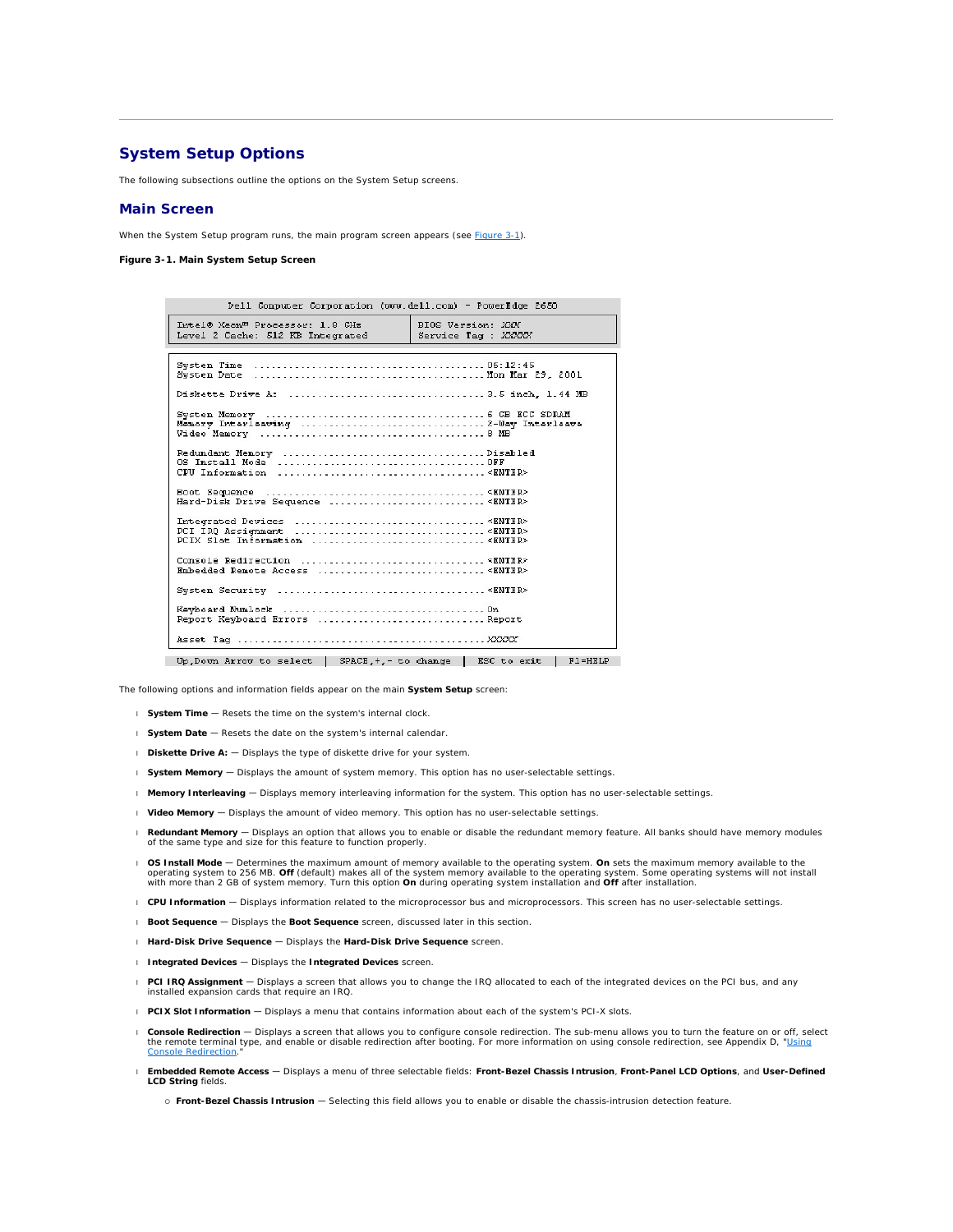- ¡ **Front-Panel LCD Options** Selecting this field allows you to select whether you display the service tag, asset tag, or a user-defined string in the front-panel display.
- o **User-defined String** Selecting this field allows you to enter the user-defined string to be displayed in the front panel. Line 1 is five characters long.<br>long, and Line 2 is 16 characters long.
- l **System Security**  [Displays a screen that allows you to configure the system password and setup password features. See "Using the System](#page-29-0)  Password Feature" and "[Using the Setup Password Feature](#page-30-0)" for more information.
- l **Keyboard NumLock**  Determines whether your system starts up with the NumLock mode activated on 101- or 102-key keyboards (does not apply to 84-key keyboards).
- Report Keyboard Errors Enables or disables reporting of keyboard errors during the POST. This option is useful when applied to self-starting or host spare in these situations, selecting Do Not Report suppresses all error keyboard or keyboard controller during POST. This setting does not affect the operation of the keyboard itself if a keyboard is attached to the system.
- 1 Asset Tag Displays the customer-programmable asset tag number for the system if an asset tag number has been assigned. To enter an asset tag<br>1 number of up to 10 characters into NVRAM, see "<u>Using the Asset Tag Utility</u>

# **Boot Sequence Screen**

The **Boot Sequence** screen options determine the order in which the system looks for boot devices that it needs to load during system startup. Available options include the diskette drive, CD drive, network, and hard drives. You can enable or disable a device by selecting it and pressing the spacebar. To change<br>the order in which devices are searched, use the <+> and <-> k

# **Hard-Disk Drive Sequence Screen**

**The Hard-Disk Drive Sequence** screen options determine the order in which the system searches the hard drives for the files that it needs to load during system startup. The choices depend on the particular hard drives installed in your system. To change the order in which devices are searched, use the <+> and <–> keys. Press <Enter> to confirm your selection.

# **Integrated Devices Screen**

This screen is used to configure the following devices:

- l Embedded RAID Controller Both channels A and B have the same settings. The configurable options will vary, depending on whether the optional ROMB card is installed.
	- ¡ With optional ROMB card installed To turn on the RAID functionality of the optional ROMB card, select **RAID Enabled**. Select **Off** to turn off RAID functionality.
	- ¡ Without optional ROMB card installed To turn on the SCSI controller, select **SCSI**. To turn off the SCSI controller and mask the presence of the device, select **Off**.
- 1 Diskette Controller Enables or disables the system's diskette drive controller. When Auto (default) is selected, the system turns off the controller when necessary to accommodate a controller card installed in an expansion slot. You can also set up the drive to be read-only. Using the read-only<br>setting, the drive cannot be used to write to a disk.
- 1 **USB Controller** Enables or disables the system's USB ports. Disabling the USB ports makes system resources available for other devices.
- l **Embedded 10/100/1000 NIC**  Enables or disables the system's two integrated NICs. Options are **Enabled without PXE**, **Enabled with PXE**, and **Disabled**. PXE support allows the system to boot from the network. Changes take effect after the system reboots.
- l **MAC Address**  Displays the address of the MAC address for the 10/100/1000 NIC that is used by the corresponding integrated NIC. This field has no user-selectable settings.
- l **Mouse Controller**  Enables or disables the system's mouse controller. Disabling the mouse controller allows an expansion card to use IRQ12.
- 1 **Serial Port** (1 and 2) Configures the system's integrated serial ports. The options can be set to **Auto** (default) to automatically configure the port, to<br>a particular designation, or to **Off** to disable the port.

If you set the serial port to **Auto** and add an expansion card with a port configured to the same designation, the system automatically remaps the integrated port to the next available port designation that shares the same IRQ setting.

l **Speaker** — Toggles the integrated speaker **On** (default) or **Off**. A change to this option takes effect immediately (rebooting the system is not required).

## **System Security Screen**

You can set the following security features through the **System Security** screen:

l **Password Status** — When **Setup Password** is set to **Enabled**, this feature allows you to prevent the system password from being changed or disabled at system start-up.

To lock the system password, you must first assign a setup password in the **Setup Password** option and then change the **Password Status** option to<br>**Locked**. In this state, the system password cannot be changed through the pressing <Ctrl><Enter>.

To unlock the system password, you must enter the setup password in the **Setup Password** option and then change the **Password Status** option to<br>**Unlocked**. In this state, the system password can be disabled at system start **Password** option.

- 1 Setup Password Allows you to restrict access to the System Setup program in the same way that you restrict access to your system with the system password feature
	- **NOTE:** See "<u>[Using the Setup Password Feature](#page-30-0)</u>" for instructions on assigning a setup password and using or changing an existing setup<br>password. See "<u>[Disabling a Forgotten Password](#page-31-0)</u>" for instructions on disabling a forgo
- l **System Password**  Displays the current status of your system's password security feature and allows you to assign and verify a new system password.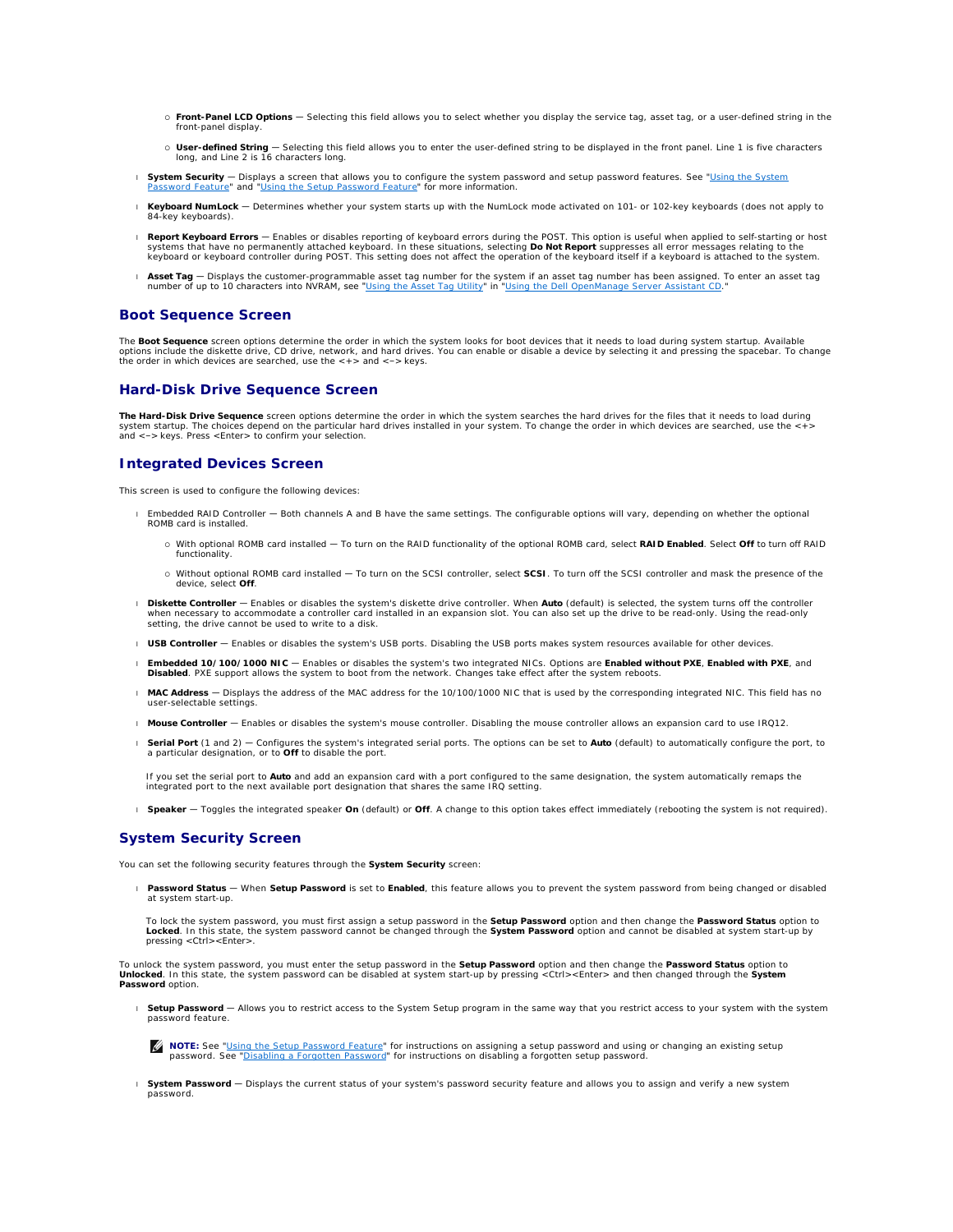<span id="page-29-1"></span>**NOTE:** See "<u>[Using the System Password Feature](#page-29-0)</u>" for instructions on assigning a system password and using or changing an existing system<br>password. See "<u>[Disabling a Forgotten Password](#page-31-0)</u>" for instructions on disabling a fo

Power Button — When this option is set to Enabled, you can use the power button to turn the system off or shut down the system if you are running<br>Microsoft® Windows® 2000 or another operating system that is compliant with operating system, power is turned off immediately after the power button is pressed. When this option is set to Disabled, you cannot use the power<br>button to turn off the system or perform other system events.

**NOTE:** You can still turn a system on using the power button, even if the **Power Button** option is set to **Disabled**.

l **NMI Button** — When this option is set to **Enabled** and the button is pressed, an NMI alerts the system. Use this button only if directed to do so by qualified support personnel or by the operating system's documentation.

## **Console Redirection Screen**

This screen is used to configure the console redirection feature:

- l **Console Redirection**  Toggles the console redirection feature **On** (default) or **Off**.
- l **Remote Terminal Type** Allows you to select either **VT 100/VT 220** (default) or **ANSI**.
- l **Redirection after Boot**  Enables (default) or disables console redirection after your system restarts.

## **Exit Screen**

After you press <Esc> to exit the System Setup program, the **Exit** screen displays the following options:

- l **Save Changes and Exit**
- l **Discard Changes and Exit**
- l **Return to Setup**

# <span id="page-29-0"></span>**Using the System Password Feature**

**NOTICE:** The password features provide a basic level of security for the data on your system. If your data requires more security, it is your<br>responsibility to obtain and use additional forms of protection, such as data e

Your system is shipped to you without the system password feature enabled. If system security is a concern, you should operate your system only with system password protection.

You can assign a system password whenever you use the System Setup program. After a system password is assigned, only those who know the password have full use of the system.

When the **System Password** option is set to **Enabled**, the system prompts you for the system password just after the system starts.

To change an existing system password, you must know the password (see "<u>Deleting or Changing an Existing System Password</u>"). If you assign and later<br>forget a system password, a trained service technician must remove the s

**NOTICE**: If you leave your system running and unattended without having a system password assigned or if you leave your system unlocked so that<br>someone can disable the password by changing a jumper setting, anyone can acc

# <span id="page-29-2"></span>**Assigning a System Password**

Before you can assign a system password, you must enter the System Setup program and check the **System Password** option.

When a system password is assigned, the setting shown for the **System Password** option is **Enabled**. If the P**assword Status** option is **Unlocked**, you can<br>change the system password. If the P**assword Status** option is **Lo** 

When no system password is assigned and the password jumper on the system board is in the enabled (default) position, the setting shown for the **System Password** option is **Not Enabled** and the **Password Status** field is **Unlocked**. To assign a system password, perform the following steps:

- 1. Verify that the **Password Status** option is set to **Unlocked**.
- 2. Highlight the **System Password** option and then press <Enter>.
- 3. Type your new system password.

You can use up to 32 characters in your password.

As you press each character key (or the spacebar for a blank space), a placeholder appears in the field.

The password assignment operation recognizes keys by their location on the keyboard without distinguishing between lowercase and uppercase<br>characters. For example, if you have an M in your password, the system recognizes e

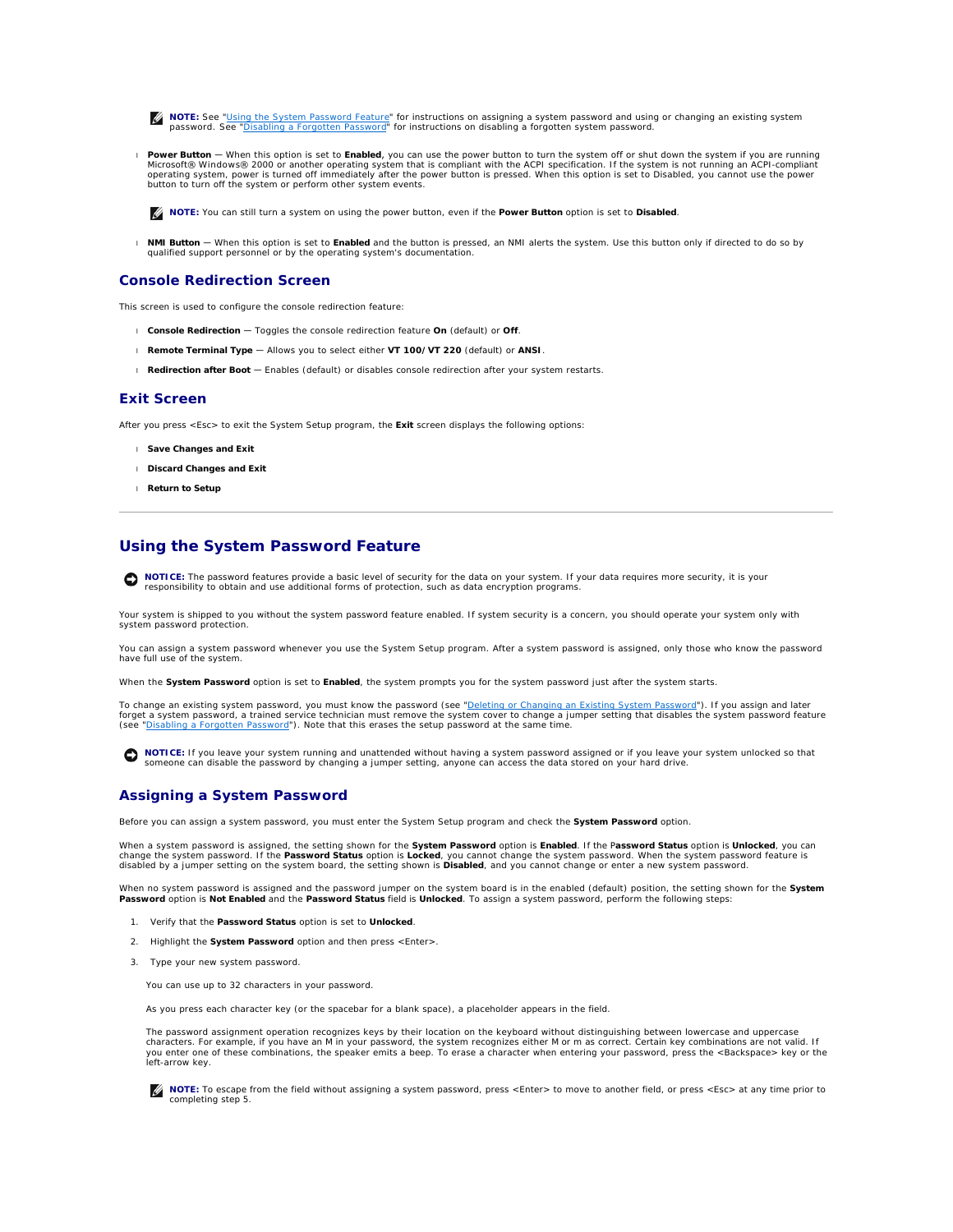- <span id="page-30-1"></span>4. Press <Enter>.
- 5. To confirm your password, type it a second time and press <Enter>.

The **System Password** option changes to **Enabled**. Your system password is now set. You can exit the System Setup program and begin using your system.

**A NOTE:** Password protection does not take effect until you restart the system by turning the system off and then on again.

# **Using Your System Password to Secure Your System**

Whenever you turn on or reboot your system by pressing the <Ctrl><Alt><Del> key combination, the following prompt appears on the screen when the<br>**Password Status** option is set to **Unlocked**:

Type in the password and... -- press <ENTER> to leave password security enabled. -- press <CTRL><ENTER> to disable password security. Enter password:

If the **Password Status** option is set to **Locked**, the following prompt appears:

Type the password and press <Enter>.

After you type the correct system password and press <Enter>, your system completes the startup sequence and you can use the keyboard or mouse to operate your system as usual.

**IG** NOTE: If you have assigned a setup password (see "[Using the Setup Password Feature](#page-30-0)"), the system accepts your setup password as an alternate system password.

If a wrong or incomplete system password is entered, the following message appears:

\*\* Incorrect password. \*\*

Enter password:

If an incorrect or incomplete system password is entered again, the same message appears.

The third and subsequent times an incorrect or incomplete system password is entered, the system displays the following message:

\*\* Incorrect password. \*\* Number of unsuccessful password attempts: 3 System halted! Must power down.

The number of unsuccessful attempts made to enter the correct system password can alert you to an unauthorized person attempting to use your system.

Even after your system is turned off and on, the previous message is displayed each time an incorrect or incomplete system password is entered.

**NOTE:** You can use the **Password Status** option in conjunction with the **System Password** and **Setup Password** options to further protect your system from unauthorized changes.

# <span id="page-30-2"></span>**Deleting or Changing an Existing System Password**

1. When prompted, press <Ctrl><Enter> to disable the existing system password, instead of pressing <Enter> to continue with the normal operation of your system.

If you are asked to enter your setup password, you may need to contact your network administrator who has the setup password.

- 2. Enter the System Setup program by pressing <F2> during POST.
- 3. Select the **System Security** screen field to verify that the **Password Status** option is set to **Unlocked**.
- 4. When prompted, type the system password.
- 5. Confirm that **Not Enabled** is displayed for the **System Password** option.

If **Not Enabled** is displayed for the **System Password** option, the system password has been deleted. If you want to assign a new password, continue<br>to step 6**. If Not Enabled** is not displayed for the **System Password** op steps 2 through 5.

6. To assign a new password, follow the procedure in ["Assigning a System Password](#page-29-2)."

# <span id="page-30-0"></span>**Using the Setup Password Feature**

Your system is shipped to you without the setup password feature enabled. If system security is a concern, you should operate your system with the setup password feature enabled.

You can assign a setup password whenever you use the System Setup program. After a setup password is assigned, only those who know the password have full use of the System Setup program.

To change an existing setup password, you must know the setup password (see "<u>Deleting or Changing an Existing Setup Password</u>"). If you assign and later<br>forget a setup password, you cannot operate your system or change se *and Troubleshooting Guide*.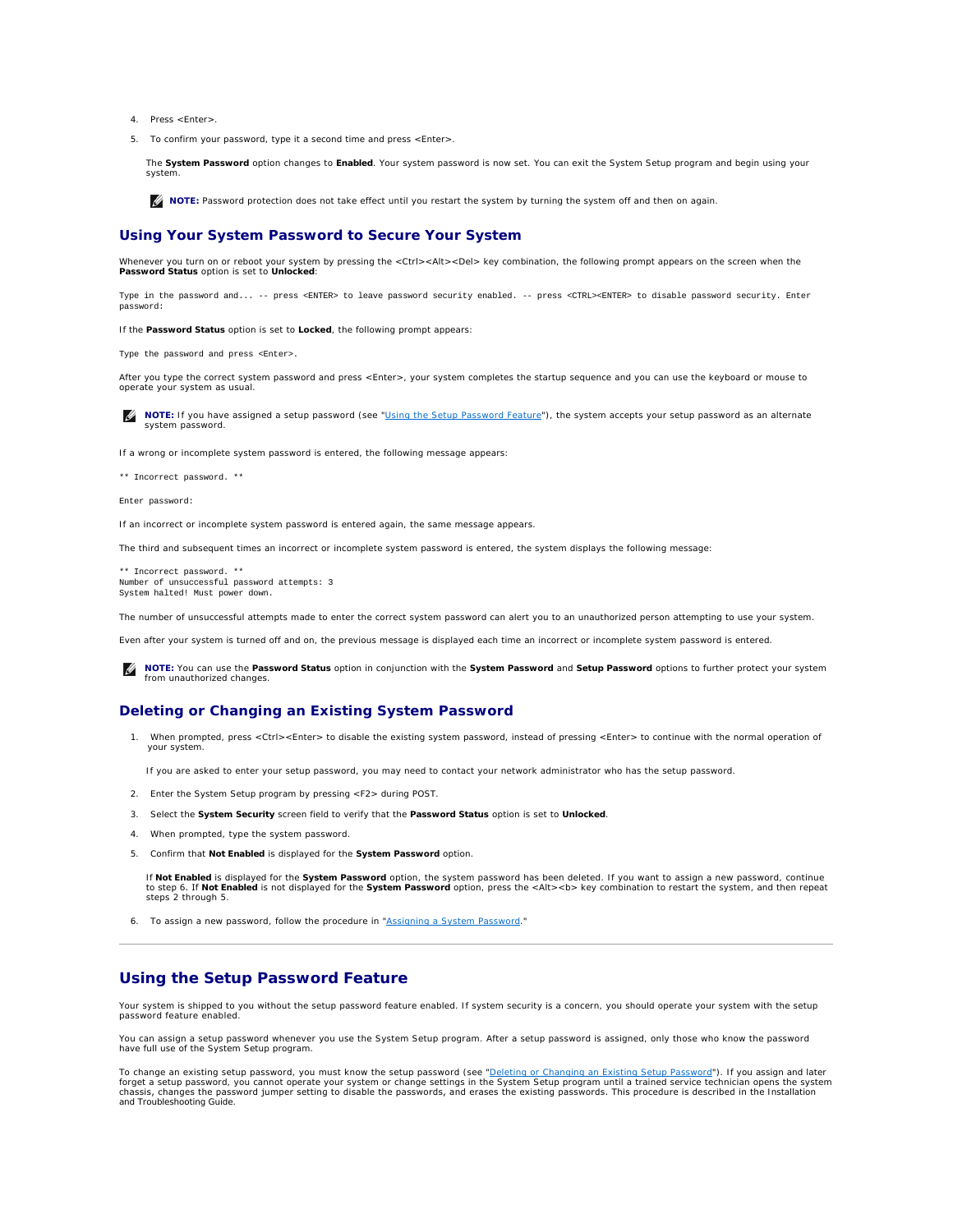# <span id="page-31-3"></span><span id="page-31-1"></span>**Assigning a Setup Password**

A setup password can be assigned (or changed) only when the **Setup Password** option is set to **Not Enabled**. To assign a setup password, highlight the **Setup Password** option and press the **+** or **-** key. The system prompts you to enter and verify the password. If a character is illegal for password use, the system emits a beep.

**NOTE:** The setup password can be the same as the system password. If the two passwords are different, the setup password can be used as an alternate system password. However, the system password cannot be used in place of the setup password.

After you verify the password, the **Setup Password** setting changes to **Enabled**. The next time you enter the System Setup program, the system prompts you for the setup password.

A change to the **Setup Password** option becomes effective immediately (restarting the system is not required).

# **Operating With a Setup Password Enabled**

If **Setup Password** is set to **Enabled**, you must enter the correct setup password before you can modify the majority of the System Setup options. When you<br>start the System Setup program, the program prompts you to type th

If you do not enter the correct password in three tries, the system lets you view, but not modify, the System Setup screens—with the following exception. If<br>**System Password** is not set to **Enabled** and is not locked via t or change an existing system password).

**A NOTE:** You can use the Password Status option in conjunction with the Setup Password option to protect the system password from unauthorized changes.

# <span id="page-31-2"></span>**Deleting or Changing an Existing Setup Password**

1. Enter the System Setup program and select the **System Security** option.

2. Highlight the **Setup Password** option, press <Enter> to access the setup password window, and press <Enter> twice to clear the existing setup password.

The setting changes to **Not Enabled**.

3. If you want to assign a new setup password, perform the steps in "[Assigning a Setup Password.](#page-31-3)"

# <span id="page-31-0"></span>**Disabling a Forgotten Password**

If you forget your system or setup password, you cannot operate your system or change settings in the System Setup program until a trained service<br>technician opens the system chassis, changes the password jumper setting to

[Back to Contents Page](file:///C:/data/systems/pe2650/en/ug/index.htm)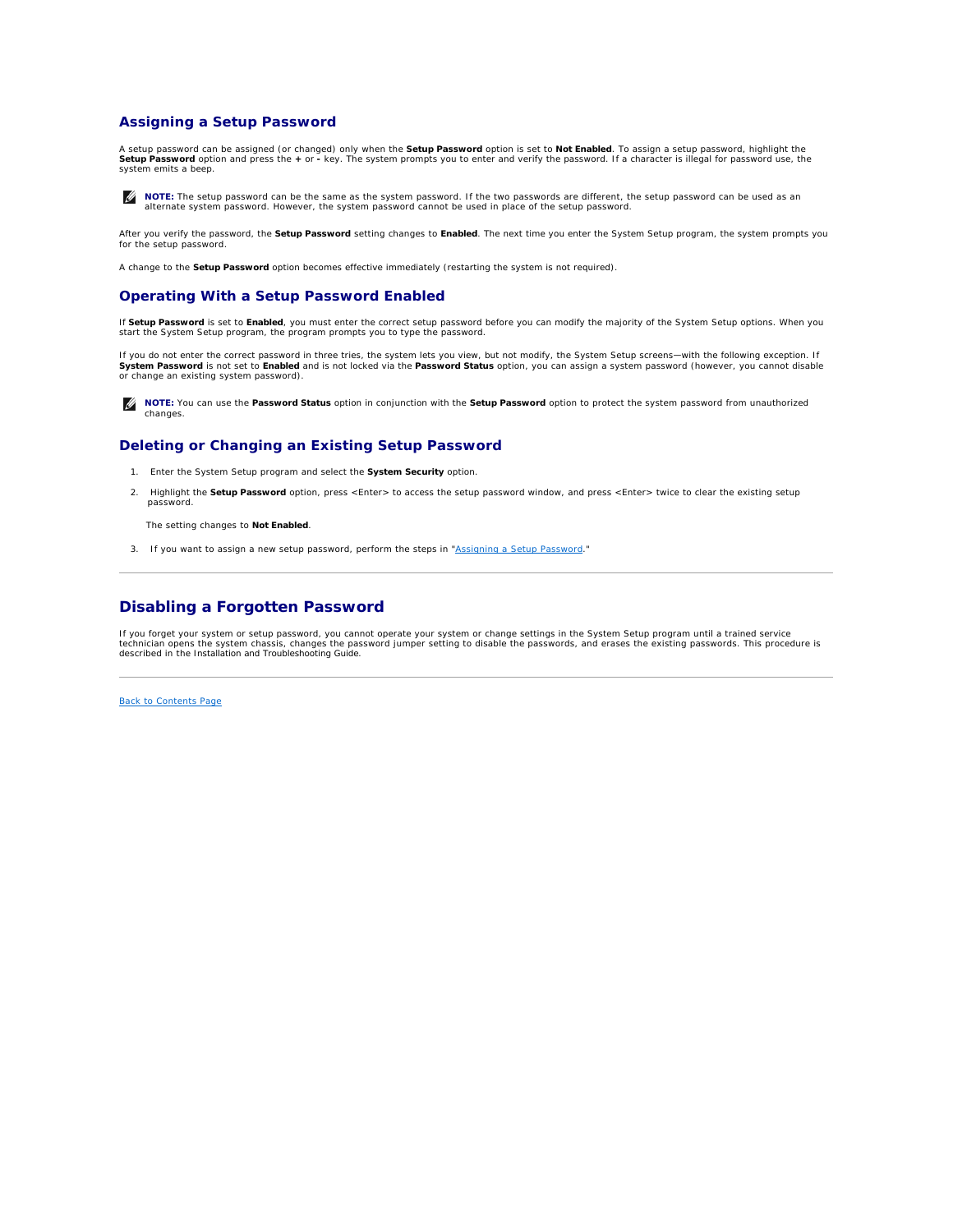# <span id="page-32-0"></span>**Glossary Dell™ PowerEdge™ 2650 Systems User's Guide**

The following list defines or identifies technical terms, abbreviations, and acronyms used in your system documents.

### **A**

Abbreviation for ampere(s).

### **AC**

Abbreviation for alternating current.

## **ACPI**

Abbreviation for Advanced Configuration and Power Interface.

### **adapter card**

An expansion card that plugs into an expansion-card connector on the computer's system board. An adapter card adds some specialized function to the<br>system by providing an interface between the expansion bus and a periphera

### **ambient temperature**

The temperature of the area or room where the system is located. Also known as room temperature.

#### **ANSI**

Abbreviation for American National Standards Institute.

#### **application**

Software, such as a spreadsheet or word processor, designed to help you perform a specific task or series of tasks. Application programs run from the operating system.

### **ASCII**

Abbreviation for American Standard Code for Information Interchange.

### **asset tag code**

An individual code assigned to a system, usually by a system administrator, for security or tracking purposes.

#### **backup**

A copy of a program or data file. As a precaution, you should back up your system's hard drive on a regular basis. Before making a change to the configuration of your system, you should back up important start-up files from your operating system.

### **backup battery**

The backup battery maintains system configuration, date, and time information in a special section of memory when the system is turned off.

## **beep code**

A diagnostic message in the form of a pattern of beeps from your system's speaker. For example, one beep, followed by a second beep, and then a burst of three beeps is beep code 1-1-3.

#### **BIOS**

Acronym for basic input/output system. Your system's BIOS contains programs stored on a flash memory chip. The BIOS controls the following:

- l Communications between the microprocessor and peripheral devices, such as the keyboard and the video adapter
- l Miscellaneous functions, such as system messages

## **bit**

The smallest unit of information interpreted by your system.

### **boot routine**

When you start your system, it clears all memory, initializes devices, and loads the operating system. Unless the operating system fails to respond, you can<br>r**eboot (also called** *warm boot*) your system by pressing <Ctrl>

## **bootable diskette**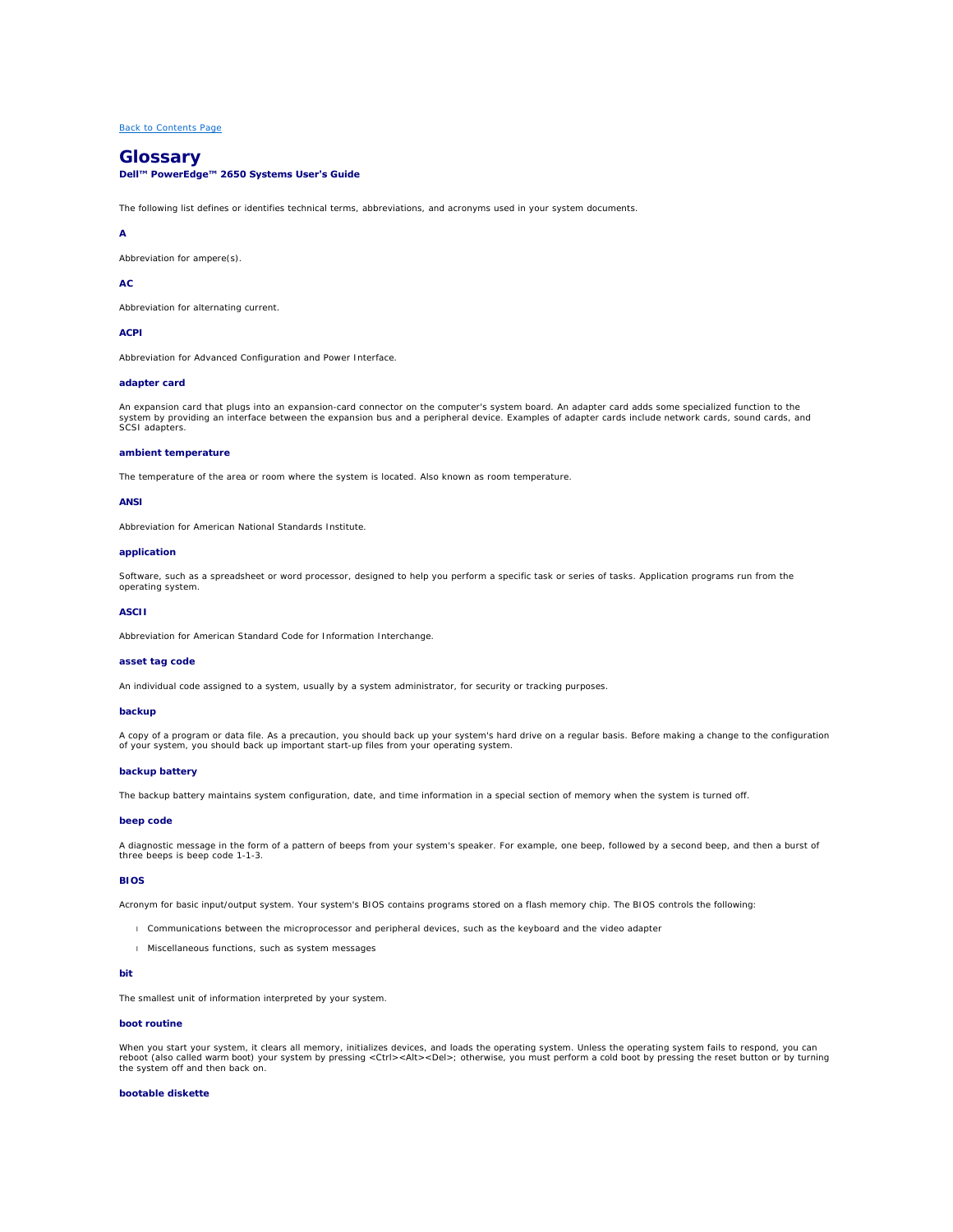You can start your system from a bootable diskette. To make a bootable diskette, insert a diskette in the diskette drive, type sys a: at the command line prompt, and press <Enter>. Use this bootable diskette if your system will not boot from the hard drive.

## **bps**

Abbreviation for bits per second.

# **BTU**

Abbreviation for British thermal unit.

### **bus**

An information pathway between the components of a system. Your system contains an expansion bus that allows the microprocessor to communicate with controllers for all the various peripheral devices connected to the system. Your system also contains an address bus and a data bus for communications between the microprocessor and RAM.

### **byte**

Eight contiguous bits of information, the basic data unit used by your system.

#### **C**

Abbreviation for Celsius.

#### **cache**

A fast storage area that keeps a copy of data or instructions for quicker data retrieval. For example, your system's BIOS may cache ROM code in faster RAM.<br>Or, a disk-cache utility may reserve RAM in which to store frequen a disk drive for data that is in the cache, the disk-cache utility can retrieve the data from RAM faster than from the disk drive.

#### **CD**

Abbreviation for compact disc. CD drives use optical technology to read data from CDs. CDs are read-only storage devices; you cannot write new data to a CD with standard CD drives.

#### **COMn**

The device names for the first through fourth serial ports on your system are COM1, COM2, COM3, and COM4. The default interrupt for COM1 and COM3 is<br>IRQ4, and the default interrupt for COM2 and COM4 is IRQ3. Therefore, you

#### **component**

As they relate to DMI, manageable components are operating systems, computer systems, expansion cards, and peripherals that are compatible with DMI. Each component is made up of groups and attributes that are defined as relevant to that component.

### **controller**

A chip that controls the transfer of data between the microprocessor and memory or between the micro-processor and a peripheral device such as a disk drive or the keyboard.

#### **control panel**

The part of the system that contains indicators and controls, such as the power switch, hard drive access indicator, and power indicator.

#### **conventional memory**

The first 640 KB of RAM. Conventional memory is found in all systems. Unless they are specially designed, MS-DOS® programs are limited to running in conventional memory.

#### **coprocessor**

A chip that relieves the system's microprocessor of specific processing tasks. A math coprocessor, for example, handles numeric processing. A graphics coprocessor handles video rendering.

### **CPU**

Abbreviation for central processing unit. See also **microprocessor**.

#### **DC**

Abbreviation for direct current.

## **DDR**

Abbreviation for double-data rate.

### **device driver**

A program that allows the operating system or some other program to interface correctly with a peripheral device, such as a printer. Some device drivers—<br>such as network drivers—must be loaded from the **config.sys** file (w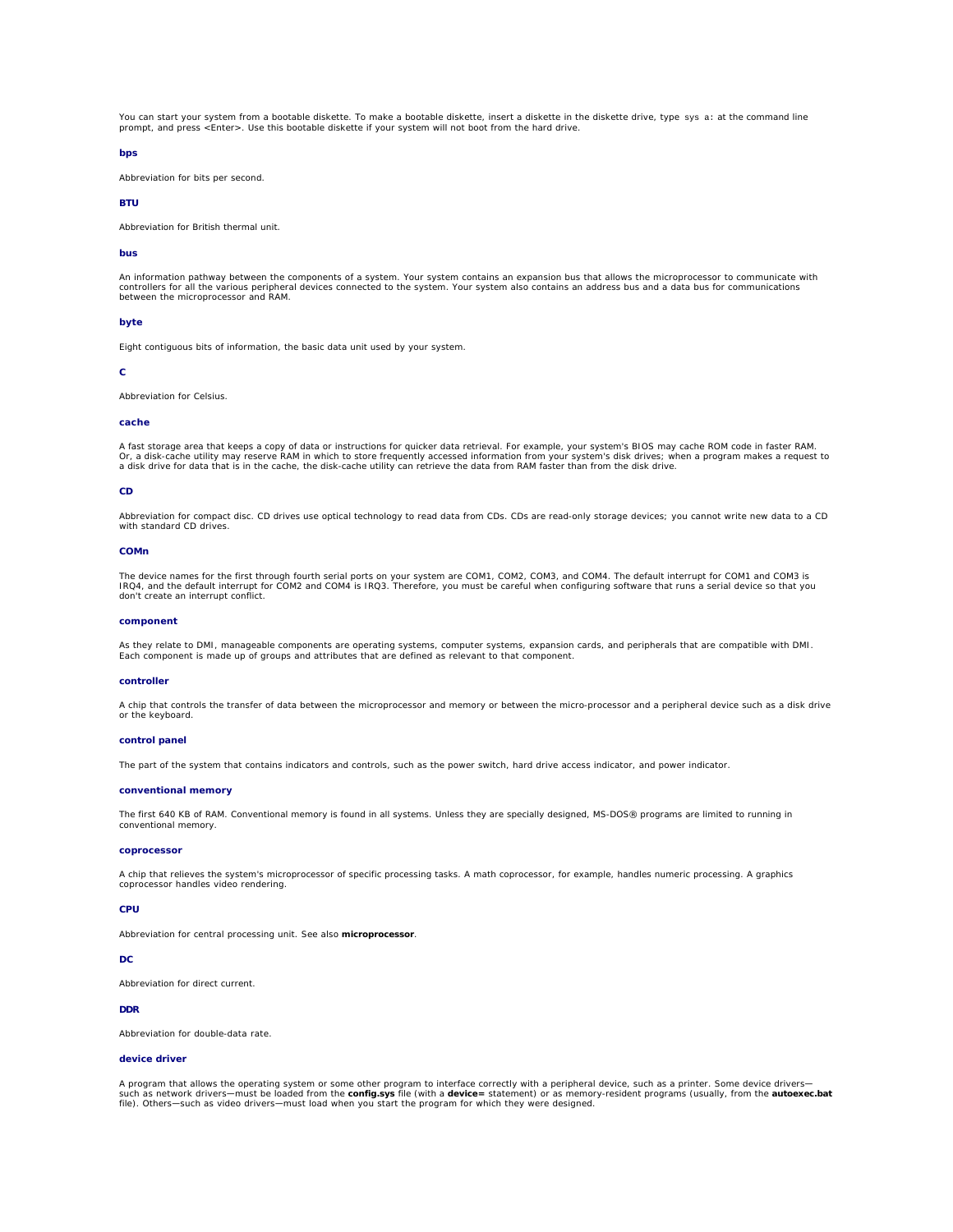### **diagnostics**

A comprehensive set of tests for your system. Refer to your *Installation and Troubleshooting Guide* for more information about using diagnostics.

## **DIMM**

Acronym for dual in-line memory module. A small circuit board containing DRAM chips that connects to the system board.

#### **DIN**

Acronym for *Deutsche Industrie Norm*.

#### **directory**

Directories help keep related files organized on a disk in a hierarchical, "inverted tree" structure. Each disk has a "root" directory; for example, a c:\> prompt<br>normally indicates that you are at the root directory of ha Subdirectories may contain additional directories branching off them.

### **DMA**

Abbreviation for direct memory access. A DMA channel allows certain types of data transfer between RAM and a device to bypass the microprocessor.

#### **DMI**

Abbreviation for Desktop Management Interface. DMI enables the management of your system's software and hardware. DMI collects information about the system's components, such as the operating system, memory, peripherals, expansion cards, and asset tag. Information about the system's components is displayed as a MIF file.

#### **DRAM**

Abbreviation for dynamic random-access memory. A system's RAM is usually made up entirely of DRAM chips. Because DRAM chips cannot store an electrical<br>charge indefinitely, your system continually refreshes each DRAM microp

### **DVD**

Abbreviation for digital versatile disk.

#### **ECC**

Abbreviation for error checking and correction.

#### **EEPROM**

Acronym for electrically erasable programmable read-only memory.

#### **EISA**

Acronym for Extended Industry-Standard Architecture, a 32-bit expansion-bus design. The expansion-card connectors in an EISA system are also compatible with 8- or 16-bit ISA expansion cards.

To avoid a configuration conflict when installing an EISA expansion card, you must use the EISA Configuration Utility. This utility allows you to specify which<br>expansion slot contains the card and obtains information about

#### **EMC**

Abbreviation for Electromagnetic Compatibility.

### **EMI**

Abbreviation for electromagnetic interference.

## **ERA**

Abbreviation for embedded remote access. ERA allows you to perform remote, or "out-of-band," server management on your network server using a DRAC III.

#### **ESD**

Abbreviation for electrostatic discharge.

### **expanded memory**

A technique for accessing RAM above 1 MB. To enable expanded memory on your system, you must use an EMM. You should configure your system to support expanded memory only if you run application programs that can use (or require) expanded memory.

### **expansion bus**

Your system contains an expansion bus that allows the microprocessor to communicate with controllers for peripheral devices, such as a network card or an internal modem.

#### **expansion-card connector**

A connector on the system board or riser board for plugging in an expansion card.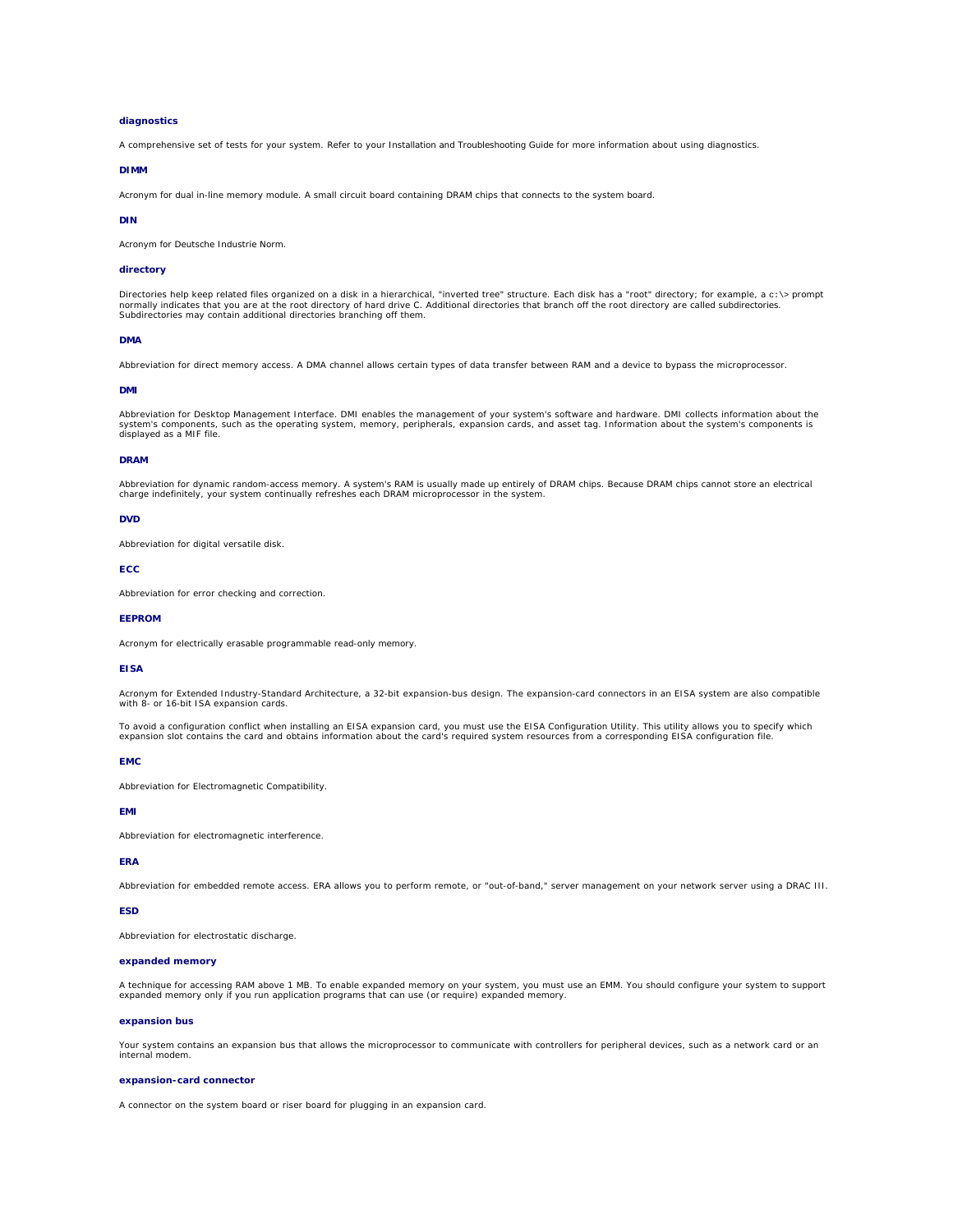### **extended memory**

RAM above 1 MB. Most software that can use it, such as the Microsoft® Windows® operating system, requires that extended memory be under the control of an XMM.

#### **external cache memory**

A RAM cache using SRAM chips. Because SRAM chips operate at several times the speed of DRAM chips, the microprocessor can retrieve data and instructions faster from external cache memory than from RAM.

### **F**

Abbreviation for Fahrenheit.

### **FAT**

Acronym for file allocation table. The file system structure used by MS-DOS to organize and keep track of file storage. The Windows NT® operating systems can optionally use a FAT file system structure.

### **FCC**

Abbreviation for Federal Communications Commission.

### **flash memory**

A type of EEPROM chip that can be reprogrammed from a utility on diskette while still installed in a system; most EEPROM chips can only be rewritten with special programming equipment.

#### **format**

To prepare a hard drive or diskette for storing files. An unconditional format deletes all data stored on the disk.

# **FSB**

Abbreviation for front side bus. The FSB is the data path and physical interface between the microprocessor and the main memory (RAM).

#### **ft**

Abbreviation for feet.

## **FTP**

Abbreviation for file transfer protocol.

### **g**

Abbreviation for gram(s).

# **G**

Abbreviation for gravities.

# **GB**

Abbreviation for gigabyte(s). A gigabyte equals 1,024 megabytes or 1,073,741,824 bytes.

### **graphics coprocessor**

See **coprocessor**.

## **graphics mode**

A video mode that can be defined as *x* horizontal by *y* vertical pixels by *z* colors.

## **group**

As it relates to DMI, a group is a data structure that defines common information, or attributes, about a manageable component.

#### **h**

Abbreviation for hexadecimal. A base-16 numbering system, often used in programming to identify addresses in the system's RAM and I/O memory addresses<br>for devices. The sequence of decimal numbers from 0 through 16, for exa

# **host adapter**

A host adapter implements communication between the system's bus and the controller for a peripheral device. (Hard drive controller subsystems include<br>integrated host adapter circuitry.) To add a SCSI expansion bus to your

### **Hz**

Abbreviation for hertz.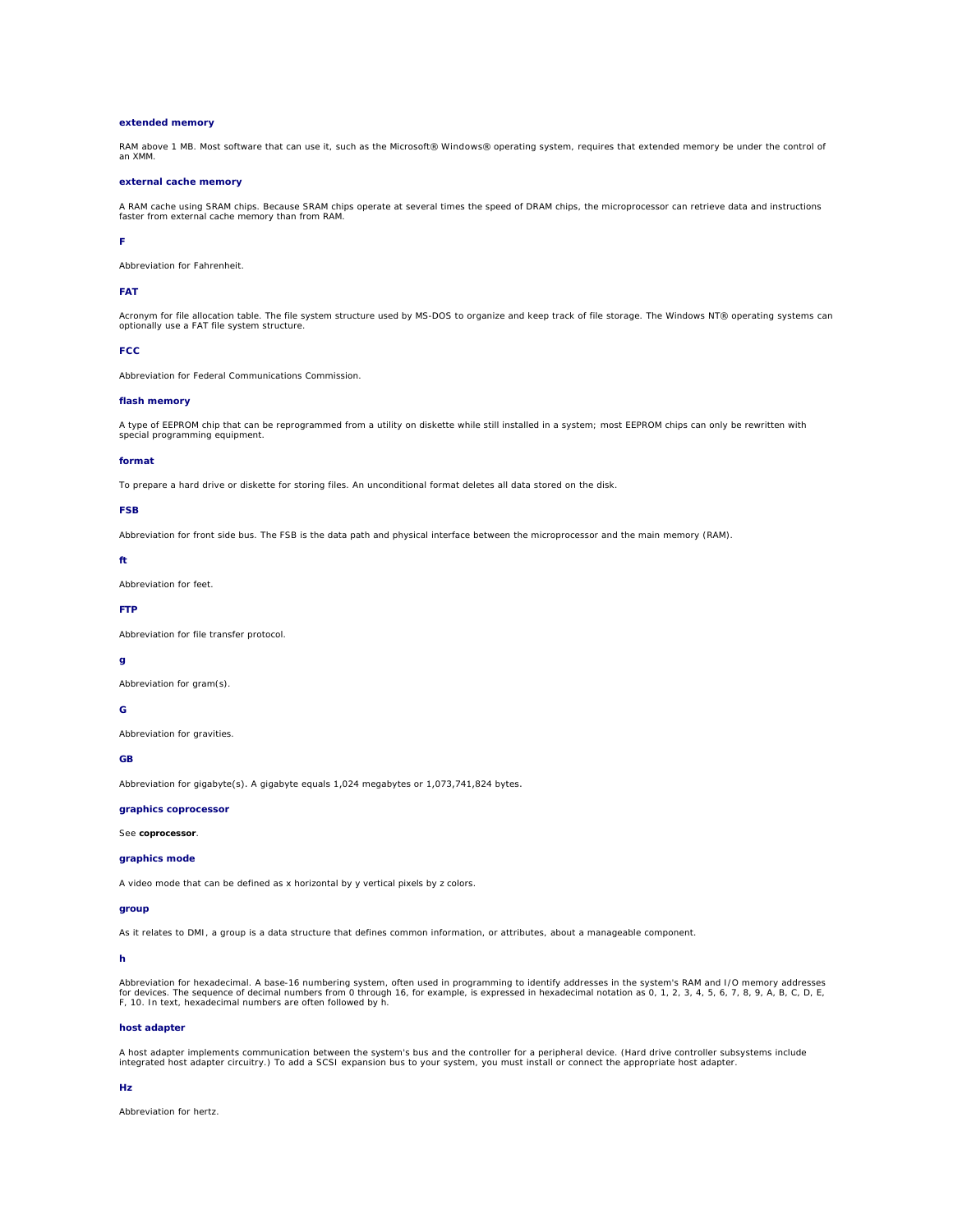### **IDE**

Abbreviation for integrated drive electronics

## **I/O**

Abbreviation for input/output. A keyboard is an input device, and a printer is an output device. In general, I/O activity can be differentiated from computational<br>activity. For example, when a program sends a document to t

### **ID**

Abbreviation for identification.

### **interlacing**

A technique for increasing video resolution by only up-dating alternate horizontal lines on the screen. Because interlacing can result in noticeable screen flicker, most users prefer noninterlaced video adapter resolutions.

## **internal microprocessor cache**

An instruction and data cache built in to the microprocessor. The Intel Pentium microprocessor includes a 16-KB internal cache, which is set up as an 8-KB readonly instruction cache and an 8-KB read/write data cache.

### **IRQ**

Abbreviation for interrupt request. A signal that data is about to be sent to or received by a peripheral device travels by an IRQ line to the microprocessor.<br>Each peripheral connection must be assigned an IRQ number. For

### **ISA**

Acronym for Industry-Standard Architecture. A 16-bit expansion bus design. The expansion-card connectors in an ISA system are also compatible with 8-bit ISA expansion cards.

### **ITE**

Abbreviation for information technology equipment.

#### **jumper**

Jumpers are small blocks on a circuit board with two or more pins emerging from them. Plastic plugs containing a wire fit down over the pins. The wire connects<br>the pins and creates a circuit. Jumpers provide a simple and r

### **K**

Abbreviation for kilo-, indicating 1,000.

## **KB**

Abbreviation for kilobyte(s), 1,024 bytes.

# **KB/sec**

Abbreviation for kilobyte(s) per second.

# **Kbit(s)**

Abbreviation for kilobit(s), 1,024 bits.

## **Kbit(s)/sec**

Abbreviation for kilobit(s) per second.

## **key combination**

A command requiring you to press multiple keys at the same time. For example, you can reboot your system by pressing the <Ctrl><Alt><Del> key combination.

#### **kg**

Abbreviation for kilogram(s), 1,000 grams.

## **kHz**

Abbreviation for kilohertz, 1,000 hertz.

# **LAN**

Acronym for local area network. A LAN system is usually confined to the same building or a few nearby buildings, with all equipment linked by wiring dedicated specifically to the LAN.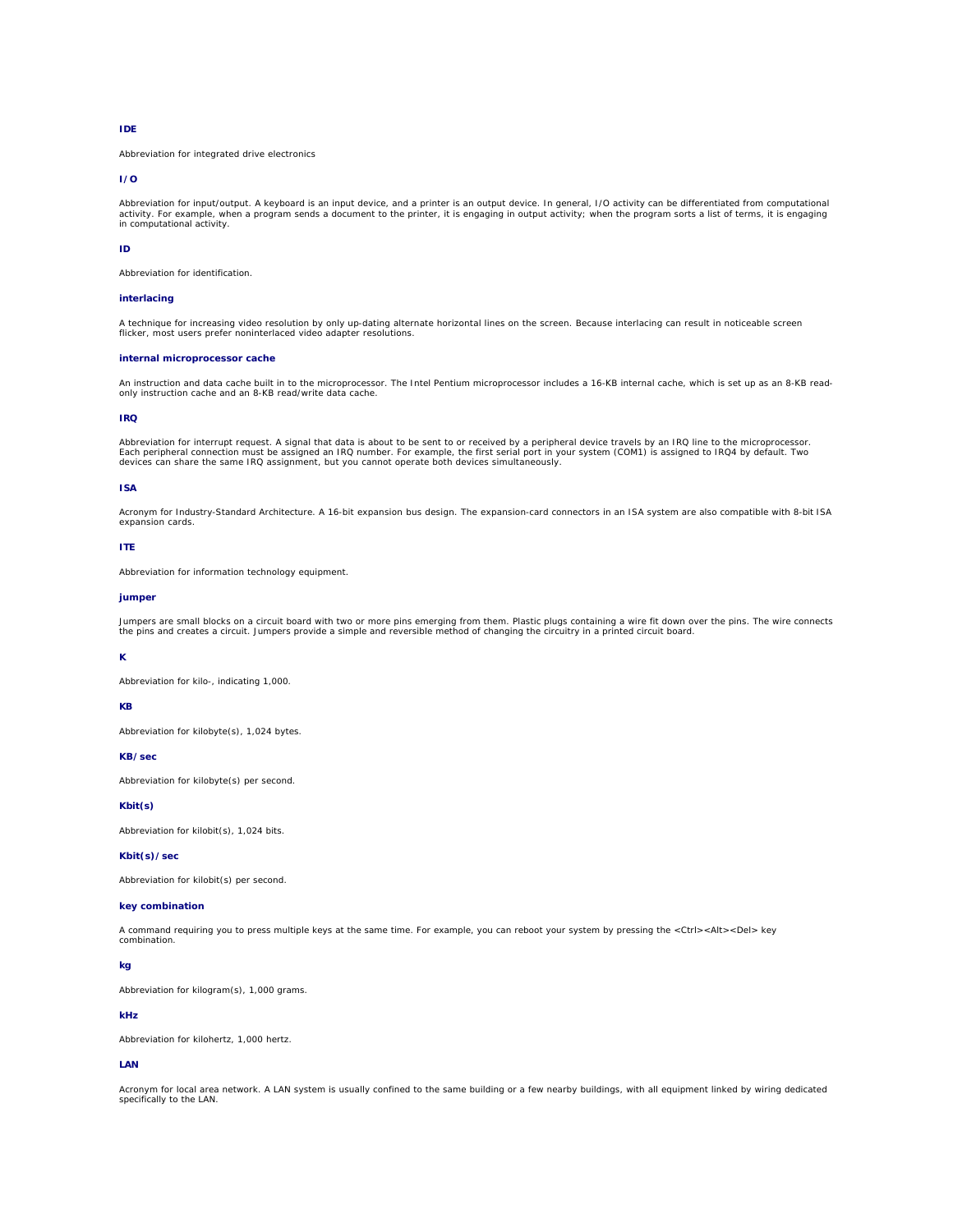# **lb**

Abbreviation for pound(s).

## **LED**

Abbreviation for light-emitting diode. An electronic device that lights up when a current is passed through it.

## **local bus**

On a system with local-bus expansion capability, certain peripheral devices (such as the video adapter circuitry) can be designed to run much faster than they<br>would with a traditional expansion bus. Some local-bus designs system's microprocessor.

#### **m**

Abbreviation for meter(s).

### **mA**

Abbreviation for milliampere(s).

### **MAC**

Abbreviation for Media Access Control.

### **mAh**

Abbreviation for milliampere-hour(s).

### **math coprocessor**

See **coprocessor**.

#### **Mb**

Abbreviation for megabit.

#### **MB**

Abbreviation for megabyte(s). The term *megabyte* means 1,048,576 bytes; however, when referring to hard drive storage, the term is often rounded to mean<br>1,000,000 bytes.

### **MB/sec**

Abbreviation for megabytes per second.

#### **Mbps**

Abbreviation for megabits per second.

### **MBR**

Abbreviation for master boot record.

#### **memory**

A system can contain several different forms of memory, such as RAM, ROM, and video memory. Frequently, the word *memory* is used as a synonym for RAM;<br>for example, an unqualified statement such as "a system with 16 MB of

## **memory address**

A specific location, usually expressed as a hexadecimal number, in the system's RAM.

#### **memory module**

A small circuit board containing DRAM chips that connects to the system board.

#### **MHz**

Abbreviation for megahertz.

#### **microprocessor**

The primary computational chip inside the system that controls the interpretation and execution of arithmetic and logic functions. Software written for one<br>microprocessor must usually be revised to run on another microproc

### **mm**

Abbreviation for millimeter(s).

### **mouse**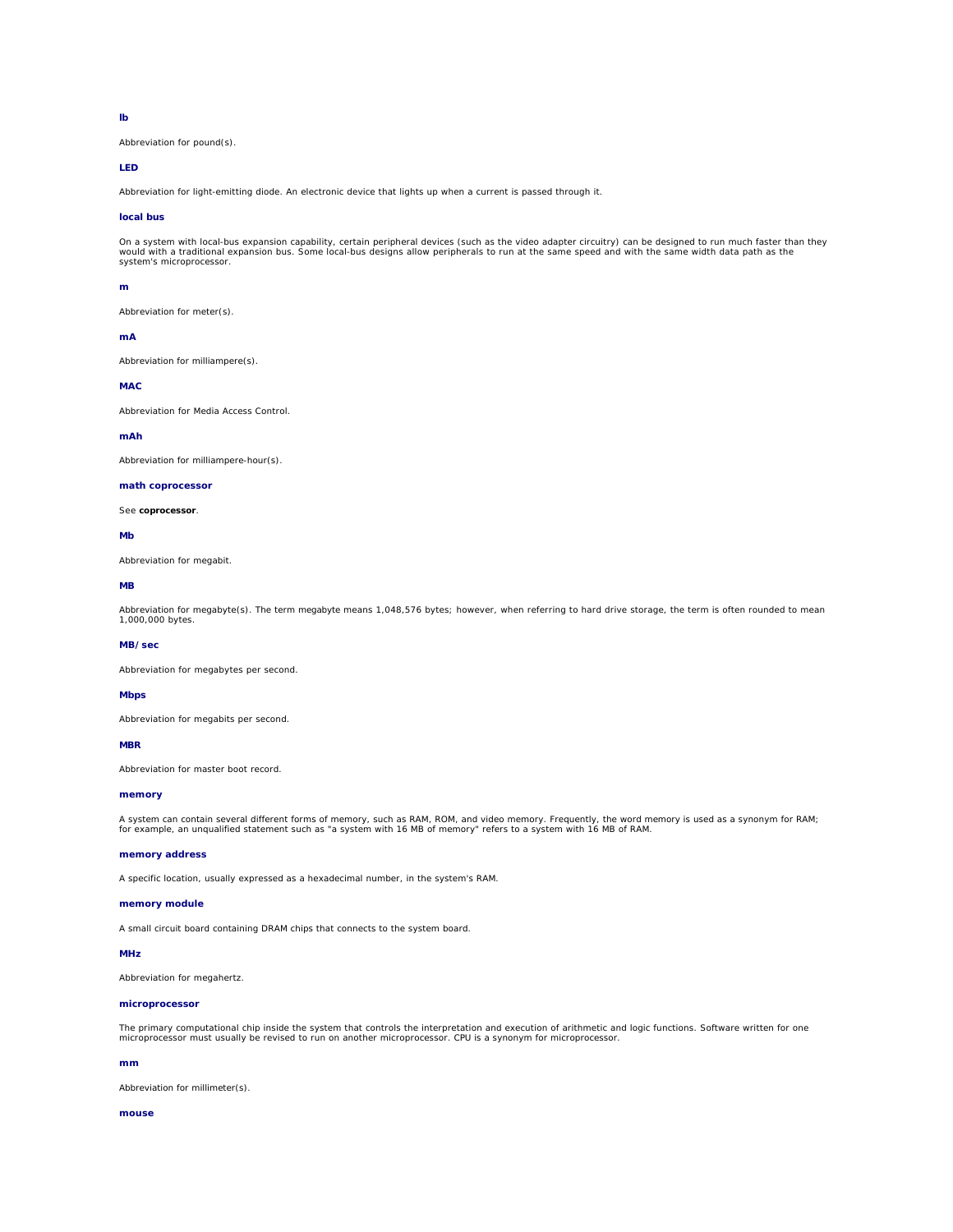A pointing device that controls the movement of the cursor on a screen. Mouse-aware software allows you to activate commands by clicking a mouse button while pointing at objects displayed on the screen.

## **MPEG**

Acronym for Motion Picture Experts Group. MPEG is a digital video file format.

#### **ms**

Abbreviation for millisecond(s).

#### **MS-DOS**

Abbreviation for Microsoft Disk Operating System.

### **NDIS**

Abbreviation for Network Driver Interface Specification.

#### **NIC**

Acronym for network interface controller.

### **NMI**

Abbreviation for nonmaskable interrupt. A device sends an NMI to signal the microprocessor about hardware errors, such as a parity error.

### **noninterlaced**

A technique for decreasing screen flicker by sequentially refreshing each horizontal line on the screen.

### **ns**

Abbreviation for nanosecond(s), one billionth of a second.

## **NTFS**

Abbreviation for the NT File System option in the Windows NT operating system.

#### **NVRAM**

Abbreviation for nonvolatile random-access memory. Memory that does not lose its contents when you turn off your system. NVRAM is used for maintaining the date, time, and system configuration information.

#### **OS**

Abbreviation for operating system.

### **partition**

You can divide a hard drive into multiple physical sections called *partitions* with the **fdisk** command. Each partition can contain multiple logical drives.

After partitioning the hard drive, you must format each logical drive with the **format** command.

### **PCI**

Abbreviation for Peripheral Component Interconnect. A standard for local-bus implementation developed by Intel Corporation.

# **peripheral device**

An internal or external device—such as a printer, a disk drive, or a keyboard—connected to a system.

## **PGA**

Abbreviation for pin grid array, a type of microprocessor socket that allows you to remove the microprocessor chip.

### **pixel**

A single point on a video display. Pixels are arranged in rows and columns to create an image. A video resolution, such as 640 x 480, is expressed as the number of pixels across by the number of pixels up and down.

### **POST**

Acronym for power-on self-test. Before the operating system loads when you turn on your system, the POST tests various system components such as RAM,<br>the disk drives, and the keyboard.

# **program diskette set**

The set of diskettes from which you can perform a complete installation of an operating system or application program. When you reconfigure a program, you often need its program diskette set.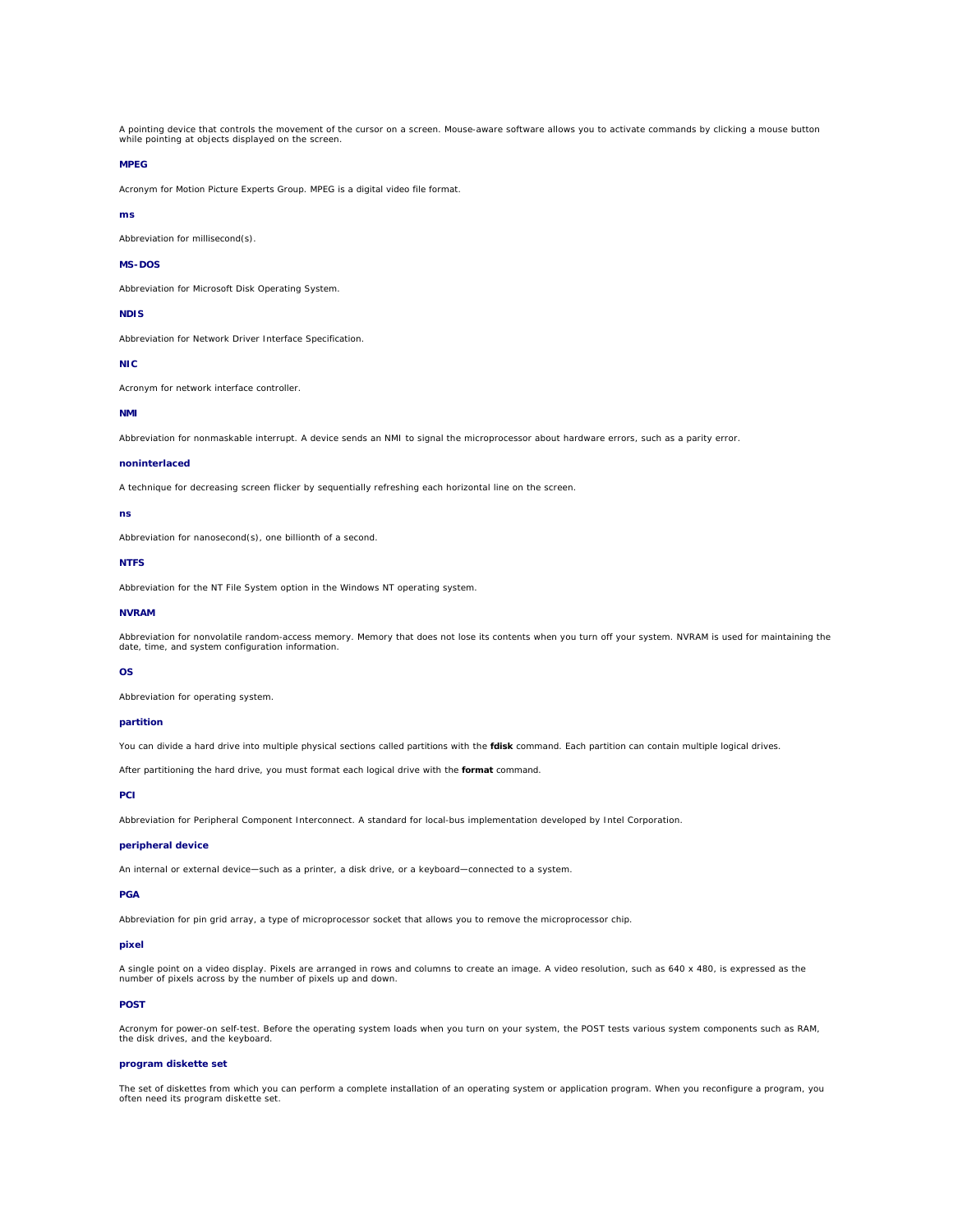### **protected mode**

An operating mode supported by 80286 or higher microprocessors, protected mode allows operating systems to implement:

- l A memory address space of 16 MB (80286 micro--processor) to 4 GB (Intel386™ or higher micro-processor)
- l Multitasking
- l Virtual memory, a method for increasing addressable memory by using the hard drive

The Windows NT, OS/2, and UNIX® 32-bit operating systems run in protected mode. MS-DOS cannot run in protected mode; however, some programs that<br>you can start from MS-DOS, such as the Windows operating system, are able to

#### **PS/2**

Abbreviation for Personal System/2.

#### **PXE**

Acronym for Preboot Execution Environment.

#### **RAID**

Acronym for redundant array of independent disks.

#### **RAM**

Acronym for random-access memory. The system's primary temporary storage area for program instructions and data. Each location in RAM is identified by a<br>number called a *memory address*. Any information stored in RAM is lo

### **read-only file**

A read-only file is one that you are prohibited from editing or deleting. A file can have read-only status if:

- l Its read-only attribute is enabled.
- l It resides on a physically write-protected diskette or on a diskette in a write-protected drive.
- l It is located on a network in a directory to which the system administrator has assigned read-only rights to you.

#### **readme file**

A text file included with a software package or hardware product that contains information supplementing or updating the documentation for the software or<br>hardware. Typically, readme files provide installation information,

### **real mode**

An operating mode supported by 80286 or higher microprocessors, real mode imitates the architecture of an 8086 microprocessor.

#### **ROM**

Acronym for read-only memory. Your system contains some programs essential to its operation in ROM code. Unlike RAM, a ROM chip retains its contents even<br>after you turn off your system. Examples of code in ROM include the

#### **ROMB**

Acronym for RAID on Motherboard.

## **rpm**

Abbreviation for revolutions per minute.

## **RTC**

Abbreviation for real-time clock. Battery-powered clock circuitry inside the system that keeps the date and time after you turn off the system.

## **SCSI**

Acronym for small computer system interface. An I/O bus interface with faster data transmission rates than standard ports. You can connect up to seven devices (15 for some newer SCSI types) to one SCSI interface.

# **SDMS**

Abbreviation for SCSI device management system.

# **SDRAM**

Acronym for synchronous dynamic random-access memory.

# **sec**

Abbreviation for second(s).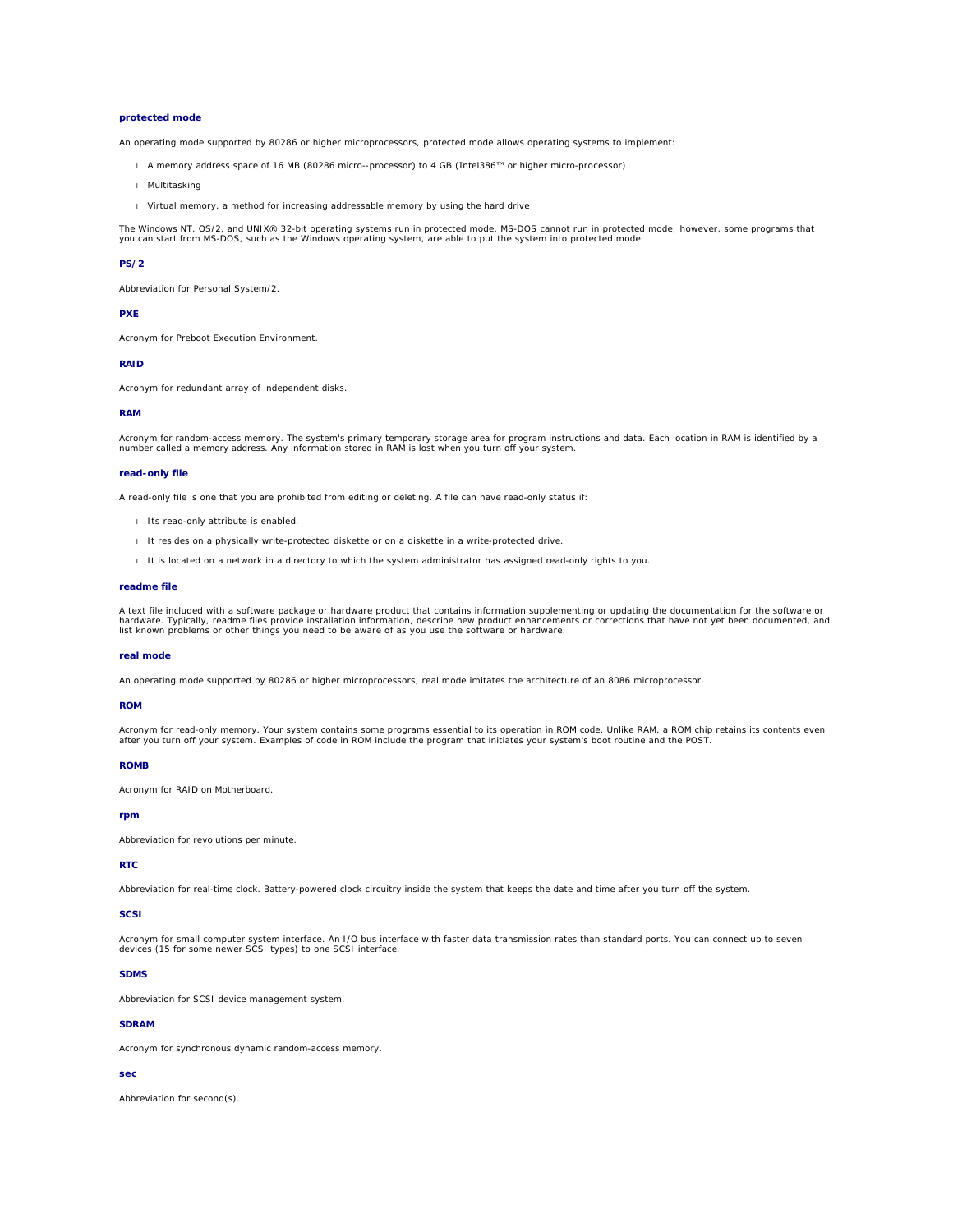## **SEC**

Abbreviation for single-edge contact.

## **serial port**

An I/O port used most often to connect a modem to your system. You can usually identify a serial port on your system by its 9-pin connector.

#### **service tag number**

A bar code label on the system that identifies it when you call Dell for customer or technical support.

### **SIMM**

Acronym for single in-line memory module. A small circuit board containing DRAM chips that connects to the system board.

#### **SMART**

Acronym for Self-Monitoring Analysis and Reporting Technology. A technology that allows hard drives to report errors and failures to the system BIOS, which then displays an error message on the screen. To take advantage of this technology, you must have a SMART-compliant hard drive and the proper support in the system BIOS.

#### **SMP**

Abbreviation for symmetric multiprocessing. SMP is a system that has two or more microprocessors connected via a high-bandwidth link and managed by an operating system, where each microprocessor has equal access to I/O devices. This is in contrast to parallel processing, where a front-end microprocessor handles all I/O to disks, terminals, local area networks, and so on.

#### **SNMP**

Abbreviation for Simple Network Management Protocol. SNMP is an industry-standard interface that allows a network manager to remotely monitor and manage workstations.

#### **SRAM**

Abbreviation for static random-access memory. Because SRAM chips do not require continual refreshing, they are substantially faster than DRAM chips.

#### **SVGA**

Abbreviation for super video graphics array. VGA and SVGA are video standards for video adapters with greater resolution and color display capabilities than previous standards.

To display a program at a specific resolution, you must install the appropriate video drivers and your monitor must support the resolution. Similarly, the number of colors that a program can display depends on the capabilities of the monitor, the video driver, and the amount of video memory installed in the system.

#### **switch**

On a system board, switches control various circuits or functions in your system. These switches are known as *DIP switches*; they are normally packaged in groups of two or more switches in a plastic case. Two common DIP switches are used on system boards: *slide switches* and *rocker switches*. The names of the<br>switches are based on how the settings (on and off) of the switc

#### **system board**

As the main circuit board, the system board usually contains most of your system's integral components, such as the following:

- l Microprocessor
- l RAM
- 1 Controllers for standard peripheral devices, such as the keyboard
- l Various ROM chips

Frequently used synonyms for system board are *motherboard* and *logic board*.

#### **system configuration information**

Data stored in memory that tells a system what hardware is installed and how the system should be configured for operation.

#### **system diskette**

System diskette is a synonym for *bootable diskette*.

### **system memory**

System memory is a synonym for *RAM*.

## **System Setup program**

A BIOS-based program that allows you to configure your system's hardware and customize the system's operation by setting such features as password protection and energy management. Some options in the System Setup program require that you reboot the system (or the system may reboot automatically)<br>in order to make a hardware configuration change. Because the System Se again.

### **system.ini file**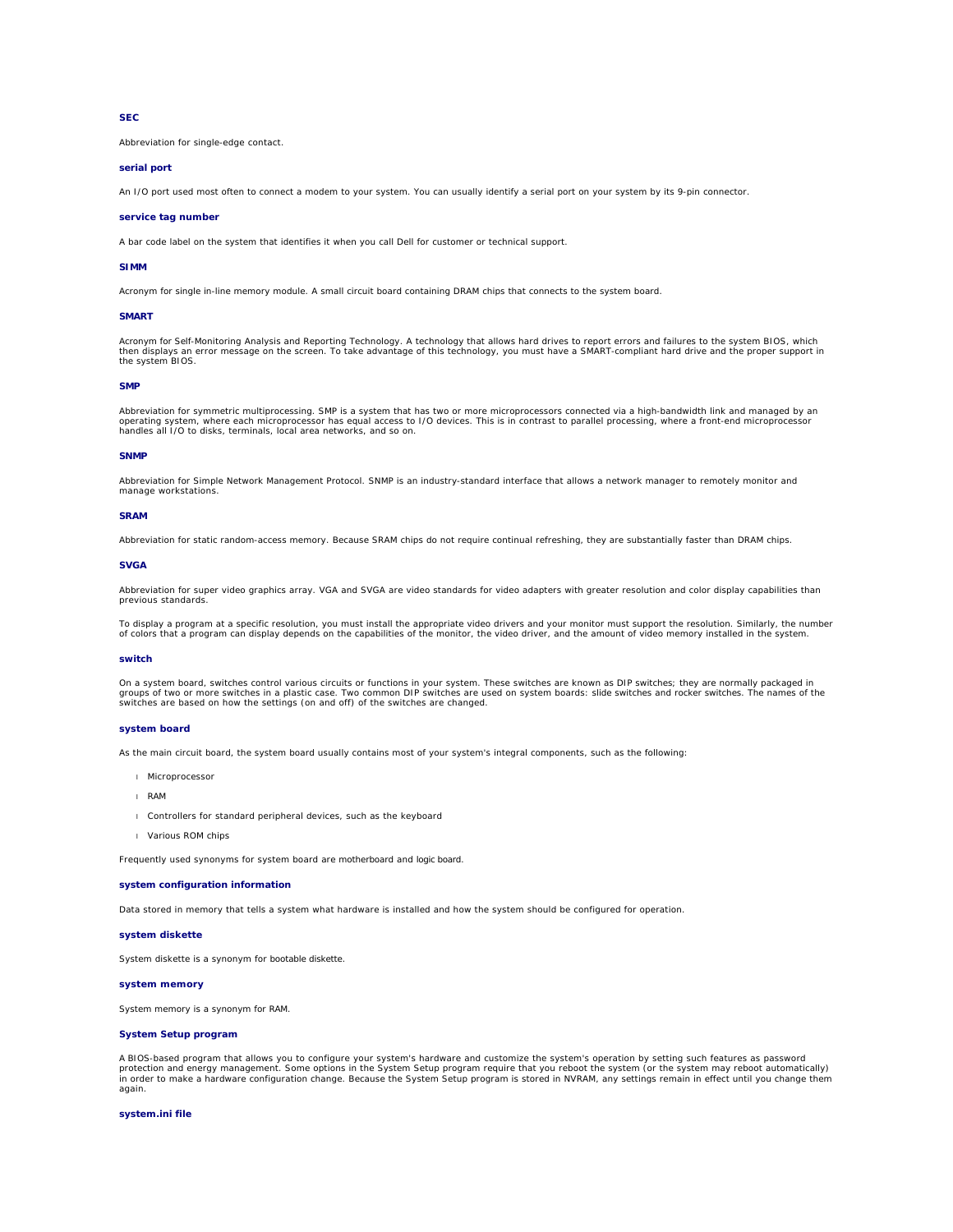A start-up file for the Windows operating system. When you start Windows, it consults the **system.ini** file to determine a variety of options for the Windows<br>operating environment. Among other things, the **system.ini** file

Running the Control Panel or Windows Setup program may change options in the **system.ini** file. On other occasions, you may need to change or add options to the **system.ini** file manually with a text editor, such as Notepad.

#### **termination**

Some devices (such as the last device at each end of a SCSI cable) must be terminated to prevent reflections and spurious signals in the cable. When such<br>devices are connected in a series, you may need to enable or disable

#### **text mode**

A video mode that can be defined as *x* columns by *y* rows of characters.

### **UL**

Abbreviation for Underwriters Laboratories.

#### **UMB**

Abbreviation for upper memory blocks.

### **upper memory area**

The 384 KB of RAM located between 640 KB and 1 MB. If the system has an Intel386 or higher microprocessor, a utility called a *memory manager* can create<br>UMBs in the upper memory area, in which you can load device drivers

## **UPS**

Abbreviation for uninterruptible power supply. A battery-powered unit that automatically supplies power to your system in the event of an electrical failure.

### **USB**

Abbreviation for Universal Serial Bus. A USB connector provides a single connection point for multiple USB-compliant devices, such as mice, keyboards, printers,<br>and system speakers. USB devices can also be connected and di

### **utility**

A program used to manage system resources—memory, disk drives, or printers, for example.

### **UTP**

Abbreviation for unshielded twisted pair.

## **V**

Abbreviation for volt(s).

# **VAC**

Abbreviation for volt(s) alternating current.

#### **VCCI**

Abbreviation for Voluntary Control Council for Interference.

### **VDC**

Abbreviation for volt(s) direct current.

#### **VESA**

Acronym for Video Electronics Standards Association.

### **VGA**

Abbreviation for video graphics array. VGA and SVGA are video standards for video adapters with greater resolution and color display capabilities than previous standards.

To display a program at a specific resolution, you must install the appropriate video drivers and your monitor must support the resolution. Similarly, the number of colors that a program can display depends on the capabilities of the monitor, the video driver, and the amount of video memory installed for the video adapter.

## **VGA feature connector**

On some systems with a built-in VGA video adapter, a VGA feature connector allows you to add an enhancement adapter, such as a video accelerator, to your<br>system. A VGA feature connector can also be called a *VGA pass-throu* 

#### **video adapter**